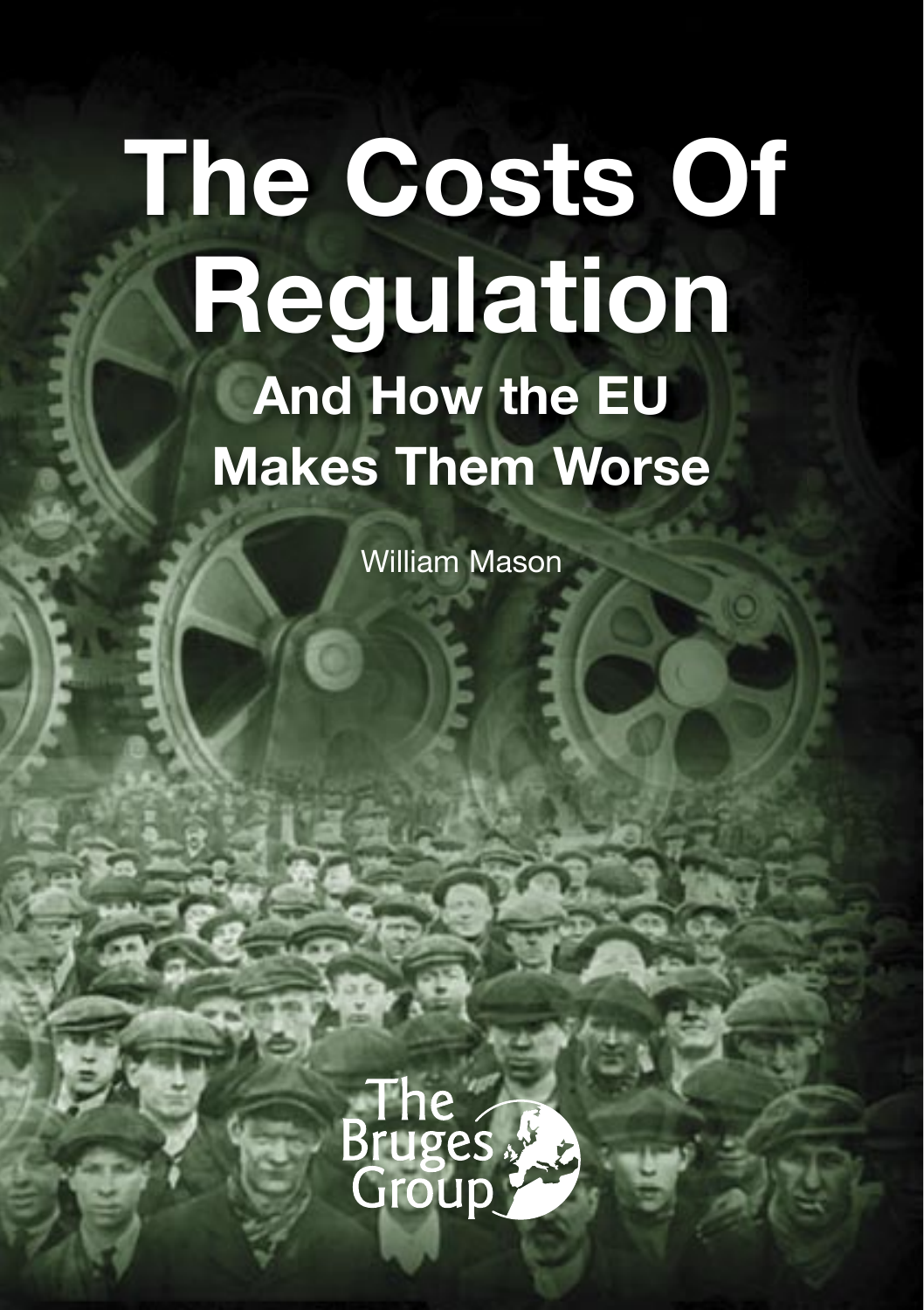## **The Costs of Regulation – and How the EU Makes Them Worse**

by William Mason

© The Bruges Group 2008

Published in May 2008 by The Bruges Group, 227 Linen Hall, 162-168 Regent Street, London W1B 5TB **www.brugesgroup.com**

Bruges Group publications are not intended to represent a corporate view of European and international developments. Contributions are chosen on the basis of their intellectual rigour and their ability to open up new avenues for debate.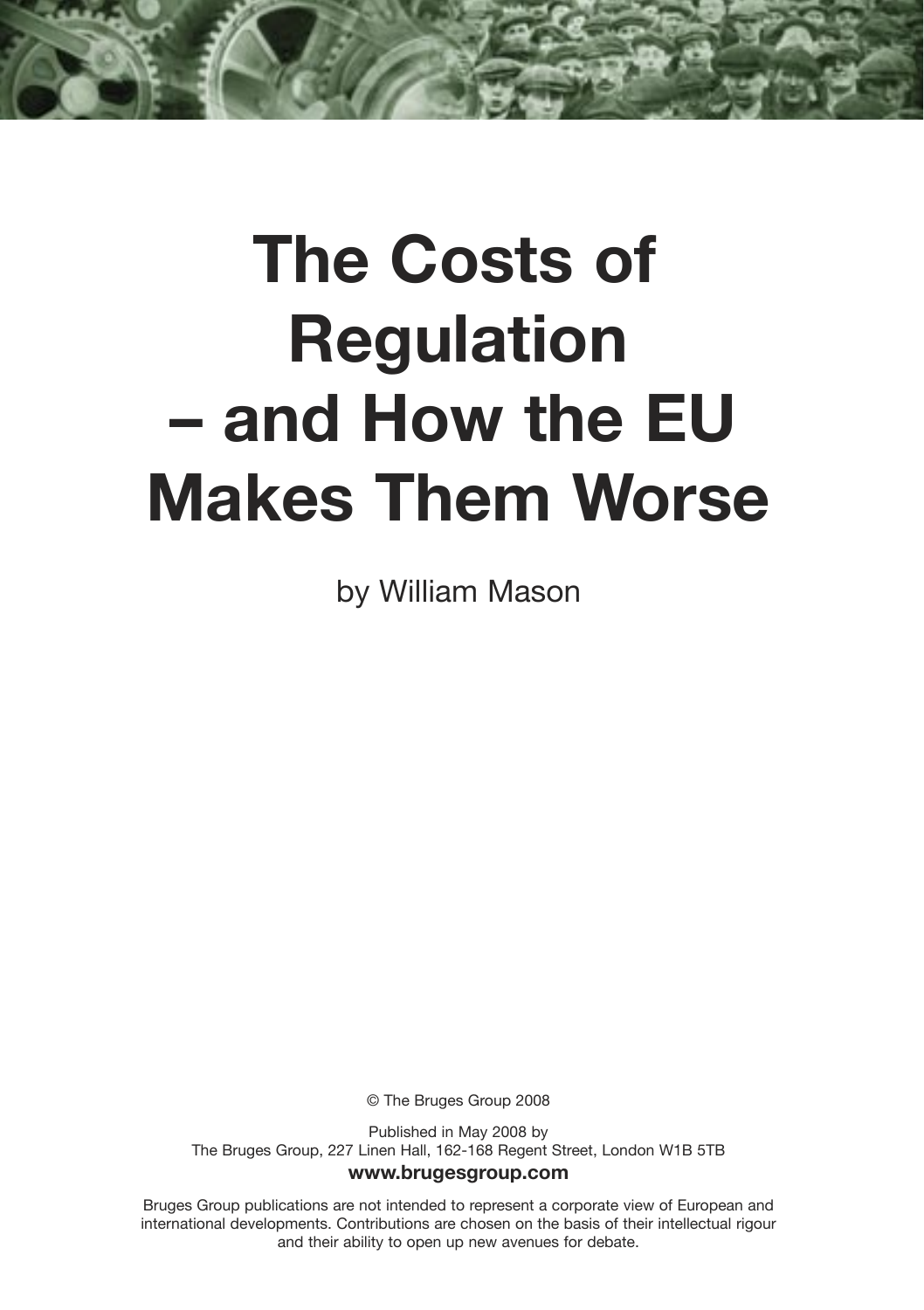#### **About the Author**

**William Mason** lives in West Sussex with his wife and children. He is a Chichester District Councillor. He studied at Durham and Oxford. He first gained experience of the EU while working for an MEP during university holidays and has since added to that through work for multinational firms on three continents. As a former Special Constable and School Governor he has had firsthand experience of the inhibitions which excessive regulation has on the ability of volunteers and other workers to make a difference.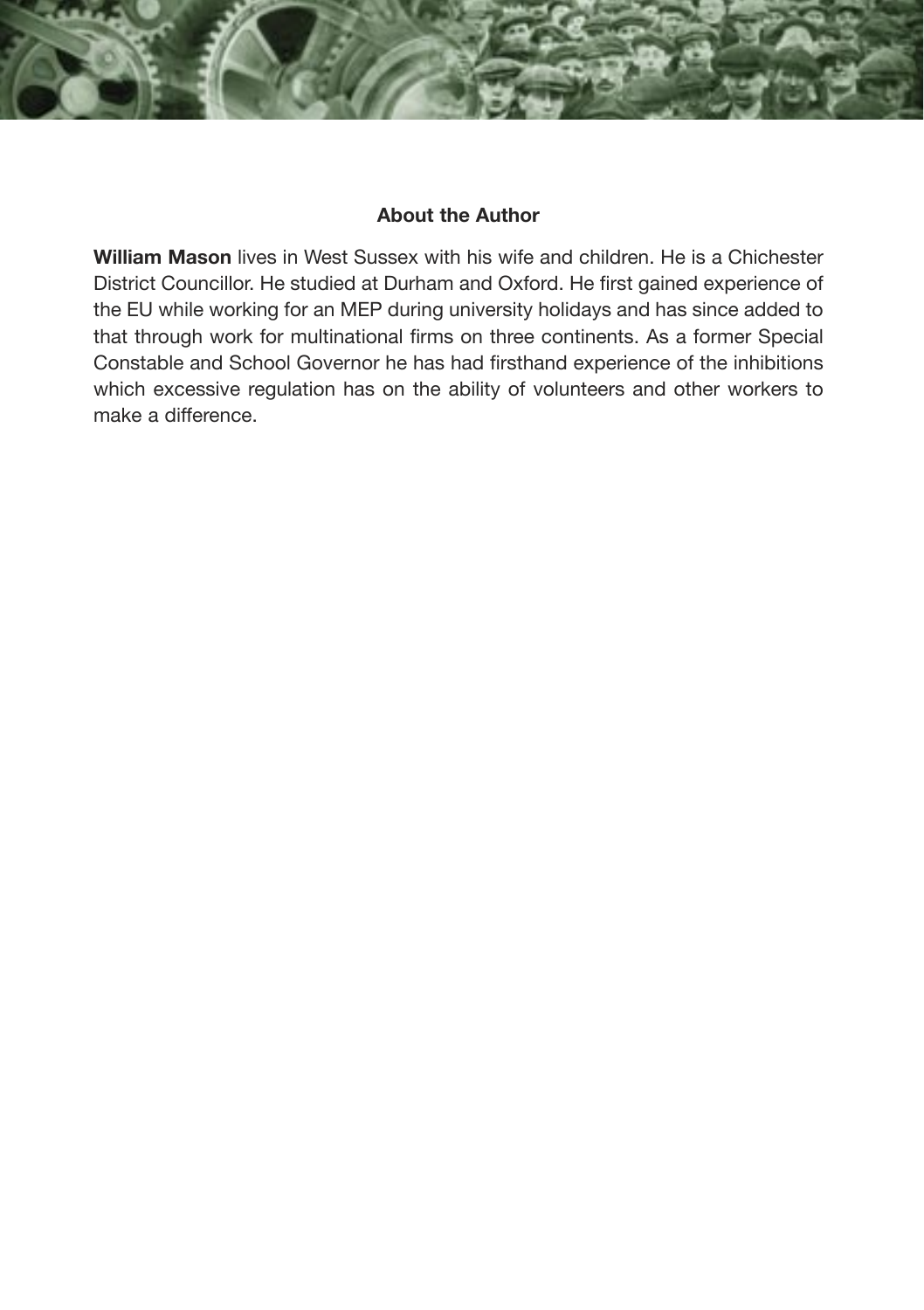## **Table of Contents**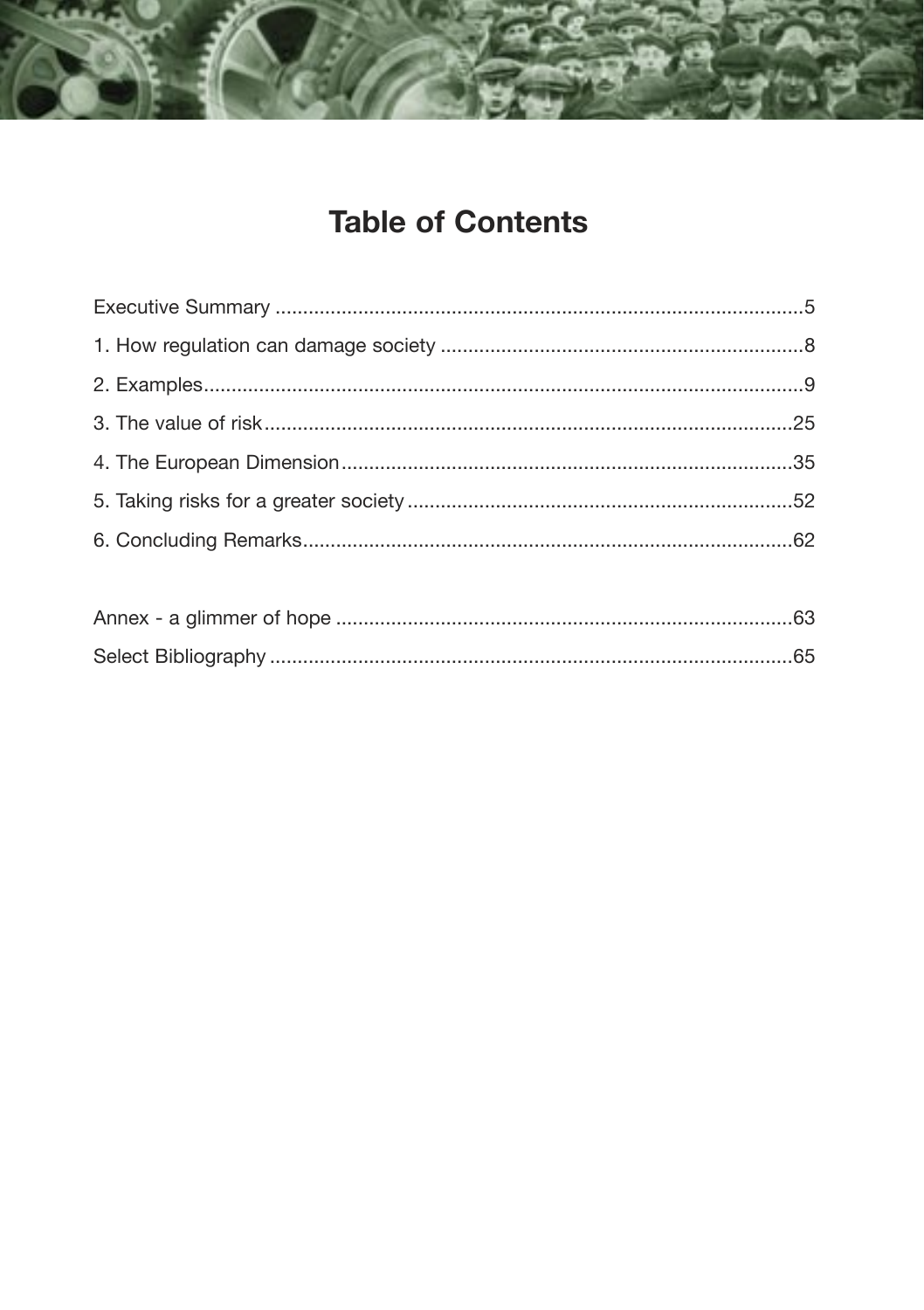## **EXECUTIVE SUMMARY**

All societies require some regulation to protect people and the environment and to enhance economic efficiency. But, that fact acknowledged, there is great value to society in not regulating all aspects of life. There is an imbalance between those pushing for ever more intrusive regulation to reduce risk, and those who recognise the value of a free society. This imbalance leads to overregulation. While the supposed gains from any given piece of legislation are often well understood the negative costs for society rarely attract attention. Membership of the EU worsens this imbalance.

The government, including the EU, increasingly seeks to manage the risks that affect citizens as they pass through life. This is bad for society. Risk has a value, not just commercially, but also at an individual level. We have sleepwalked into an overregulated society where communities are increasingly dysfunctional — the state, via regulation, is destroying a culture which valued self help, personal responsibility and community action.

Furthermore, this over-regulation leads many individuals to lead lives that are both greyer and more lacking in achievement and fulfilment than they should be. The modern social democratic state (as epitomised by both the current British government and by the EU institutions) is obsessed with reducing risk without regard to adverse consequences.

The state has a natural tendency towards control through regulation. Pressure groups, the media and the decline of civic society organisations such as the church have all encouraged ever - increasing regulation by the state and the EU. When either the state or the EU decide not to regulate, the likelihood is that the other will step into the perceived void – the risk of regulation of any given activity may be doubled through the UK's membership of the EU.

The new competencies that the EU will acquire under the Lisbon Treaty, which we are about to have imposed on us, will make the current situation with regard to the EU even worse and over-regulation even more likely. Unlike the nation state, the EU often seeks to regulate because its institutions see regulation as a necessary way of building a common European identity, irrespective of the costs.

This state-building motivation, together with the primacy the EU accords to the precautionary principle and the excuse which the poor quality legal framework in many former Warsaw Pact countries gives it to create more EU level regulation, amount to a recipe for over-regulation. Furthermore, the division of powers between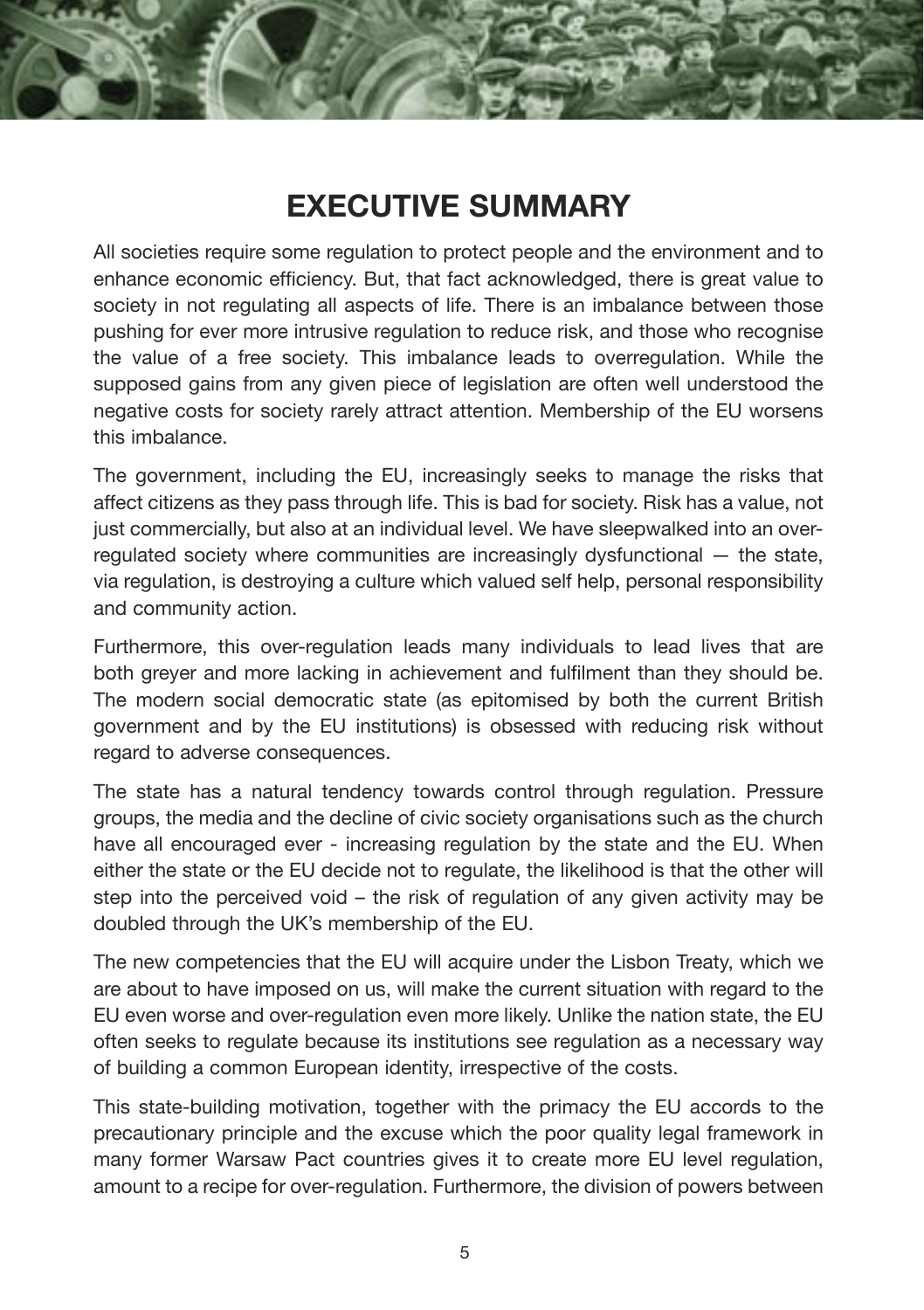the EU institutions makes it more likely that ill-conceived amendments will be made to EU regulations, whilst repealing and reforming those which clearly don't work is a task to make the best intentioned and most resolute European official quail.

Further to these difficulties, the compromises on which most EU laws are based (and that result from negotiations between different member states) ensure that the laws are often ambiguous. This causes problems for British civil servants and nongovernmental organisations charged with implementing them; and in practice this often leads to over-implementation of EU regulations in the UK. The implementing legislation ends up restricting a free society in ways that those who originally drafted them in EU Commission directorates probably never intended. With these processes in place, freedom has little chance. Were this not enough, the EU's Charter of Fundamental Rights and Court of Justice are platforms for justifying yet more risk-reducing and freedom-inhibiting regulation, but are surprisingly weak when it comes to defending individual freedoms.

The resilience of society is not measured in pounds or even euros, so it is very difficult to calculate the cost that over-regulation of risk imposes on society. The measurable cost of regulation to businesses and charities is probably akin to £100 billion, with EU regulation accounting for around half the total. A reasonable case can be made that the intangible costs to society are even greater.

We need radical change if we are to create a healthier society where individuals and communities can thrive and live rather than merely exist as clients of the state or supra-state. Innovative solutions that would help reverse the regulatory imbalances are available to us. We must place more institutional hurdles in the way of regulations so that they are subject to more sceptical analysis prior to legislation. We need Whitehall to confine itself to regulating with respect to issues – such as clean air – with which it is best placed to deal, while leaving many others to local communities and the individual to manage.

The dynamic of the regulatory system can be fundamentally altered through a combination of measures including: educational improvement; healthcare reform; using alternatives to classic prescriptive regulation; using democracy to tame the media's lobbying for ever more regulation in the wake of each tragedy; litigation reform; equalising funding opportunities for holistic and single issue pressure groups; reducing the number of MPs and increasing the opportunities for ministers to manage government bodies rather than merely legislating.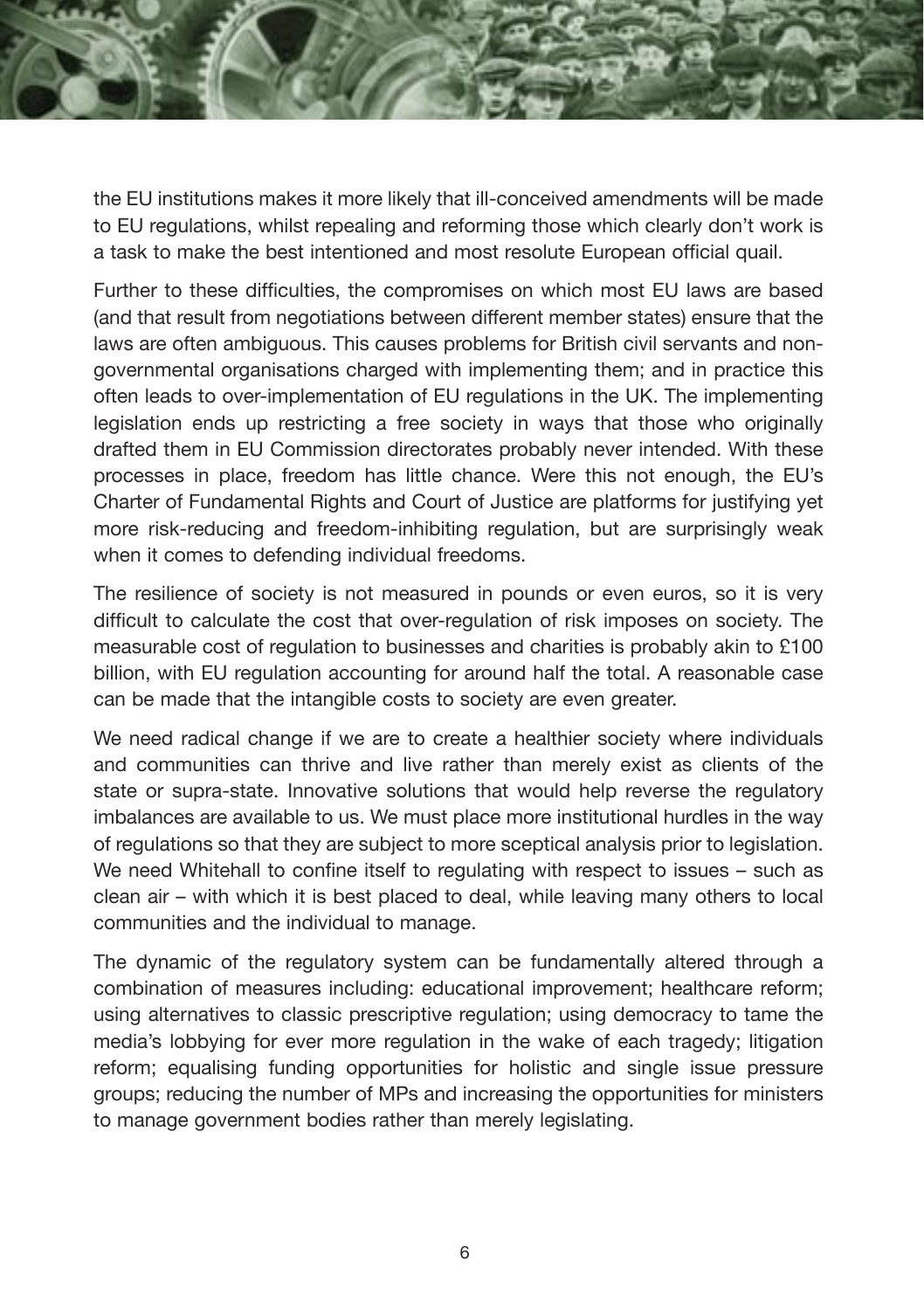

All of the above reforms would help the UK create a freer and more harmonious society, more resilient and better able to help each individual achieve his or her potential – a worthy achievement for politicians on both the right and left of the political spectrum.

Of course, these vital reforms can't happen without a substantial renegotiation of the terms on which Britain participates in the European Union. Without that, the value of the reforms this paper advocates would be negated by legislation imposed on Britain by the EU institutions.

Good regulation is not easy. It will always be an art rather than a science but our leaders need to appreciate the probability that their quest for risk reduction has damaged and will continue to damage our culture and society. Politicians need to have the courage to implement radical changes if we are to survive as a free people.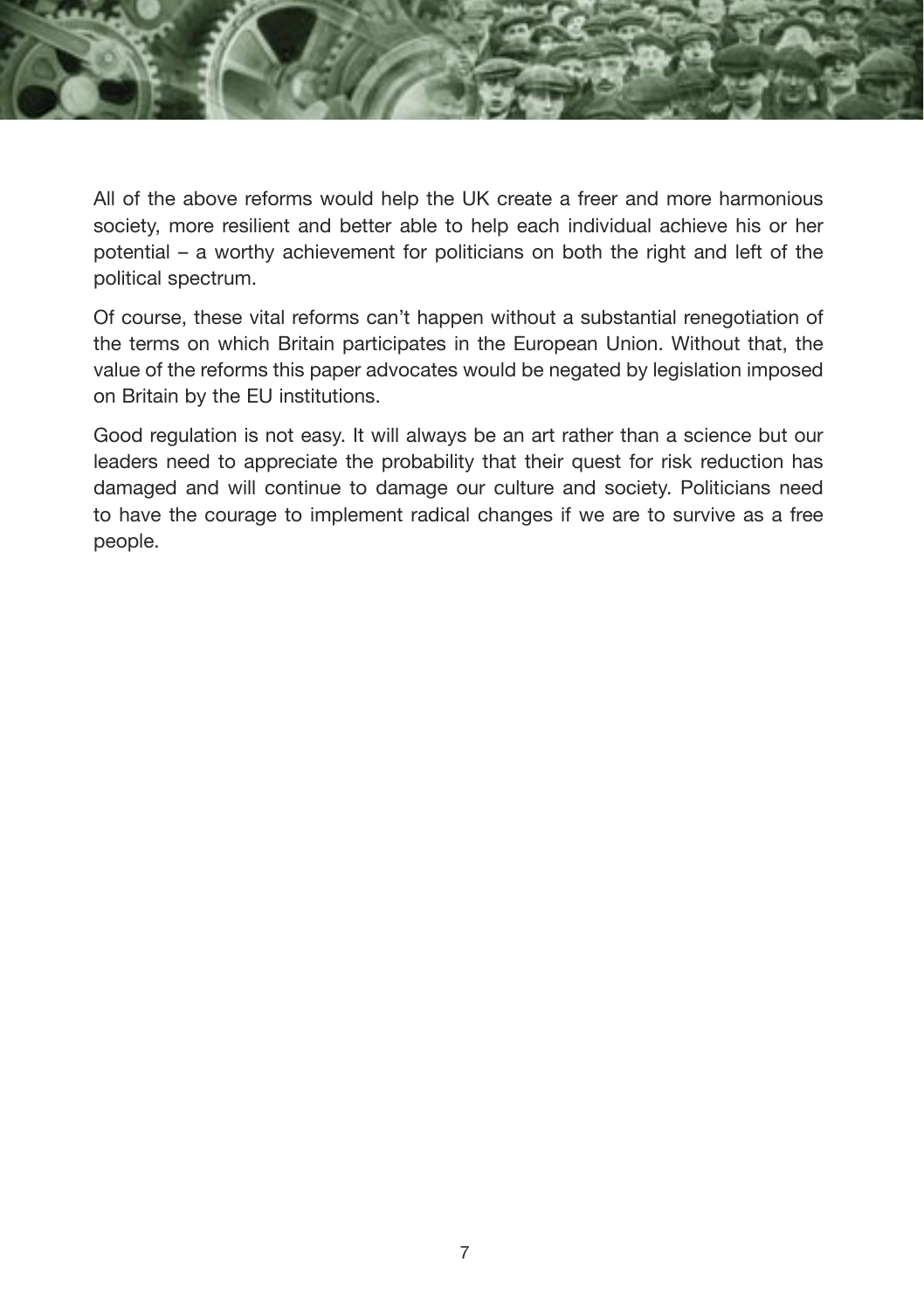## **Chapter 1**

## **HOW REGULATION CAN DAMAGE SOCIETY**

#### **1.1 WHY REGULATION?**

Life in the wilds, as Hobbes famously noted, is "solitary, poor, nasty, brutish, and short".1 The remark provides the essential justification for regulation, namely that it allows societies to organise themselves, and individuals within them to live safely, create and trade. Regulation can protect people and the environment and promote economic efficiency.

**Protecting People:** Regulation, at its most basic, makes it more costly for people to attack one another. At a more sophisticated level, modern regulation such as the 1974 Health & Safety at Work Act can help reduce the risks of workplace accidents.

**Economic Efficiency:** Using money for trade is generally much more efficient than barter; and from ancient times, kings passed stringent laws laying down standards for coinage. In the modern world, many more aspects of commerce, such as company accounts, are regulated, so that information about a business can be inexpensively acquired, thus reducing the costs of investment.

**Protecting the Environment:** As industry develops, regulation advances beyond simple property rights. Air and water pollution is now regulated, and natural habitats protected from development. Such regulation can significantly increase the quality of life.

The section above sets out what regulation encompasses. Definitions of regulation are often unhelpfully technocratic. In this paper, regulation is defined as all forms of law and official guidance that regulate the conduct of individuals and organisations. The focus of the paper is the management of risk by the state.

#### **1.2 THE CHALLENGE OF REGULATION**

The case for regulation is self evident – but it does not imply that all regulation is good, or that everything should be regulated. This study argues that not having every aspect of our lives regulated is also valuable. It suggests that the EU worsens

1 Thomas Hobbes: *Leviathan* (1651) Part XIII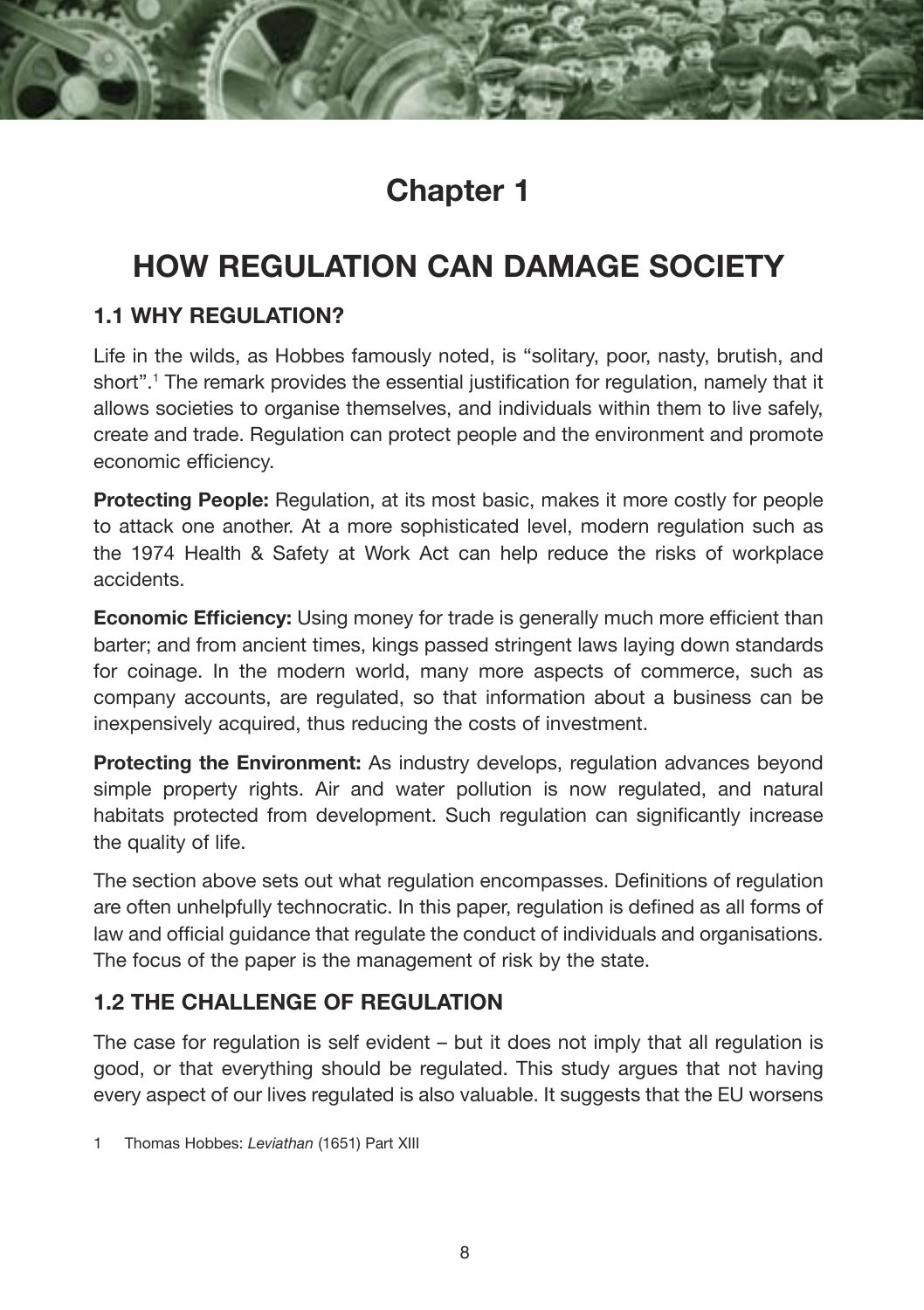

Regulation is used to reduce risk, but a degree of risk in our lives is valuable; and at some point, the negative consequences of additional regulation outweigh the benefits that regulation is intended to deliver. Regulation that forced surgeons to use disposable scalpels to avoid any risk of CJD, for example, probably caused more people to suffer than it saved from suffering. Fewer people may have been harmed had surgeons continued to use higher quality reusable instruments, even if these carried a miniscule risk of infection.

Whether the adverse consequences of a regulation outweigh its benefits is, of course, a matter of judgment. This study, however, is not directly concerned with the location of that point. Rather, I seek to demonstrate that our regulatory culture is subject to bias. The supposed gains from any given piece of legislation are well understood, but the negative consequences, and particularly the unintended negative consequences, are rarely understood to the same degree. Moreover, the unintended negative consequences are always likely to be less well known. Hence, a rational government, seeking to benefit society, should reject regulation even when the evidence appears slightly favourable to it. $<sup>2</sup>$  The risk that regulators seek</sup> to control has a value as well as a cost.

## **Chapter 2 Examples**

Before turning to analysis, some examples of regulation in practice will help to define the issues. This chapter sets out some case studies which have been subject to intense scrutiny and critique.<sup>3</sup> There are probably more dramatic examples, and certainly examples with greater economic significance, but these cases illustrate the negative effect that regulation, intended to reduce risk, can have on the lives of people in all strata of society and all types of civic and charitable organisation.

<sup>2</sup> It could be argued that there is a logical flaw in this case in that there will be unintended *positive*  consequences as well. Policy makers, though, are generally far keener to make the case for a regulation than to find arguments against it. They are therefore far more likely to understand all possible benefits, and there will therefore, typically be fewer positive unintended consequences than negative ones.

<sup>3</sup> Produced by the Government-funded Better Regulation Task Force and Better Regulation Commission.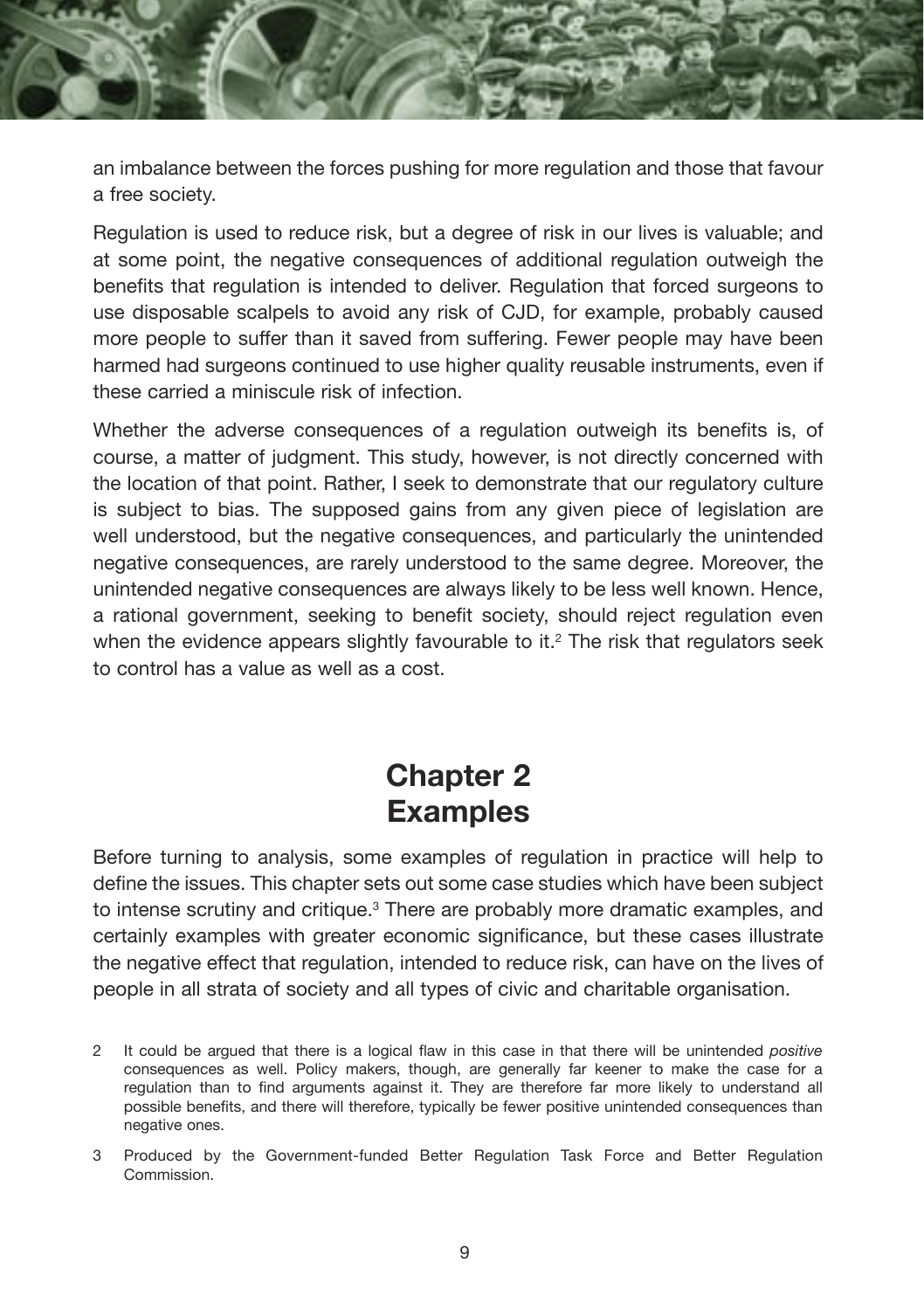

#### **2.1 CATHEDRAL CAMPS**<sup>4</sup>

 'Cathedral Camps' was a charity that gave young people the chance to work on historic buildings. The camps were held at cathedrals and churches throughout the UK, where volunteers could help to clean and maintain these sites. Often this involved being strapped into harnesses and climbing ladders to work on church spires and towers.

As new health and safety regulations were implemented, Cathedral Camps volunteers found their activities increasingly restricted. Finally, in an effort to reduce the risk of accidents the maintenance of towers and spires was restricted to professional steeplejacks. Volunteers were instead asked to carry out more mundane tasks.

Although no volunteers were ever injured in the Camps' twenty-five year history, insurance costs continued to escalate. In 2006, insurance costs were deemed to be so high as to preclude any further volunteer activities. Cathedral Camps was disbanded in the same year.

#### **Issues**

Were the associated insurance costs proportionate? As no volunteers were injured during these activities, what were the main factors driving up insurance premiums?

How else could the risks involved in Cathedral Camps activities have been managed? Who should have been held responsible for the risks involved?

If fit and healthy volunteers wish to spend their holiday maintaining churches and cathedrals, under what circumstances can they legitimately be prevented from doing so?

#### **2.2 The Adventure Licensing Authority5**

On 22 March 1993, four teenagers drowned whilst on a kayaking trip at Lyme Bay, off the Dorset coast, when their kayaks were swamped by high waves. The trip was organised by an outdoor centre which allocated two canoeing instructors to accompany the school party of eight teenagers and one teacher.

<sup>4</sup> *Risk, Responsibility and Regulation – Whose Risk is it Anyway ?* (October 2006) Better Regulation Commission, p. 16

<sup>5</sup> *Risk, Responsibility and Regulation – Whose Risk is it Anyway ?* (October 2006) Better Regulation Commission, p. 8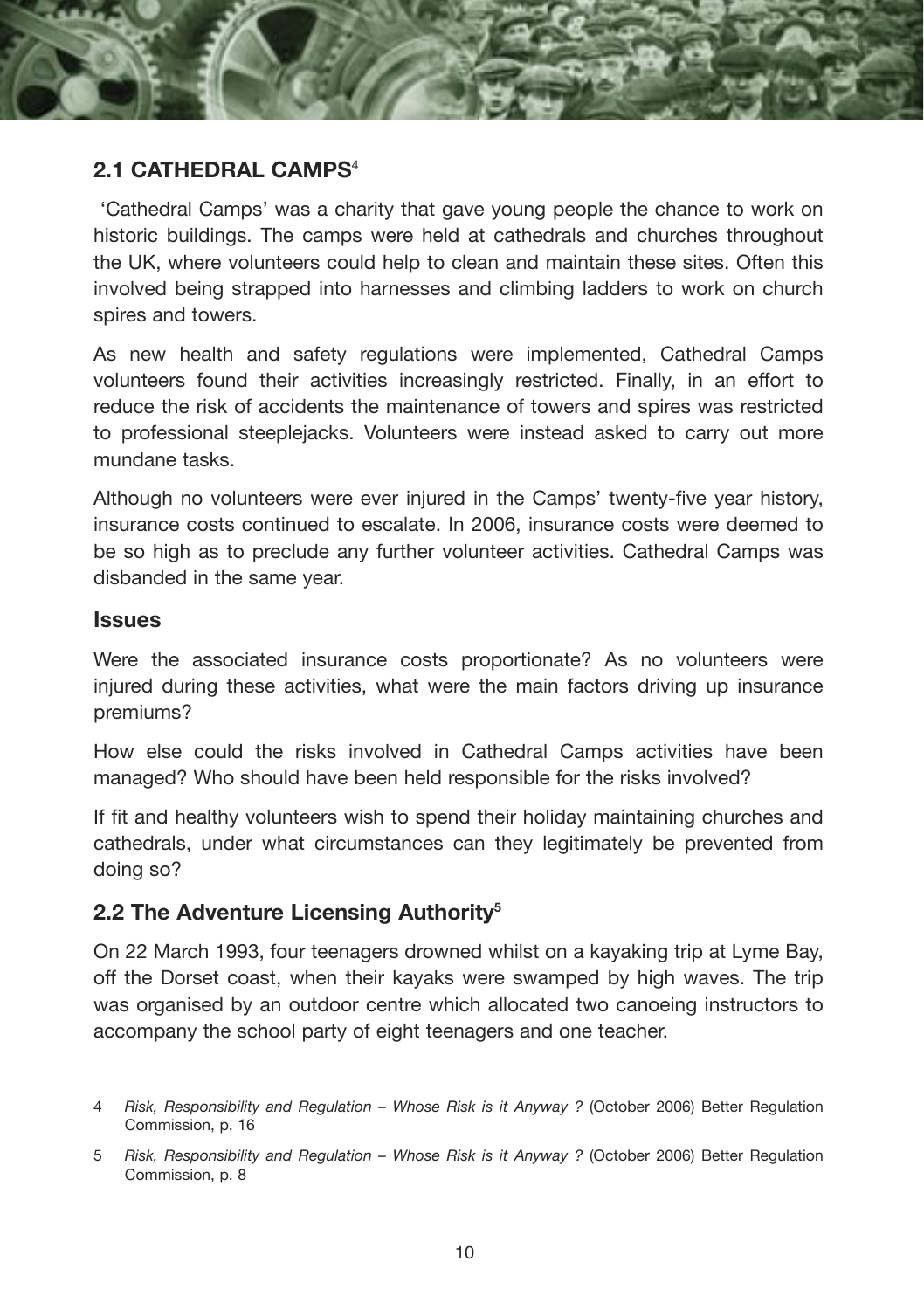

Although the party had been due to return from the trip at noon the emergency services were not called out until 3.30 pm, and the survivors were not rescued until later that evening. The subsequent trial resulted in the convictions of the owner of the activity centre and the centre itself on corporate manslaughter charges.

Prior to the Lyme Bay incident, providers of outdoor activities could opt in to a variety of voluntary codes of practice. However, the incident provoked an emotive campaign, led by the parents of the victims and supported by the press, the National Union of Teachers and some MPs. They pressed hard for tightened regulations on outdoor activity centres and for a statutory national system of accreditation and inspection.

Throughout this campaign the Health and Safety Executive (HSE) and the Government argued that legislation was unnecessary and supported a revised self-regulatory system. However, as a result of the campaign, the Activities Centres (Young Persons Safety) Act was implemented in 1995, which led to the creation of the Adventure Activities Licensing Authority (AALA). The regulations require all activity centres to apply for a licence and to be inspected by the AALA. Half of the estimated 1500 providers of adventure activities coaching applied for a licence. Only 13 of these had their applications refused.

#### **Issues**

Would the Lyme Bay tragedy have been avoided if the current system had been in place? Was the regulatory response proportionate to the risk implicit in participating in adventure activities? Who should take responsibility for that risk?

Not all adventure activities are covered by the Act. Why were other dangerous activities, such as horse riding, excluded?

Has the creation of the AALA resulted in the closure of activities centres? If so, what impact has this had on other related risks, such as childhood obesity?

#### **2.3 New child car seats regulation**<sup>6</sup>

A survey conducted by the Transport Research Laboratory in 2004 showed that 5% of 0-4 year olds were not restrained in any way when travelling in the rear of cars. In that year, 24 children aged 0-11 were killed in car accidents, 372 seriously injured, with 1,604 children estimated to have suffered light injuries.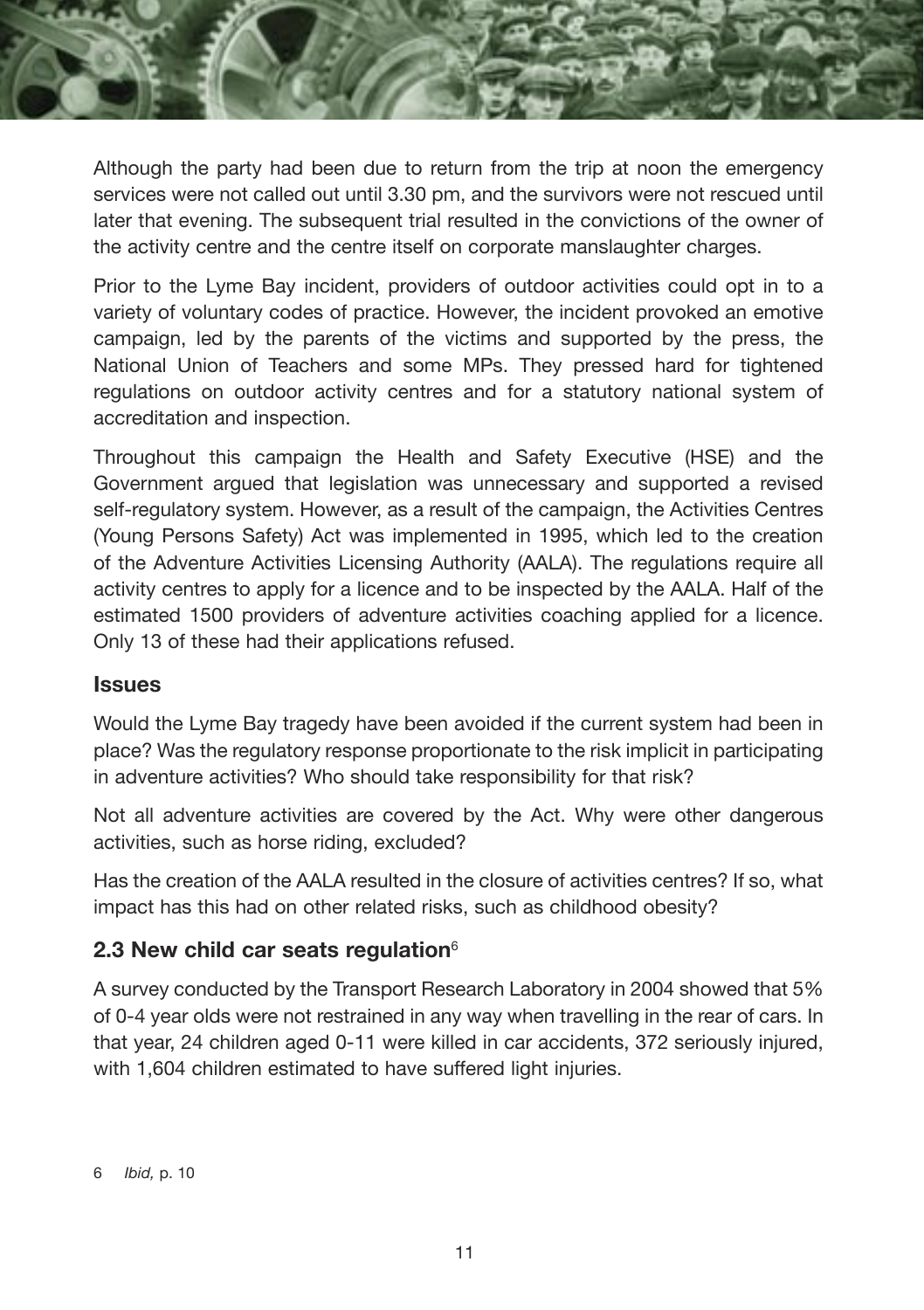

Studies have shown that adult belts do not provide the best protection for a child. Changes to the law aim to substantially reduce the number of child injuries and fatalities caused by children without restraints or using unsuitable adult belts.

Earlier EC rules, required child seats and boosters to be used 'if available'. New EU child-seat regulations for cars came into force in the UK on 18 September 2006. Children up to the age of 12 and under 135cm are not allowed to travel unless they are in an approved safety seat (i.e. child seat or booster). Offenders can be fined a £30 fixed penalty or £500 if the case goes to court.

The new rules reflect advice that has been given for many years to those transporting children. Surveys show, however, that in spite of this advice, the vast majority of children over five travel in adult belts when they should be using a child seat, and that a significant minority are provided with no restraint at all. The appropriateness of child car seats depends on the weight of children. As a child's weight changes it is necessary for them to move up from one type of seat to another. To be equipped with appropriate seats for the age of their child, parents would need up to four car seats to ensure maximum safety (a rear-facing baby seat, a forward-facing child seat, a booster seat and a booster cushion designed for larger children over 22 kg).

The law allows for a few exceptions. It is recognised that it is impracticable to expect the right child seat or booster to be available in a taxi unless parents have brought one with them. "Short and occasional journeys" made for reasons of "unexpected necessity" are also exempted. This makes enforcement difficult for the police who were expected to "use common sense" by former Road Safety Minister Stephen Ladyman. He expected officers to appear at school gates from time to time to give parents advice.

#### **Issues**

Is it reasonable to expect parents to be able to comply with the rules? Is the state responsible for setting and enforcing rules for parents to transport their own young children?

Could parents occasionally refuse to carry another child if no adequate child seat is available? Might the law lead to other risks to children, such as leaving them to walk the streets unsupervised?

If enforcement of the law is not meant to be strict, would a non-regulatory approach such as a high-profile education campaign have reached the same outcome in a more efficient and proportionate manner?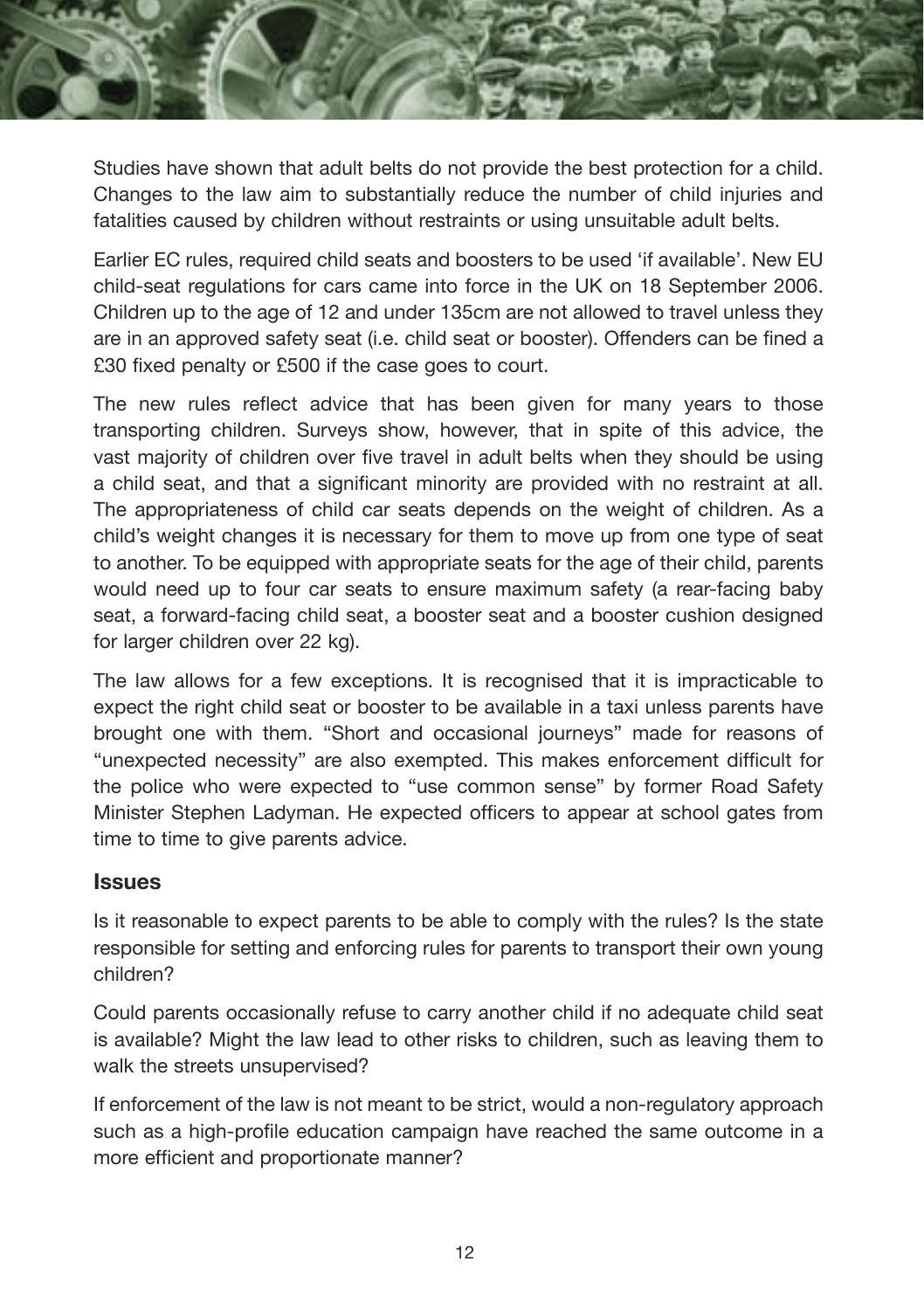#### **2.4 School Lunchbox inspections**<sup>7</sup>

Recent Government figures show that obesity levels among children are reaching unprecedented levels. Current trends indicate that by 2010, more than a million British children will be classed as obese. This means that obesity in girls is expected to rise from 16% to 22% by that time; for boys it is expected to increase to 19% (a rise of 2%).<sup>8</sup> Childhood obesity has been linked to medical problems in (young) adulthood including diabetes, heart problems and a range of cancers. Obesity is expensive for the NHS and for the national economy.

#### **The public response**

TV chef Jamie Oliver caused a media storm with his school dinners campaign that revealed that large numbers of children were eating low-quality junk food at school. Research commissioned by the Department for Education and Skills and the Food Standards Agency prompted the Government to commission the School Meals Review Panel to recommend changes to current school meal standards to reduce fat, salt and sugar.

The Panel's recommendations, which were implemented in the 2006/7 academic year, include:

- banning salt from dinner tables;
- increasing the quality of meat products, such as burgers, and reducing the frequency with which they are served; and
- restricting the serving of deep fried foods to twice a week.

As part of the drive to improve healthy eating in school, many schools have developed whole school food policies, which include rules on what foods can be brought onto school premises in lunchboxes. Food deemed to be unhealthy is sometimes removed and locked away until home-time. Schools set such policies in the context of their responsibility for various aspects of the day-to-day running of the school, such as conduct or school uniform. However, this has upset some of the children affected and brought objections from parents, who feel that schools should not be interfering in what they choose to give their children to eat.

<sup>7</sup> Risk, Responsibility and Regulation – Whose Risk is it Anyway ? (October 2006) Better Regulation Commission, p. 28

<sup>8</sup> *Forecasting Obesity to 2010,* Joint Health Survey's Unit, August 2006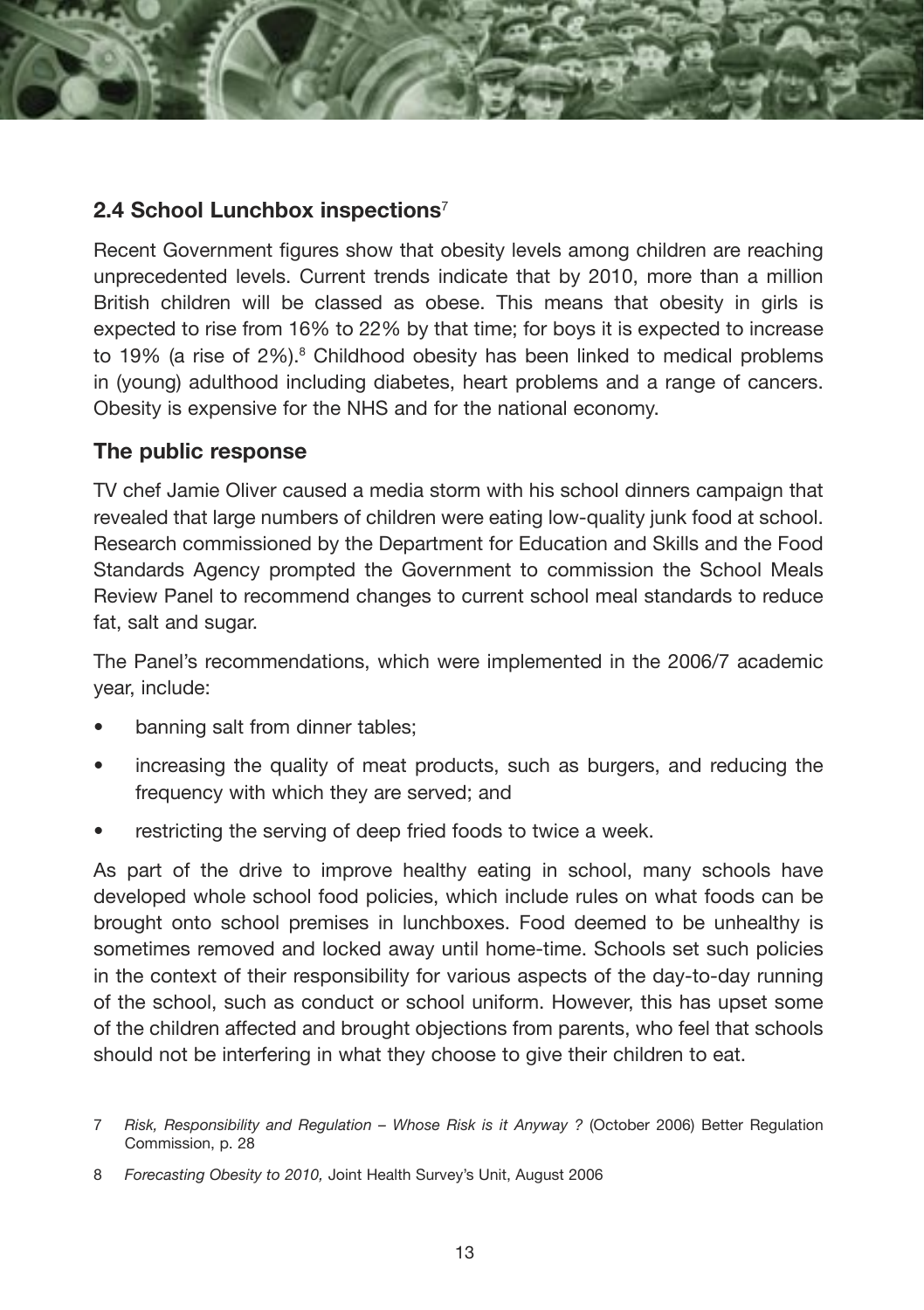

#### **Issues**

Who should decide what food children can take into school: parents, schools or the Government?

How should the risk of increasing levels of childhood obesity be managed? Who is best placed to manage that risk?

How might the Government open up the broader debate to include relevant other policies such as those affecting the access of young people to sports and playing fields?

#### **2.5 Dangerous Dogs Act 1991**<sup>9</sup>

In the early 1990s, a spate of vicious dog attacks was widely reported in the national Press. The reports followed the death of an 11 year old child, killed in Scotland in 1989 by two Rottweilers. Public outcry followed a number of maulings of children by dogs and photographs of their often horrific injuries were presented across the front pages.

Mounting pressure on Parliament resulted in the Dangerous Dogs Act in 1991. The Act introduced strict guidelines for owners about how their dogs should behave in public. It also identified breeds of 'dangerous dogs' and targeted pit bull terriers and similar breeds.

Dogs deemed dangerous under the Act must be registered, micro-chipped, insured, muzzled and kept on a lead in public. The penalty for flouting the new law was harsh: owners could be ordered to pay hefty fines and could be imprisoned for up to two years. Unregistered dangerous breeds were mandatorily destroyed.

Following a backlash from dog owners and widely-reported cases of unregistered cross breeds being destroyed, the Act was amended in 1997. The mandatory death penalty on unregistered dogs was dropped.

Hard statistics of the incidence of dog attacks in the UK are not publicly available, but "what figures exist suggest that deaths from dog attack are in single figures each year … and the biggest risk of dog attack appears to be in the home from the family pet".

Figures are available for 2001, when 3400 people were hospitalised after dog attacks. This figure, 10 years after the Act's implementation, showed a 25%

<sup>9</sup> Risk, Responsibility and Regulation – Whose Risk is it Anyway ? (October 2006) Better Regulation Commission, p. 22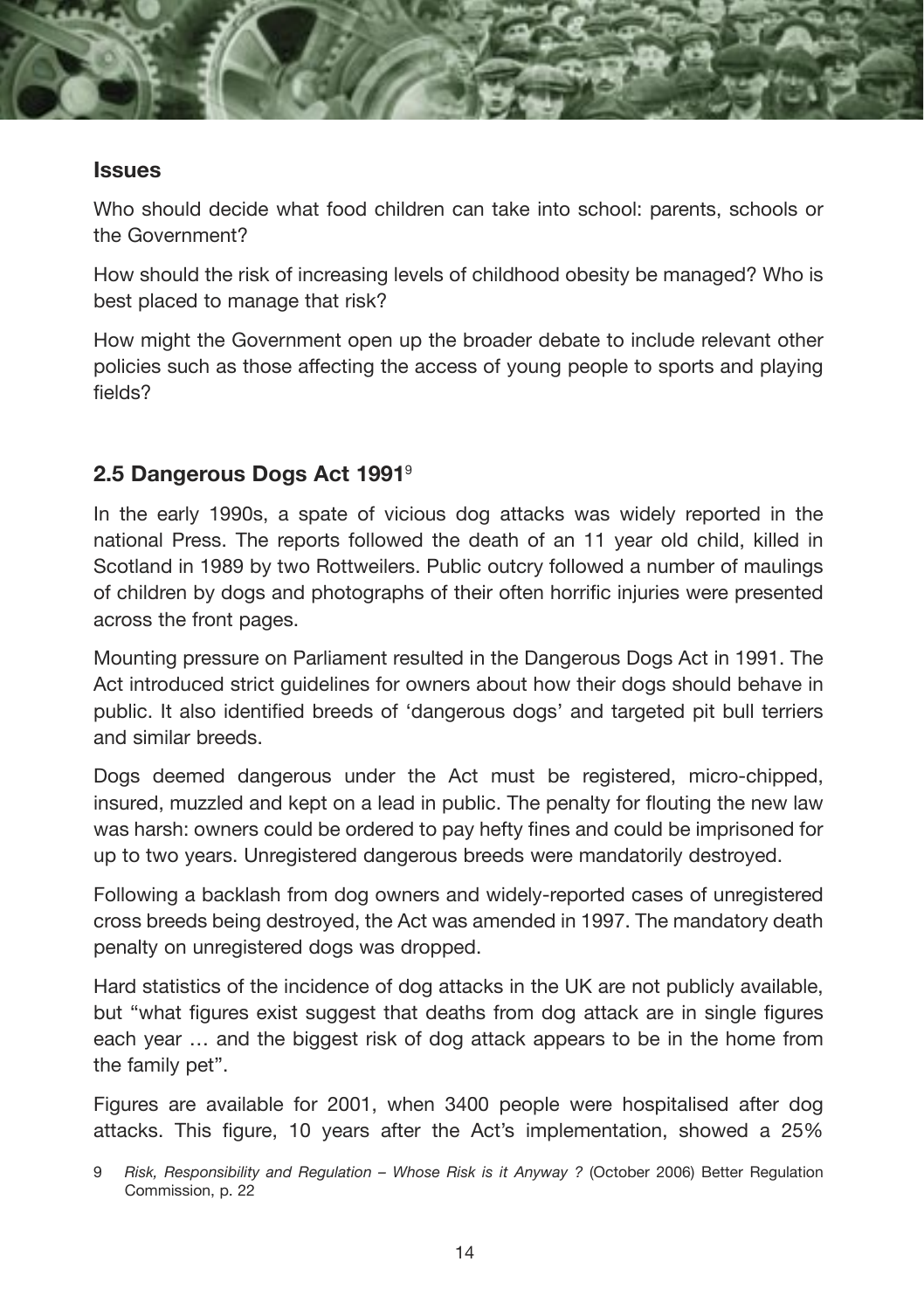

increase in dog attacks between 1996 and 2001. In September 2006, two horrific attacks on children by Rottweilers — not a breeds covered by the 1991 Act — hit the headlines.

#### **Issues**

Has the Act achieved its objectives? Was regulation the best way to deal with the risk of attack by dangerous dogs?

One school of thought suggests that a dog's behaviour is strongly influenced by the way it is brought up and trained. Was the Act correctly targeted?

It is often difficult to distinguish banned breeds or to determine whether crossbreeds are deemed dangerous. Could a different approach have made enforcement easier?

#### **2.6 Hatfield Rail Crash**<sup>10</sup>

On 17 October, 2000, a high speed passenger train bound for Leeds derailed at Hatfield in Hertfordshire. The train had been travelling at over 115mph. Of the 200 passengers on board, 4 were killed and 70 injured. Subsequent investigations found that microscopic cracks in the rails caused a rail to fragment when the train passed over it at high speed.

Railtrack, which at the time owned all rail tracks across Britain, imposed speed restrictions across many miles of railway while investigators assessed the safety of the tracks. Railtrack acted to avoid the risk of further accidents and subsequent personal injury claims. The speed restrictions, some of which were as low as 20mph, caused massive disruption across the network for around a year after the crash.

There is no doubt that Railtrack acted in a way they believed would best protect the health and safety of rail passengers. The widespread disruption of rail travel, however, led many commuters to travel by car instead of rail. But the risk of dying on the roads is greater than that of travelling by rail: it has been estimated that "the increase in automobile traffic led to five additional [road] deaths in the first thirty days after the Hatfield crash".11

11 Sunstein: *Risk and Reason,* p. 2

<sup>10</sup> *Risk, Responsibility and Regulation – Whose Risk is it Anyway ?* (October 2006) Better Regulation Commission, p.36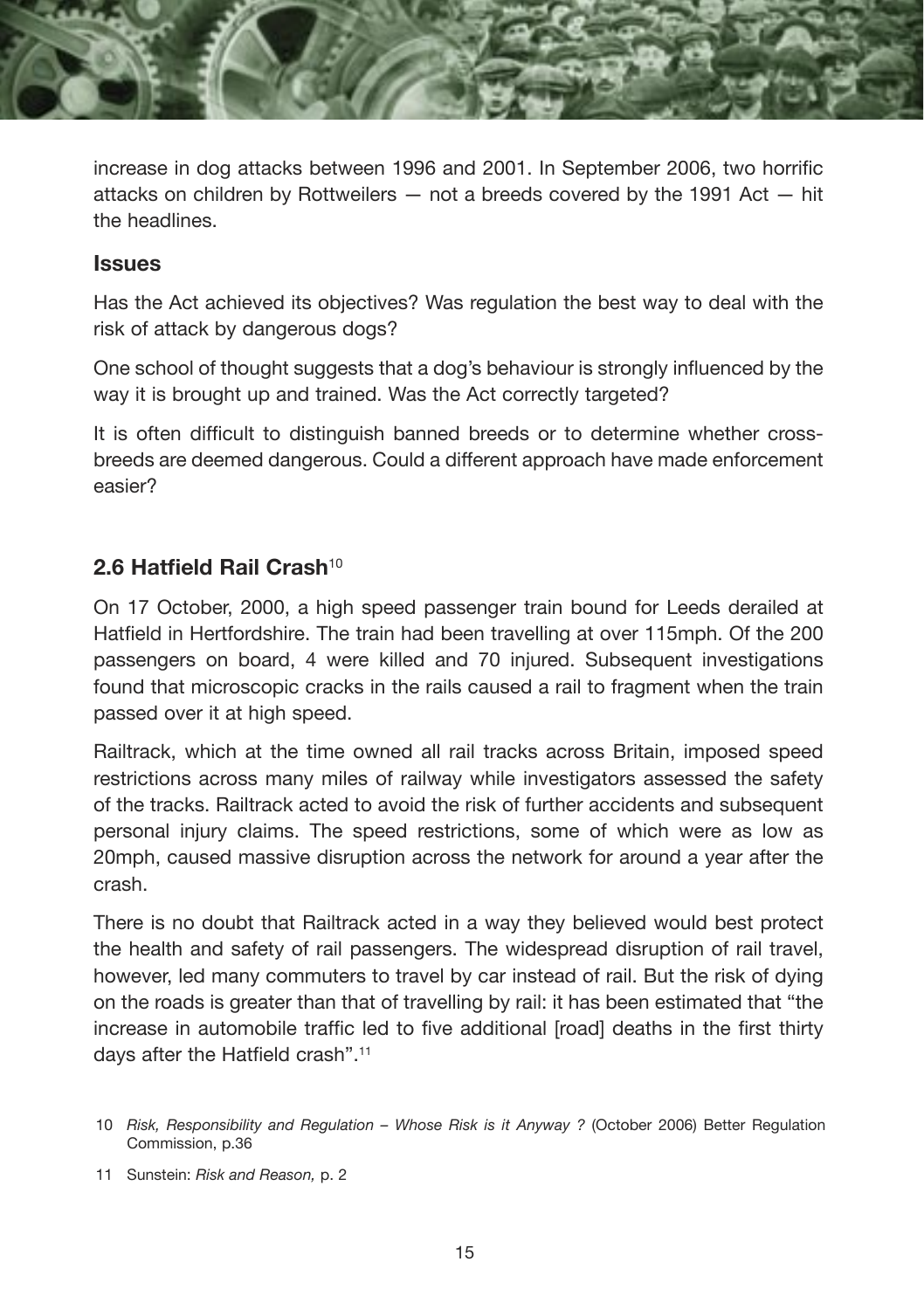#### **Issues**

Was Railtrack's response to the crash proportionate? Should Railtrack have considered the wider safety implications of its decision to reduce speed limits on the railways? What role might the Government have played in this?

#### **2.7 Carers Sitter Service**<sup>12</sup>

The CSS is a small charity providing respite services for carers of older people. But because tasks like helping someone out of a chair to go to the bathroom are classified as 'personal care', the charity was told it needed to register as a 'provider of personal care', which broght it within the scope of the Domiciliary Care National Minimum Standards. This meant that volunteers would have to undertake NVQ training, amongst other things, to continue helping those in need. The charity reluctantly decided to withdraw its personal care assistance -– a change that benefited no one.

The Better Regulation Task Force encouraged the CSS to re-contact the Commission for Social Care Inspection. CSCI agreed to help to find a solution. In order to apply a proportionate approach and deal more sensitively with such cases, CSCI met with CSS, listened to their views and the details of the service they delivered. The complex case took several months to resolve. However a solution was arrived at, which involved taking a proposal to the commission for endorsement of a policy change that would apply to all voluntary services. By registering the CSS as an Introductory Employment Agency (an agency that solely acts as introducers of workers employed by the user) rather than as a Domiciliary Care Agency, the CSS was able to continue providing its valuable service in its current form.

#### 2.8 Playbus<sup>13</sup>

Community Links, founded in 1977, is an innovative inner-city charity running community-based projects in east London. It helps over 50,000 vulnerable children, young people and adults every year. Its work has influenced community-based organisations nationwide and government policy. Eighty percent of its staff live in east London and many of these are former users of its services. One of Community Links' first ventures was a play bus that travelled around Newham providing recreational facilities to communities that often did not have them.

<sup>12</sup> *Better Regulation for Civil Society – Making life easier for those who help others* (November 2005) Better Regulation Task Force, p. 20

<sup>13</sup> *Better Regulation for Civil Society – Making life easier for those who help others* (November 2005) Better Regulation Task Force, p. 21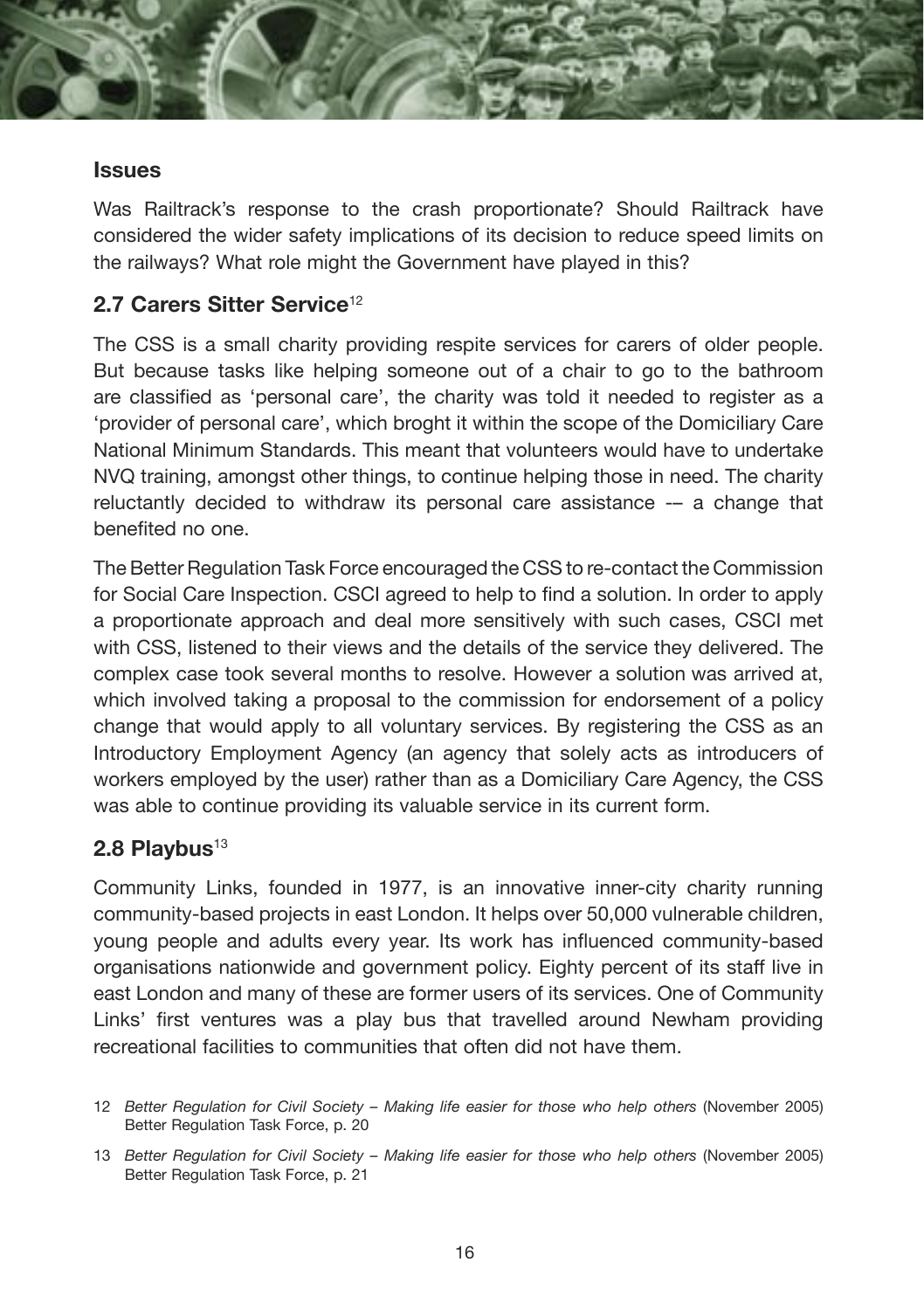

However, the charity believes that many of their early schemes, such as the playbus, would be considerably more difficult to set up in today's regulatory environment. The playbus scheme, for example, would be subject to health and safety regulations, Ofsted inspections, CRB checks for workers and training for people working with children. Whilst the protection of children has to be paramount, it is also important that regulation does not squash innovative schemes in disadvantaged communities before they have even started.

#### **2.9 Women Acting in Today's Society**<sup>14</sup>

Women Acting In Today's Society (WAITS) is a women's educational trust that supports women from a wide range of educational, social and cultural backgrounds to address issues such as welfare benefits, social education, domestic violence, isolation, health and crime; and provides skills such as confidence-building, assertiveness, community profiling and public speaking. Often WAITS works with women from deprived areas and most project staff and volunteers have personal experience of the issues facing women who suffer from domestic violence. Many became involved with WAITS as service users or volunteers, and all have personal experience of living or working with black and minority ethnic groups.

One member of WAITS staff was working with a client who was suffering from domestic violence. When the client's child became implicated in the violence, social services requested a child-case conference. The WAITS worker wanted to represent her client at the case conference, as she had built up a strong relationship with the woman and understood her complex situation. However, the local authority specified that only a parent or a social services worker could act as a representative at the case conference. A social services worker, though, would have had no prior understanding of the woman's difficult situation and may not have been able to serve the client as effectively or sensitively as the WAITS worker.

Voluntary sector workers should be able to represent their clients where the client requests it. Neither regulation nor over-interpretation of regulation should lead to decreased levels of support for vulnerable people.

<sup>14</sup> *Better Regulation for Civil Society – Making life easier for those who help others* (November 2005) Better Regulation Task Force, p. 38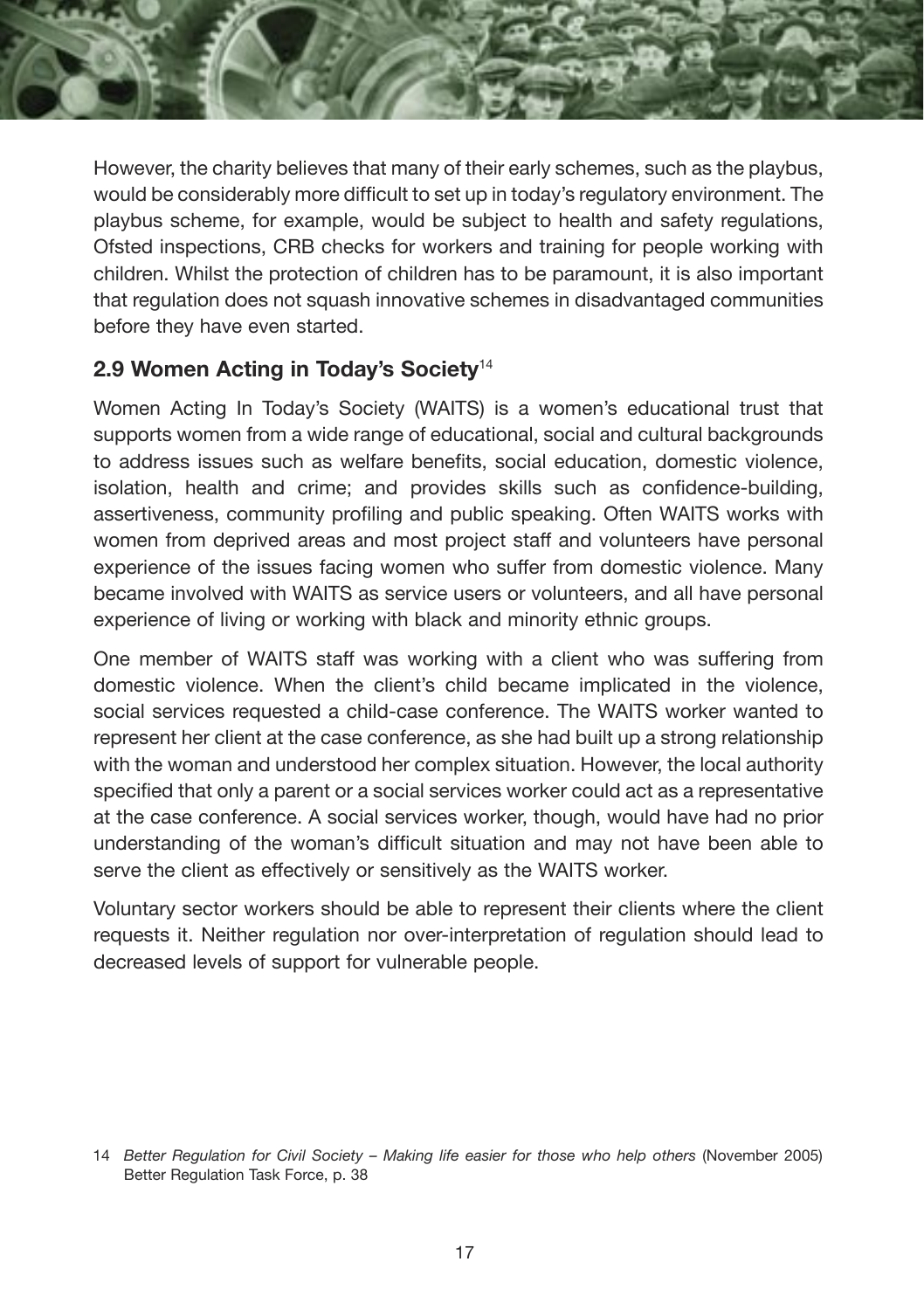

#### **2.10 Learning and Skills Council**<sup>15</sup>

In mid-2003, a London voluntary organisation (the Organisation) was awarded a grant of just over £200,000 from the London Learning and Skills Council (LSC). The amount awarded contributing to an overall operational budget of £350,000 for a period of 15 months. The project offered support to small VCOs with little or no access to support and advice, and umbrella organisations with a coordinating and supporting role to other organisations.

#### **Reporting / Monitoring Requirements**

The LSC required monthly narrative reports that compared the delivery plan with the outcomes, outputs, and milestones achieved. It required an explanation of any deviations and evaluation of the project to date. There were also electronic reporting requirements; two evaluation reports (one intermediate and one final); one control environment questionnaire explaining the systems employed for managing the project; maintenance of the delivery plan Excel workbook used by LSC (which listed all the outputs profiled and the associated unit costs); quarterly visits from the LSC contract manager and an auditor's visit; a paper trail verifying eligibility for each organisation supported by the programme and other evidence for expenditure, i.e. advertisements for posts, etc.

#### **Issues**

- Contracts were not signed until three months into the project creating a backlog in reporting and collating physical evidence. In addition, guidance notes were delayed.
- The LSC contract manager did not communicate the requirements for evidence clearly to the Organisation's project manager. There was a poor understanding by the LSC contract manager and the Organisation on the systems needed to manage such projects. This delayed gathering information for evidence and monitoring requirements effectively and consistently.

The Organisation agreed with the LSC that it would use its own registration forms (for the smaller organisations the Organisation was contracted to provide services to). However, later, all forms for a six-month period had to be redone as they did not have the European Social Fund or LSC logo. The Organisation couldn't see how this inhibited the project, since the logos were on all promotional materials, which

<sup>15</sup> *Better Regulation for Civil Society – Making life easier for those who help others* (November 2005) Better Regulation Task Force, p. 54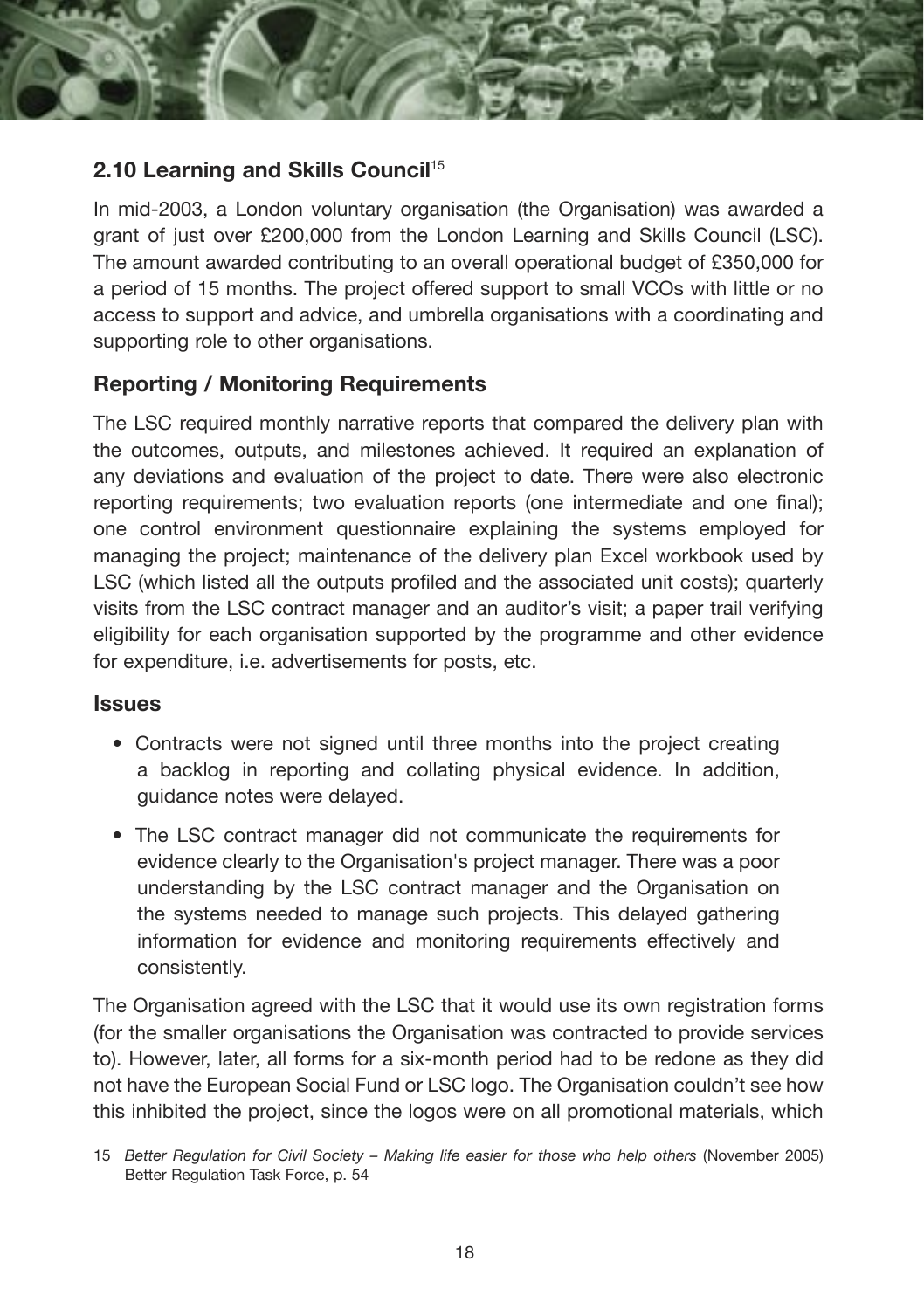

is what the guidelines required. In addition, the registration forms will continue to be used by the Organisation well after the end of the programme, regardless of the current funder(s).

- The Excel workbook provided by the LSC was susceptible to error during handling because the formulas and references are not protected. This can offset formulas causing erroneous calculations. This meant spending time tracking down the error, or starting again with a new workbook.
- The on-line system was not reliable, and the interface was not user friendly. Furthermore, the information entered online simply duplicated the narrative reports so the Organisation had to report the same thing twice. In the end problems led to the online system being abandoned.
- Verifying eligibility for the support the Organisation was offering (i.e. approx. <£28 million annual income, and <250 staff for the VCO being advised) via its advice line was impossible, as it required a representative from the Organisation to verify the information collected, which was not feasible. Furthermore, the eligibility criteria covered all the VCOs the Organisation worked with. The Organisation had to negotiate constantly about this, especially after the auditors threatened to claw back some of the money.
- Overall, the monitoring requirements seemed onerous for a relatively small organisation, and the value of gathering the information was unclear.

#### **2.11 The Community Foundation for Northern Ireland**<sup>16</sup>

The Community Foundation for Northern Ireland works to support people, strengthen communities and build peace in the divided communities of Northern Ireland. The Community Foundation for Northern Ireland's mission is to improve the quality of life through enabling communities to tackle social need and divisions by funding and supporting community-based action, raising funds, suggesting policy and producing publications. The Community Foundation, at the request of the Department for Social Development, was managing a two year Local Development Fund for the Department. This was intended to deliver a £1m per annum grant to specific 'low community infrastructure' areas of Belfast.

In addition to a 41 page Operations Manual, there were some 13 forms that had to be potentially completed by the Community Foundation in order to enable

<sup>16</sup> *Better Regulation for Civil Society – Making life easier for those who help others* (November 2005) Better Regulation Task Force, p. 58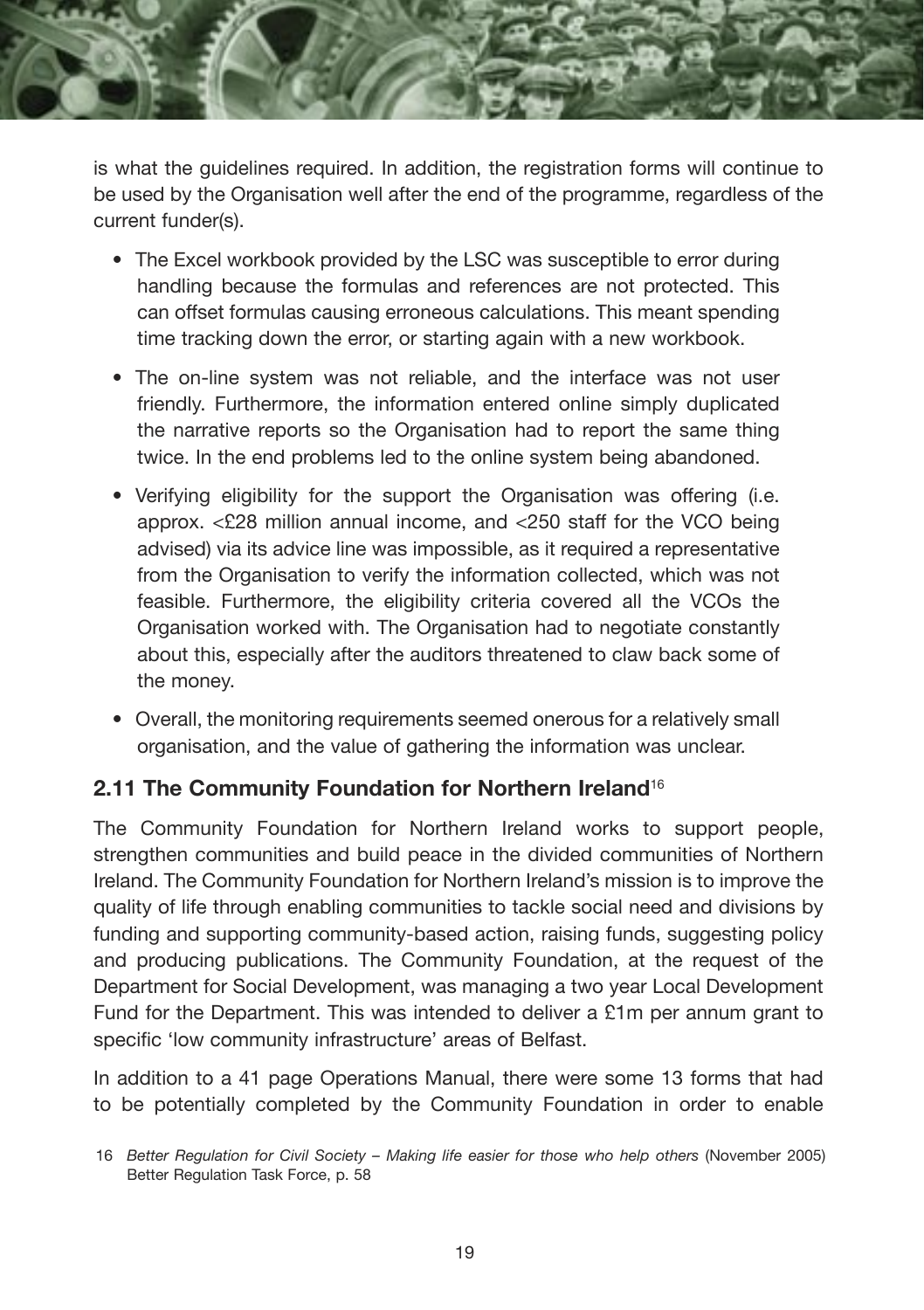applicant groups to access the available funds. These included an application form (13 pages), activity outputs and outcomes form, duplication funding checklist, assessment form, financial plan form, technical assistance costs form (and apportionment), variations pro forma confirmation of expenditure verification form, document summary sheet, quarterly progress report form, post project evaluation report and completion of lessons learnt report.

In addition to negotiating a consensual community approach (which can be difficult and time consuming in fragmented and divided areas) the Foundation had to complete all the forms involved for each grant. The technical assistance budget available to support this work was set at 5% (some £50,000 per annum). Consequently the Foundation was faced with subsidising the cost of delivering a departmental programme. This excessively bureaucratic approach is audit driven – a drive that often undermines the real purpose of grants.

The emphasis on overly-rigid audit comes from the experience of the implementation of the European Union Peace Programmes in Northern Ireland. A recent example of the latter is where a Community Foundation worker had to drive around a number of projects in an attempt to find receipts for some £5,000 for exhibition display equipment that had been purchased with grant funding in 1996 – the audit which demanded the original invoices/receipts was carried out in July 2003. In 2005, the Department for Social Development was still seeking the receipts. No one can argue with the need to be accountable, but such lack of flexibility can only damage service delivery.

#### **2.12 CESSAHA**17 18

CESSAHA operates a charitable housing association providing sheltered housing for older ex-service men and women, as well as a registered charity that offers cafes and shops for active service personnel and their dependants in the UK and Sovereign Bases in Cyprus. Some of the recent changes to regulations that it has faced, and its comments on the effects of these, are listed below.

1. **The Housing Corporation Regulatory and Statistical Return:** ever changing format.

<sup>17</sup> CESSAHA stands for Church of England Soldiers', Sailors' and Airmen's Housing Association Ltd

<sup>18</sup> *Better Regulation for Civil Society – Making life easier for those who help others* (November 2005) Better Regulation Task Force, p. 17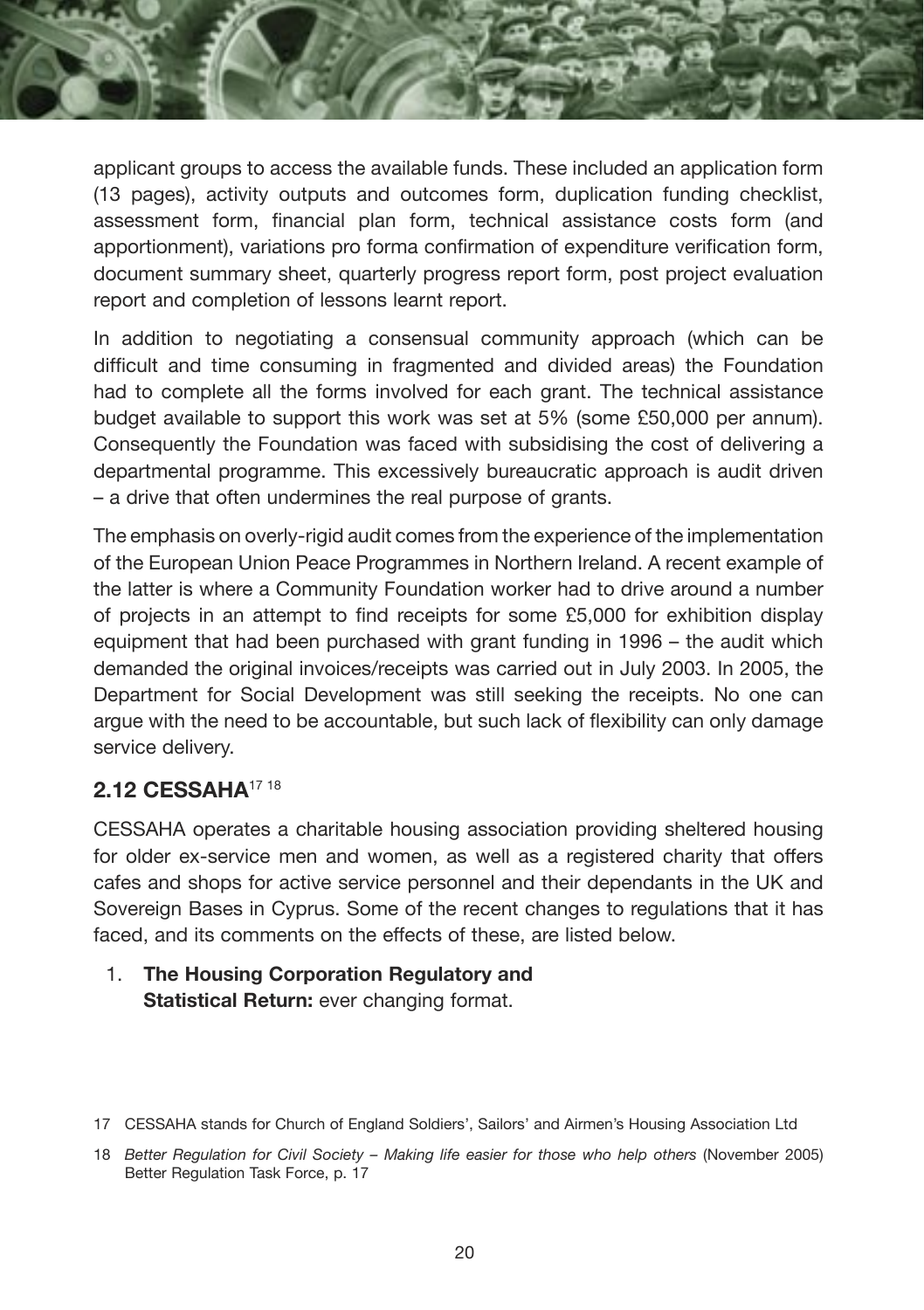

- 2. **Best Value:** would have cost more to analyse than could ever be saved. This was a bureaucratic approach to running a business sensibly; fortunately it seems to have lost favour.
- 3. **Performance Standards:** more paper and returns.
- 4. **Tenant Participation:** a good principle but do 80-year old sheltered housing tenants really want to sit on Health and Safety Committees?
- 5. **Supporting People:** very bureaucratic the requirements are not realistic for the elderly.
- 6. **Health and Safety Risk Assessment:** good basic principles are overwhelmed by the bureaucratic requirement of reams of safety documents for items that are kept under every domestic sink in the country.
- 7. **Fire Risk Assessment:** unloads fire brigades' costs onto charity.
- 8. **Financial Risk Assessment:** not bad but basically just common sense.
- 9. **Housing Benefit Applications:** "Dire for an eighty year old."
- 10. **Rent Restructuring:** calls for above-inflation rent increases with lower pension rises for the elderly. They refused to comply and declared this to the Housing Corporation.
- 11. **Criminal Records Bureau:** chaotic admin and spiralling costs for users.
- 12. **Charity Commission Summary Information Return:** considerable extra work with no benefits for those who do not seek bequests.
- 13. **Training Agency Returns:** more data collection for government.
- 14. **Revised electrical installation regulations:** can no longer use own ex-RN maintenance staff even though they are I.E.E. qualified.
- 15. **Data Protection Act registration:** now annual instead of triennial bureaucracy, more costs.
- 16. **Housing Efficiency Returns:** out of touch with reality; punishment for the already efficient, unclear requirements.
- 17. **NROSH** Housing database project: no notice of extra workload, more costs for us; assumption of surplus IT staff or extensive database knowledge.
- 18. **Local Authority Business Alliances:** devoid of understanding of small businesses.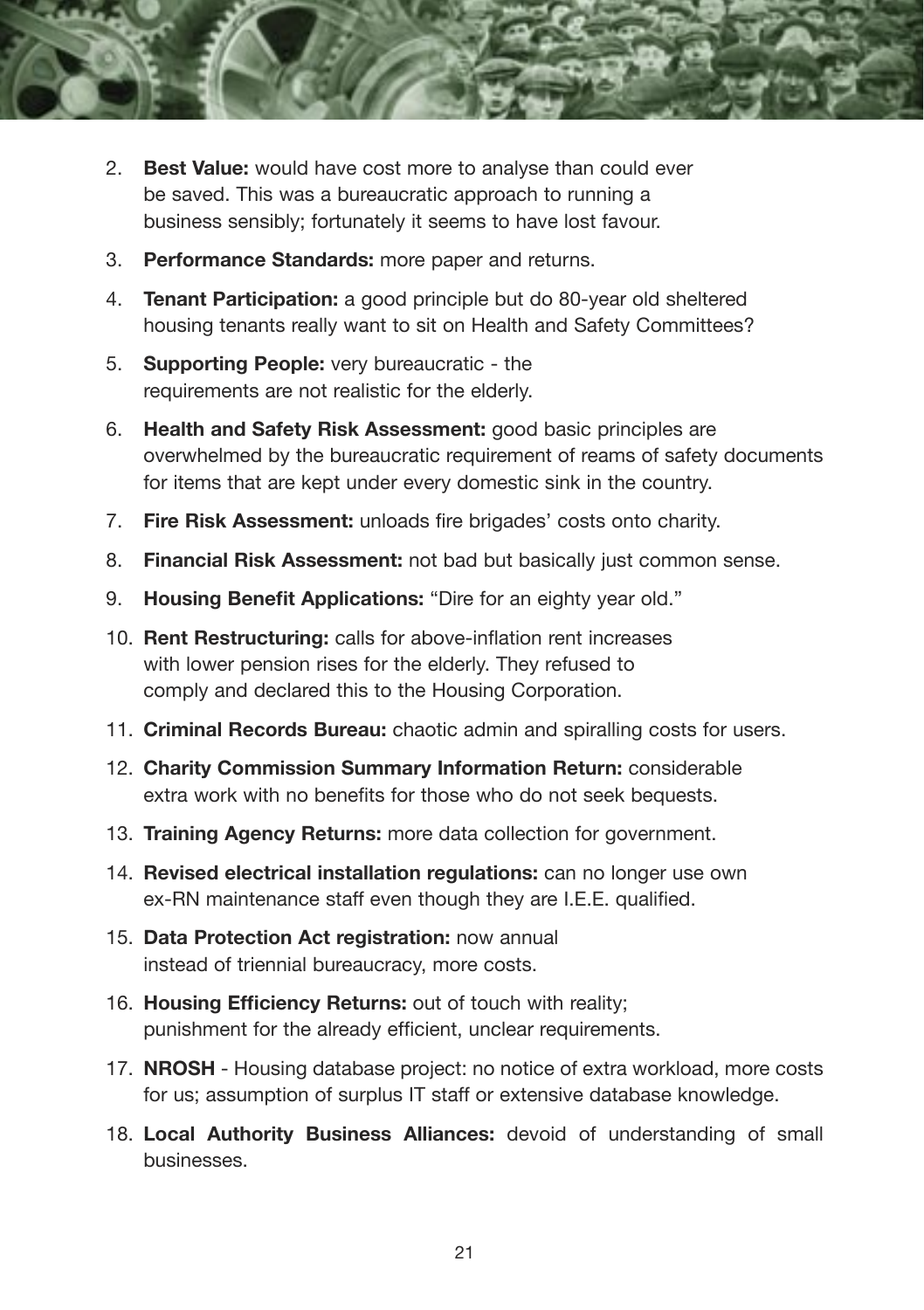

- 19. **Housing Corporation Added Value study**: no notice, short return time.
- 20. **New Tax Return:** HM Revenue & Customs prefer this in a complex IT format.
- 21. **Decent Homes Standard:** good principle buried by bureaucracy.
- 22. **SORP:** ever increasing requirements; more work.
- 23. **Government Web Sites:** the following public bodies appear to assume we have time to search websites hoping to prevent penalties for not finding and complying with new legislation announced online only to save costs:
	- The Housing Corporation
	- Charity Commission
	- Office of Deputy Prime Minister
	- Health & Safety Executive
	- Audit Commission
	- Department of Work and Pensions
	- Department of Trade and Industry

#### **2.13 EUROPEAN REGULATION**

The examples above come about as a result of a mixture of British and European regulation. The specific problems of European regulation can be illustrated by looking at just one narrow area – food labelling — where the EU is keen on regulation.

For a start, regulation is inconsistent:

Example: Where a certain ingredient is emphasised on the packaging of olive oil for marketing purposes, EU law requires the quantity of that ingredient to be indicated. The producer can indicate this information either directly after the product description or in the ingredients panel. In practice, most retailers include the information in the ingredients panel.

However, the EU regulation on olive oil marketing standards obliges food manufacturers who want to highlight olive oil to label the quantity of oil used directly after the product description.<sup>19</sup> This inconsistency between

<sup>19</sup> Commission Regulation (EC) no. 1019/2002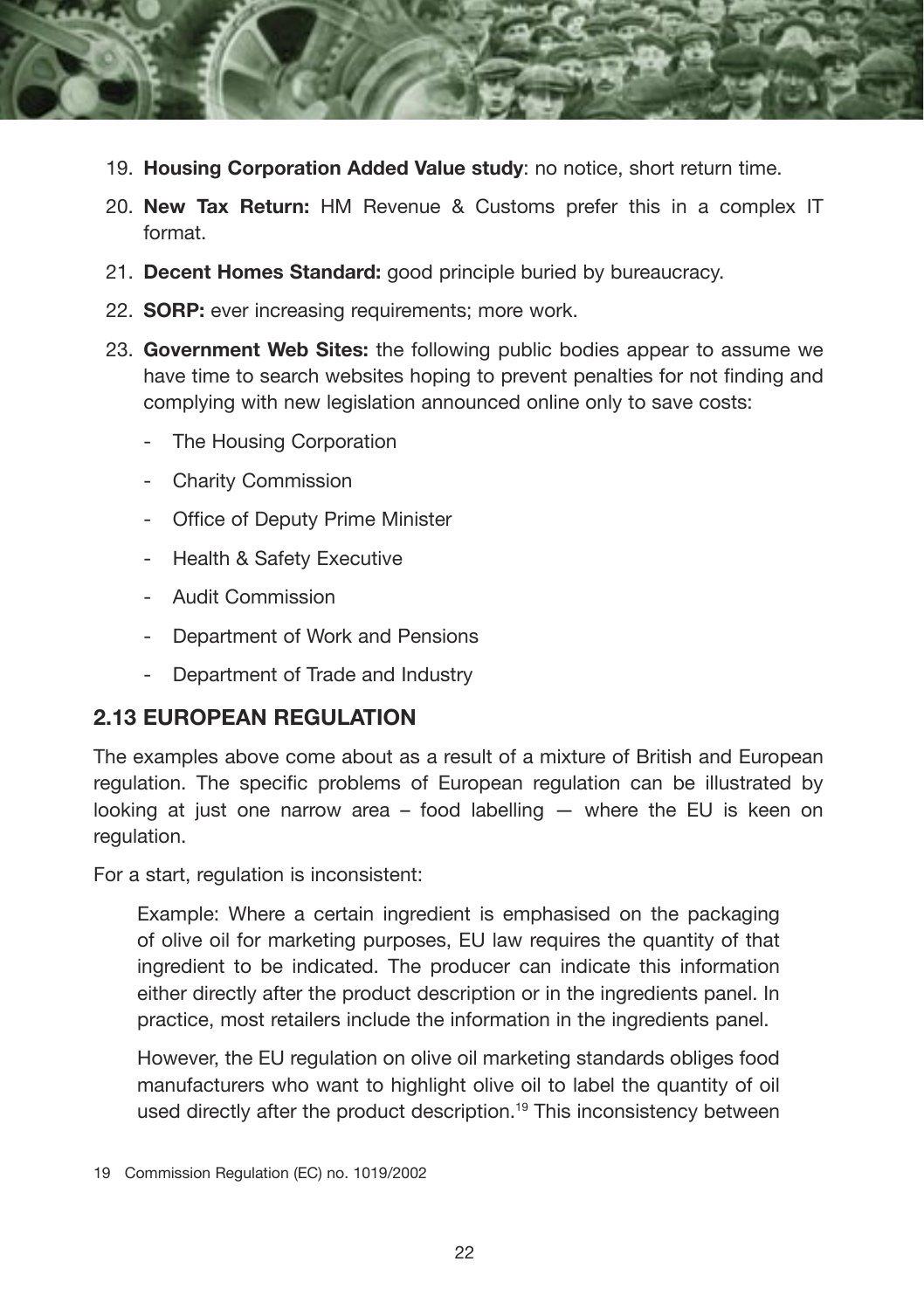

Directives can mean that consumers are faced with, for example, choosing a pizza and finding information about the quantity of tomatoes and ham on the ingredient label, and then having to refer to the product description to find the same information on olive oil.<sup>20</sup>

Then there is simple overregulation:

Example: The Scotch Whisky Association has identified more than a dozen different EU Directives and Regulations which have a bearing on the labelling of alcoholic drinks.<sup>21</sup>

Regulation is also inept:

Example: The legal framework for nutritional information, where it is provided, currently requires sodium to be declared. However the term "sodium" does not represent the salt content of a product, e.g. 6 grams of salt a day represents only about 2.5g of sodium. Adults are recommended to consume around 6 grams of salt per day. It makes little sense to advise consumers using one term but to label using another.<sup>22</sup>

None of the above is surprising considering how poorly the Commission sometimes consults:

Example: The Commission-sponsored report into food labelling was supported by consumer research involving interviews with only 90 individuals. Such research, claimed to have been carried out in "London suburbs and Birmingham, Paris suburbs and Montpellier and Rome suburbs and Turin" could not have been representative of the views of European Union consumers.23

It would be nice to think that food labelling was an aberration but, sadly, there is poor regulation in other areas. Sometimes the competitive disadvantages imposed by regulations appear to be ignored:

Example: Changes to the Television Without Frontiers Directive $24$  are being proposed to extend the directive to internet regulation. It appears

- 20 *Make it Simple, Make it Better* (Dec 2004) Better Regulation Task Force, p. 35
- 21 *Ibid,* p. 35
- 22 *Ibid,* p. 37
- 23 *Ibid,* p. 41
- 24 Directive 89/552/EEC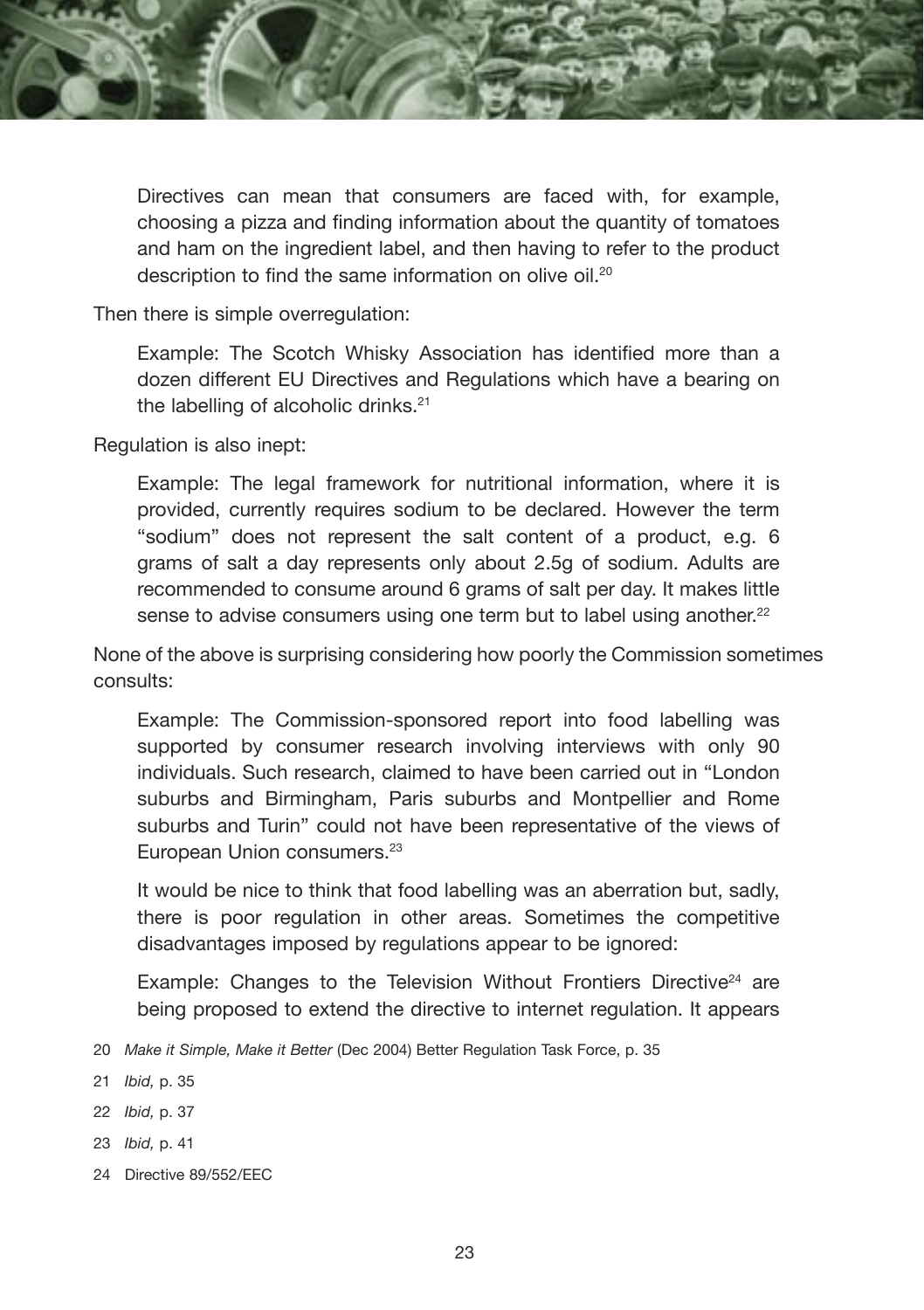

that certain outcomes, such as the regulation of advertising and a right of reply, will be prescribed in the Directive itself. Website operators based outside the EU, however, will not be subject to these rules, whereas EUbased operators will be.

Website operators, though, unlike television broadcasters, are global in their reach. Some fear that European businesses will move to non-European bases to circumvent the requirements.25

Sometimes, the Commission's urge to jump to the most regulatory solution possible (the most integrative) is apparent:

Example: A number of significant electricity supply interruptions occurred around the world in the late summer of 2003, including in North East America and Eastern Canada, parts of London, eastern Denmark and Southern Sweden. Almost all of Italy was blacked out for nearly 24 hours in late September. The Commission reacted swiftly by announcing in December 2003 a proposal for a new regulation that was, among other things, intended to prevent future blackouts. The Commission, though, seems not to have thoroughly considered the option of 'no action'. The problem may have been better dealt with by individual Member States or by an amendment to the existing EU Electricity Directive, which already contains provisions about the security and supply of electricity.26

And then, of course there is the plain incompetent:

Example: Consultation on the Commission's proposal for a Directive on an Annual Corporate Governance Statement and Other Disclosure failed to meet the minimum standards. The Commission issued its consultation in April 2004, just six months before it adopted the formal proposal in October. The tight timetable meant the Commission allowed only six weeks for responses. The consultation was described by stakeholders as rushed and slapdash.<sup>27</sup>

As the following chapters argue, reforming EU regulation is not an ancillary topic which can be ignored in a discussion of regulation. Any cogent plan to restore some measure of freedom and liberty to our shores must address it.

26 *Ibid,* p. 21

<sup>25</sup> *Routes to Better Regulation – A Guide to Alternatives to Classic Regulation* (Dec 2005) Better Regulation Task Force, p. 16

<sup>27</sup> *Get Connected – Effective Engagement in the EU* (Sept 2005) Better Regulation Task Force, p. 37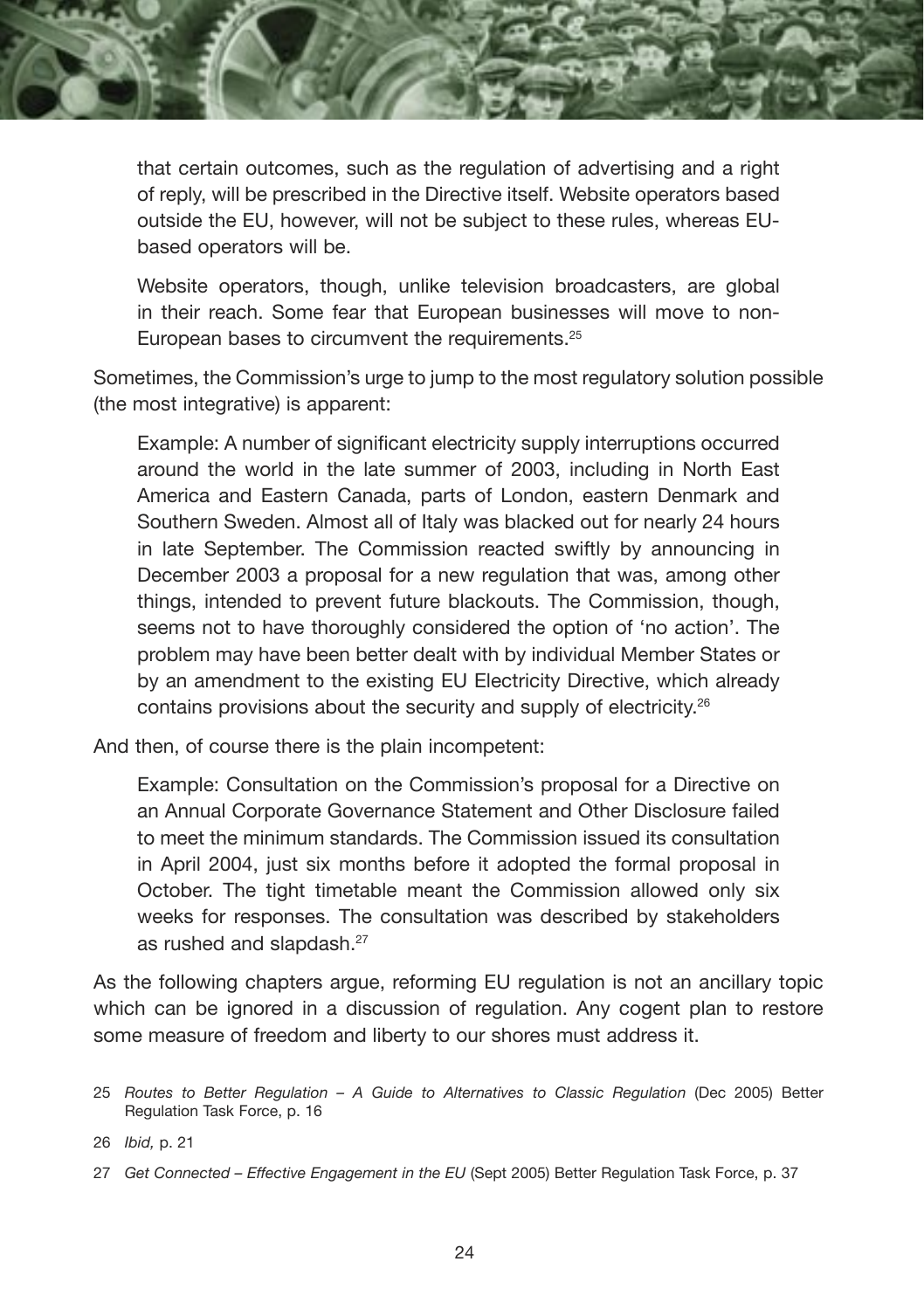## **Chapter 3 THE VALUE OF RISK**

I recently spoke to the head of a large charity caring for adults with disabilities. She told me that the regulations, as enforced by the social care regulators, have been successful in driving risk out of the lives of the individuals for whom her organisation cares. She projected a slide onto the wall with a picture of a man sitting and writing his diary for a typical day. The entry read, "Dear diary…." and stopped. It stopped because there was nothing for him to write. Along with removing all risk from his existence, regulations have removed all reward from his life because they inhibit any activity that he might find fulfilling. When we get up in the morning and leave our houses, we take risks. But taking these risks allows us to do things with our lives, to play a part in society and to achieve some measure of fulfilment.

From a commercial perspective, taking risks can, correctly judged, lead to immense rewards. Boeing famously risked more money that the company was worth on development of the 747 Jumbo Jet. Its reward was domination of the civil aviation market for a generation. On a smaller scale, as discussed later, the same risk/reward dynamic applies to the communities and individuals that make up society.

There is a compelling case for regulating some aspects of some activities that we might, left to our own devices, undertake. What I argue in this chapter is that our current regulatory culture fails to take into account properly the less tangible and even intangible costs of regulation (such as the grey lives it imposes on adults with learning difficulties).

Current regulatory culture threatens our communities. Policy makers need to adopt different assumptions if they wish to avoid their regulations wounding those whom they seek to serve.

As the examples in the last chapter illustrate, the problem addressed in this chapter is not a hypothetical risk of overregulation damaging society but the here and now of British society. Even our own former Prime Minister, Mr Blair, cited Julia Neuberger's claim that if an old person falls to the floor, regulations decree that care workers cannot help them to their feet but must instead go and find a hoist before they can do so.28 The Better Regulation Task Force said that more than a quarter of all working time in charities that work with the elderly is spent dealing with requests from

<sup>28</sup> In a speech to the IPPR, May 2005, citing Baroness Neuberger's book *The Moral State We're In*  (2005)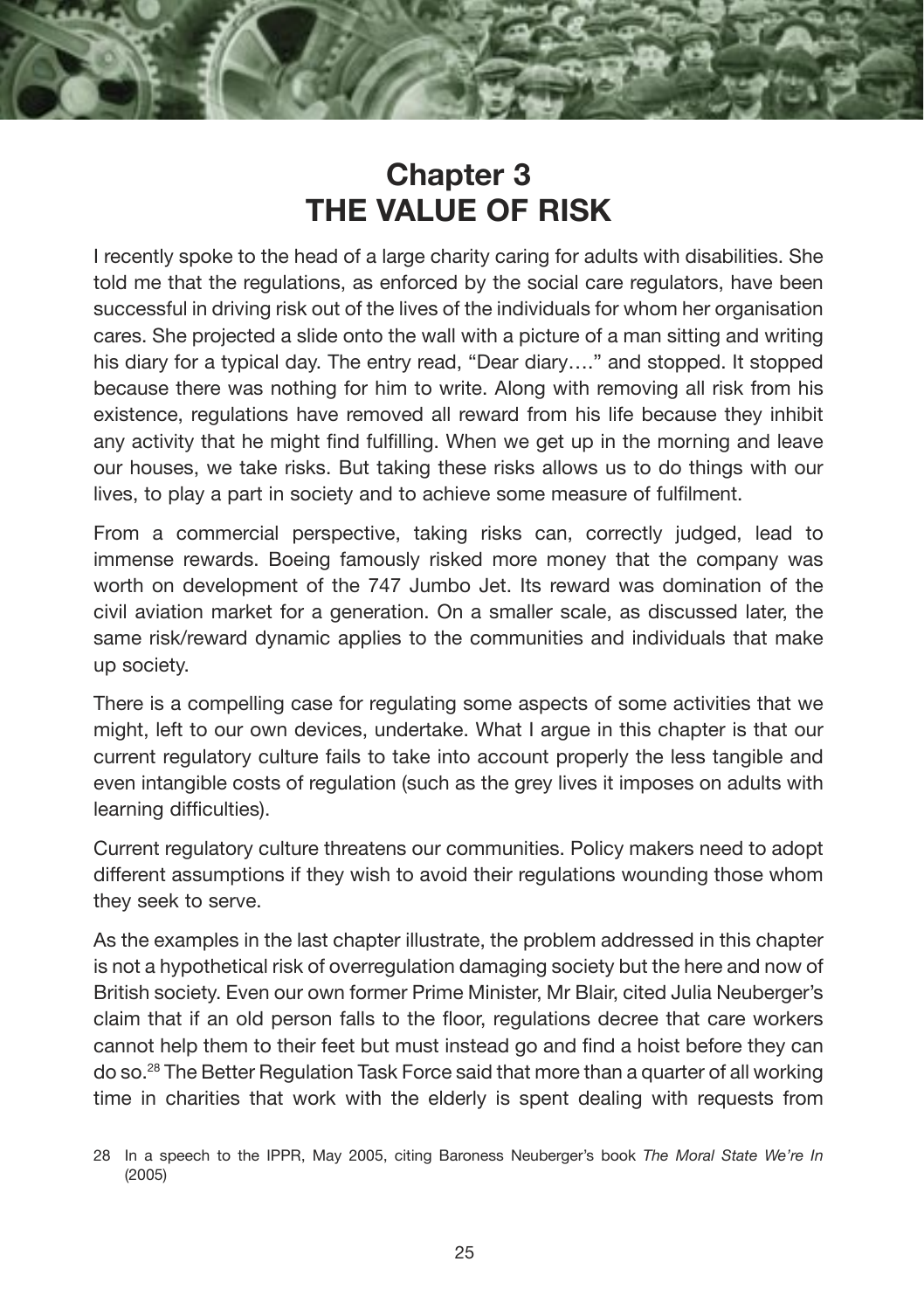

regulators<sup>29</sup> – time that might be better spent supporting elderly people. Similarly, 61% of a sample of welfare-focused charities surveyed believe that regulation was harming innovation in their charities.<sup>30</sup>

#### **3.1 UNDERLYING CAUSES OF THE OVER-PROTECTIVE STATE**

There are several causes underlying the growth of regulation designed to reduce the risks that regulators trust the individual to manage.

#### **3.1.1 Natural Tendency of the State Towards Control and Regulation**

It is natural for civil servants in Brussels and Whitehall to wish to exercise some influence over the policy areas in which they are expert. For the policy-making civil servant there must seem little point in becoming an expert if the acquired expertise can never be used to change anything. Of course, influence can be exercised in ways other than regulation, but regulation has become the default option for Whitehall because it feels more tangible to the bureaucrat than many other options.

EU bureaucrats are likely to be even worse in this respect than British ones. For them, regulation is the *raison d'être* – the primary means of ensuring greater integration within the EU. Laissez-faire and alternatives to classic regulation – such as education/awareness raising – take far longer to be effective than the two to three years most policy makers spend in each role.

If this observation can be made of the permanent civil services, similar traits can be seen in ministers and European Commissioners. The average junior minister, unlike the average civil servant, spends twenty years moving up the greasy pole and, having finally caught the PM's eye, wants to make an impression. He or she knows that it is necessary to make that impression quickly, to gain a profile with the media, impress those that count within the government, and to move further up the political ladder.

It is often said that the easiest way for a civil servant to get promoted is to serve on a bill team. The same may be said of a minister. What better way to prove his or her mettle than to take a controversial bill through a hostile House of Commons? This may perhaps be too cynical an explanation of ministerial-led regulation. Many politicians are in politics because they are passionate about issues and have spent many years developing ideas about how to improve society. Once in power, they

<sup>29</sup> *Better Regulation for Civil Society* – BRTF – Nov 2005, p. 71

<sup>30</sup> *Ibid,* p. 73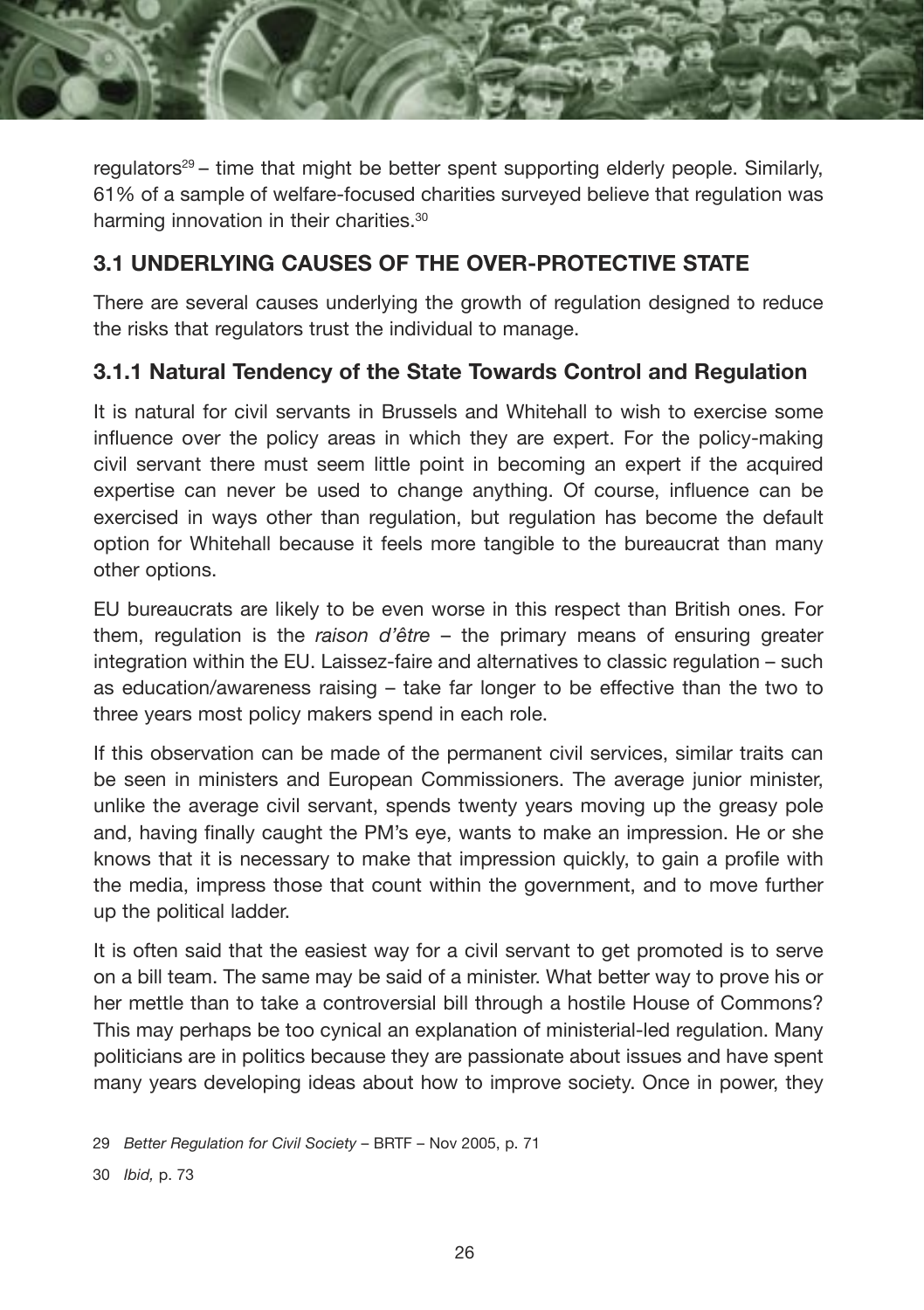

feel compelled to do something with their ideas as quickly as possible to give some meaning to the years they have spent in the political wilderness prior to arriving in Whitehall. All too often, a new piece of statute appeals as their way of making their contribution to British public life, even though its unintended consequences may severely damage the ideals they came into politics to serve.

This tendency is exacerbated by the restrictions placed on British law making by the EU. All too often a minister will find that the law he or she really wished to reform is untouchable – power having emigrated to the European Commission. The minister, in frustration, turns to making second-rate legislation – often in the form of regulations — which, a quarter of a century before, his or her predecessor, concerned with greater matters, would never have stooped to. The result is that we create a country which is, at once, more risk adverse and less free.

#### **3.1.2 Role of the Media**

The media also influences the political dynamic for regulation. Modern twentyfour-hour journalism puts great pressure on journalists to find stories. Disaster and personal tragedy, together with suitably gory or heart rending pictures are now piped into most sitting rooms on demand. For many people who don't naturally turn to the *Financial Times* or *The Economist* for information, this is the world as it is. It seems horrible, upsetting and in need of improvement; i.e. new regulation. Many politicians perceive this attitude to be widespread and to be reflected by the media. Meanwhile the media is keen to maintain its influence by masquerading as *vox populi*. Such perceived pressure leads politicians to respond by promising what they believe the public want to hear – promising that an accident or piece of maladministration will never happen again because of the new regulations that address the risk. Those advising them may know very well that no regulation will ever deliver on such promises but this does not stop the regulation becoming a reality.

#### **3.1.3 The European Union**

Were this domestic pressure not already sufficient, as a member state of the European Union, the UK has other legislative pressures put on it because of the European Commission's power to propose legislation. Many of the same pressures which bear on the British Civil Service bear upon their counterparts in the European Commission and, with much duplication between the EU and British policy making functions, there is an increased probability that either the British Civil Service or the European Commission will propose a new regulation to tackle a perceived risk,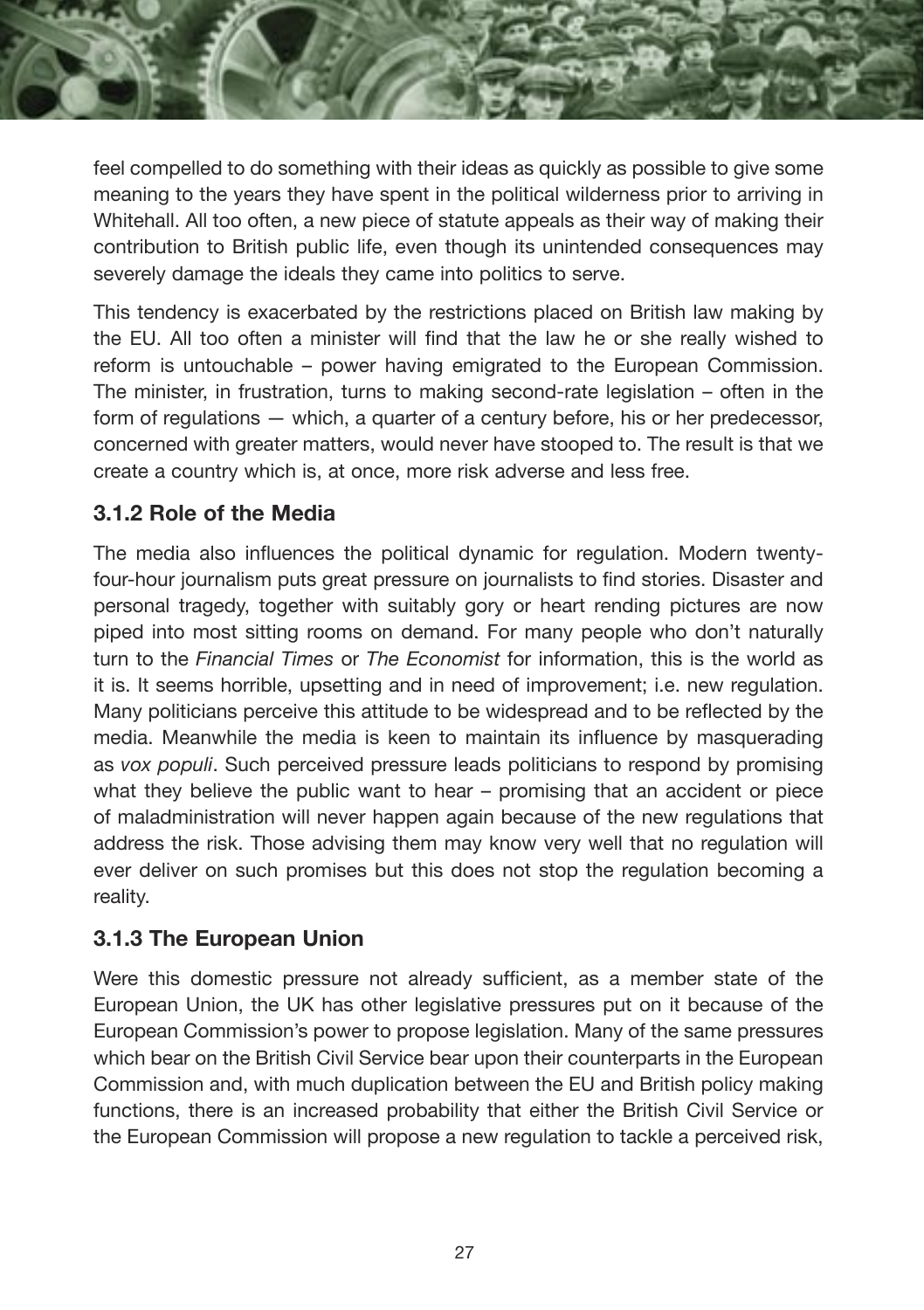which might well be better left untreated by central government or supra-national regulation.

#### **3.2 FAILURE OF SOCIETY TO PUSH BACK**

Faced with the regulatory pressures outlined above, society does little to push back because the mechanisms which might have weakened historically the regulatory impulse have declined while other forces with a tendency to favour regulatory solutions have gained authority.

#### **3.2.1 Pressure Groups**

Political parties in the UK, which take a holistic view of the sort of society they want to see and the level of regulation appropriate to achieve it, have seen their membership haemorrhaging since the 1950s. One reason for this is that much of the politically-active population has found membership of single-issue pressure groups a more fulfilling way of achieving their objectives.

Pressure groups have far less interest in considering the adverse consequences of using a regulatory solution to address a risk they perceive to be dangerous. Many pressure groups enjoy charitable status and hence tax breaks (which political parties don't) and they can raise money more easily than parties. Through sustained long term campaigning on a specific issue they can achieve regulatory change (often increased regulation of risks which they are concerned about) through persistent reapplication to different combinations of civil servants and ministers over a number of years. In addition, even if Whitehall manages to be consistently hostile to change, the pressure groups have a further bite at the regulatory cherry through lobbying of European Commission bureaucrats and MEPs, who can impose change on the UK.

The pressure groups' regulatory proposals are not necessarily bad. But their consistent passion on a single issue may ensure a more regulated outcome than an erudite arbiter would arrive at after disinterestedly considering the merits of central (rather than local or individual) management of a specific risk.

One theory of government would have it that the supplanting of holistic political parties by pressure groups does not matter because pressure groups compete with one another – merely externalising what was previously debated within Whitehall departments and political parties. In some cases this happens - on issues such as nuclear power and animal testing where large and well organised pressure groups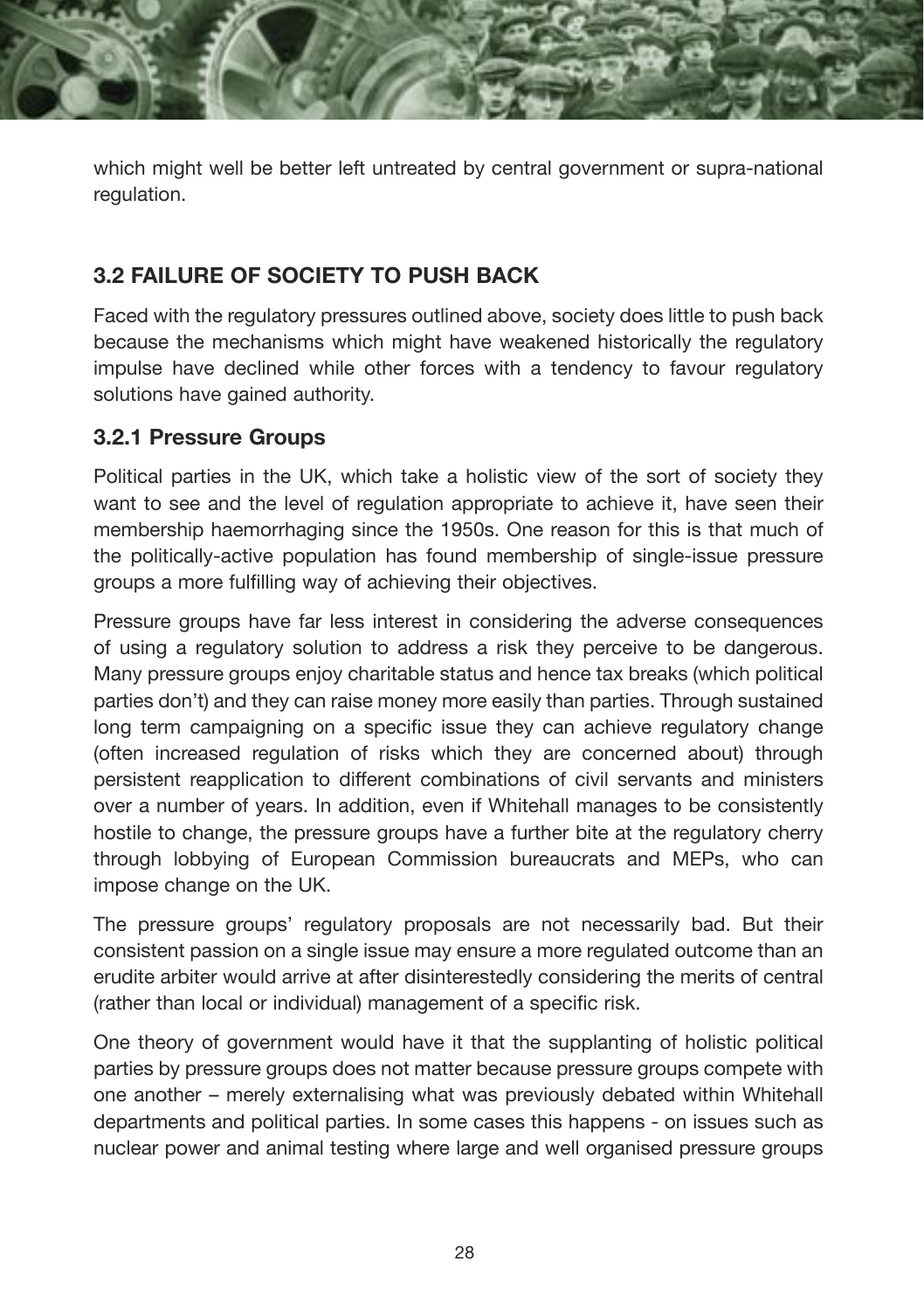operate on each side - perhaps cancelling out each other's influence. In other areas, the outcomes are less benign as the UK Alliance for Childhood observes in its critique of what society's risk aversion is doing to childhood: "This latest expansion of vetting is little short of state regulation of all adult-child relations outside the home. Its corrosive effect on society in the long term, through fuelling a breakdown in contact and trust between the generations, could be incalculable."31

#### **3.2.2 Organised Religion**

A further reason for the inability of the society to resist regulation is the decline in organised religion. It may seem strange to associate the decline of religion in Western Europe with an increase in regulation. Yet Christianity, a faith with a strong belief in life after death, has historically been at the heart of Western culture and it is a key factor in understanding the increasing regulation of risk by the state.

First, if, as was historically the case, much of the local population believed that the local vicar and his acolytes were managing social and caring services on behalf of the village according to the teachings of the Church, there was little pressure for the state to regulate how social issues should be managed. In fact, the evidence suggests that a devout population was capable of resisting central social regulation as the Nazi party found out when it tried to impose its eugenics regulations on Catholics in Westphalia and Bavaria in 1941. $32$  The decline in organised religion and the associated decline in confidence in the priesthood to oversee the provision of social and caring services has led many to look to the state for leadership and regulatory instructions on how to manage risk in such areas.

Second, on a more theological note, if one believes that the toils and tribulations of this world are merely a preparation for the next and, to quote J.K. Rowling's Professor Dumbledore, "After all, to the well-organised mind, death is but the next great adventure",33 it is far easier to accept failings in our earthly life. Conversely, if one believes that death is an absolute then a humanistic moral imperative drives one to attempt to create Augustine's *Civitas Dei* in the *civitas terrena*. To put this more crudely, atheism or even agnosticism is likely to increase regulatory pressure, all other factors remaining constant. This tendency is exacerbated by the fact that

<sup>31</sup> Tim Gill from his article on the adverse consequences of the reduction of risk in childhood in the Royal Society of Arts Journal April 2007 - http://www.thersa.org/journal/article.asp?articleID=1006

<sup>32</sup> The Bishop of Munster, Clemens August Graf von Galen led the revolt again the Nazi T4 Eugenics programme with a public sermon on 3rd August 1941. This led to Hitler being jeered by an angry crowd at Hof near Nuremberg in August 1941. Hitler subsequently cancelled the Eugenics programme on 24th August 1941.

<sup>33</sup> J.K. Rowling: *Harry Potter and the Philosopher's Stone,* Bloomsbury (1997), p. 215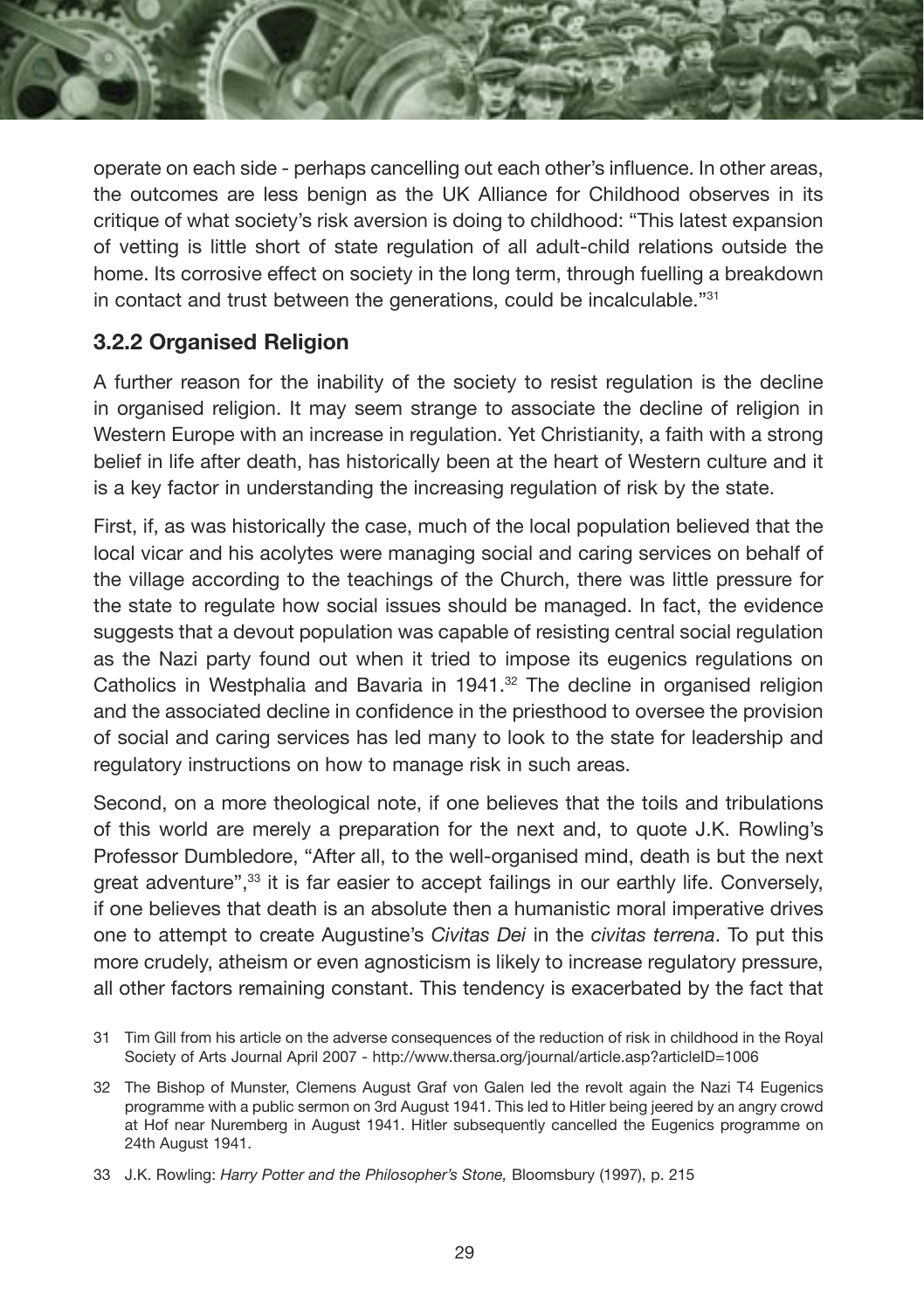

many atheists have been attracted to the Marxism as an alternative code for life. Marxist dialectical materialism, of course, seeks to put the regulatory state at the heart of society as the solution to its ills.

Thus a decline in confidence in the precepts of the Christian faith as a regulatory code for life and individual risk management led a new political class to search for a different way to manage risks in society based on the centrality of the state as the guarantor of rational scientific policy making. There is nothing intrinsically wrong with rational scientific policy making by the state, when it is achieved, but it is intrinsically more likely to see regulation as the solution to the risks the individual faces than the self help, community help, education, tolerance of imperfect outcomes and prayer historically inspired by many Christian denominations.<sup>34</sup>

#### **3.2.3 Boiled Frog Syndrome**

A further explanation for the general acceptance of regulation is what might be described as the boiled frog syndrome. This refers to the well-known theory that when a frog is put into boiling water, it senses the heat and jumps out. But if a frog is put into cold water and the water slowly heated, the frog will remain in the water and boils to death.

This is a pertinent analogy for what has been happening to us as citizens over the past seventy years. Any one regulation may have negligible downside risks, but the cumulative effect of hundreds of regulations to eliminate related risks is much greater. The water becomes too hot to sustain life comfortably but, by that point, the nervous system, which should reject this approach to risk, is debilitated and cannot find a way out. This may be the state we currently find ourselves in and it certainly matches the reaction of many businesses I have spoken to about regulation. They dislike the whole but find it very difficult to find the specific regulation that could be repealed. This may be, in part, because of a declining appetite for risk but it may

34 It may seem odd to talk about the decline of religion in rural areas in the context of an predominantly urban British state in the 20th Century but its decline within the ruling class has happened within a short lifetime. Up until 1945 the House of Commons, and to an even greater extent the House of Lords contained a large number, if not a preponderance of aristocracy and gentry. While England had become a highly urban country a large number of Conservative MPs (the backbone of Parliament until Atlee's appointment as Prime Minister in 1945) had undergone a rural socialisation process. They grew up with the informal norms of rural society where the vicar and the squire had considerable influence on many aspects of village life. That urban life had been very different from this model for 150 years did not influence Parliament as much as it might. Commerce and industry - with its systems, processes and methods - was not only disliked by the left of the political spectrum for what it was perceived to do to workers but by many who sat in Parliament who, while reluctantly accepting the need for commerce, were guided in social policy by the diverse and informal risk management structures of the countryside.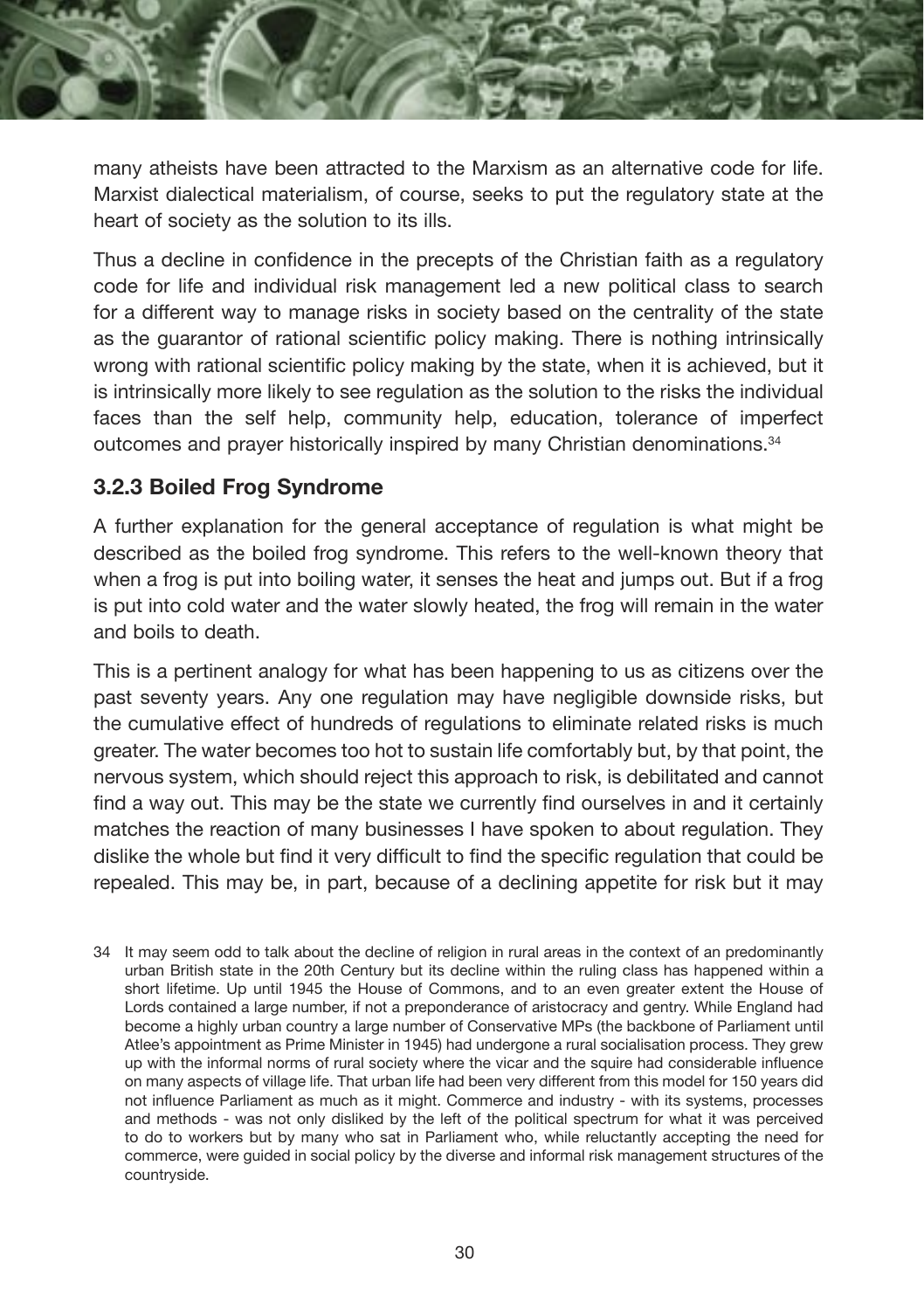

also be due to a loss of institutional memory as to the workings of the informal and diverse methods used to handle a risk before the regulation was introduced.

Another underlying problem has been a general acceptance that the Whig view of history – that it is a ladder of progress though which the world and society inexorably becomes better and better – applies to regulation. We have become used to huge scientific advances enabling things utterly impossible for a previous generation and this normalisation of the extraordinary may have given rise to a belief that trade-offs do not have to be made when it comes to regulating to reduce risk.

The adverse consequences of using regulation to manage risk for the individual were not immediately apparent and risk removal has been treated as a free good. As we are all taught, gift horses should never be looked in the mouth. Had society understood that the regulatory horse had a great ability to bite the hand that fed it, society might have been more cautious.

To take a close analogy – in the post-war years the establishment in the West was obsessed (to a greater or lesser extent depending on the party in power) with fighting the Cold War. Many think tanks, such as the Institute for Economic Affairs, dedicated much energy to demonstrating the evils of excessive economic regulation of profit, wealth and so forth. In part, this energy was applied because the horse of state economic ownership and management was known to trot to the Gulag Archipelago or onto Chairman Mao's Cultural Revolution. Because the dangers of using regulation to manage individual risk have been less clear, resistance has been less well organised leading to regulation being used as the semi-automatic response to many risks.

#### **3.3 ADVERSE CONSEQUENCES OF OVER-REGULATION**

#### **3.3.1 Inadvertently Increasing Risk**

Over-regulation may actually increase risk. By failing to take a holistic view of regulation, a nuclear safety inspectorate might reduce the risk of one type of accident where the risk of an accident was already of the order of one in a billion while increasingly the likelihood of another type of accident with a risk of one in ten thousand. Over-regulation can be problematic because if an inspectorate or department is highly prescriptive in a narrow area it may be unable to appreciate the adverse consequences elsewhere.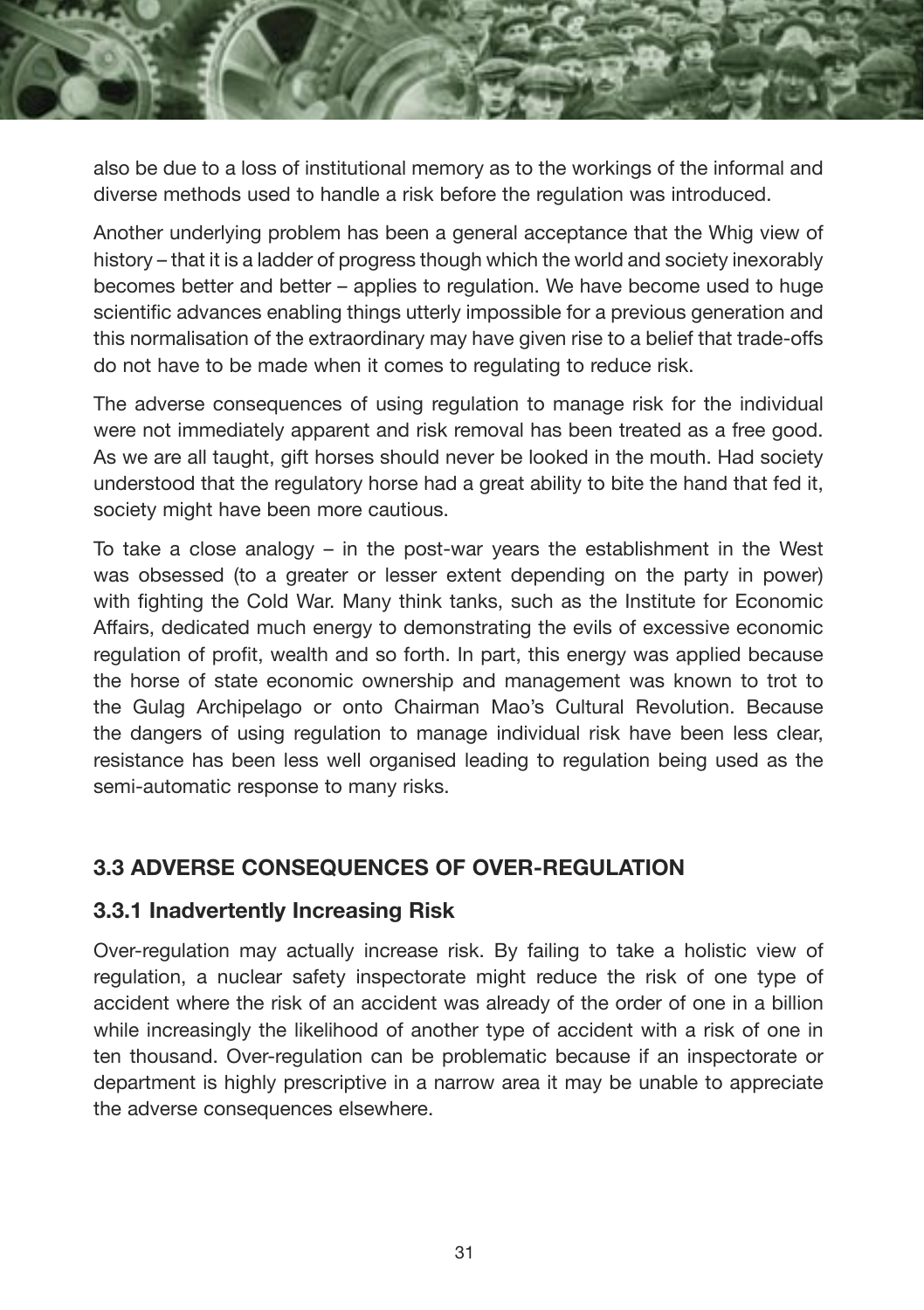Over-regulation also helps create a climate where many rewarding ideas and actions are explicitly banned by regulation. Even if not expressly banned, they may be deterred by a climate of pervasive state dependency. Those who would otherwise be active in society divert their energies into private spheres for fear that they will be pilloried for failing to follow some arcane health and safety regulation; or out of frustration at the necessity, if anything is to be achieved within the regulatory structure, of ploughing through a mountain of bureaucratic rules. The ability of community leaders to respond spontaneously and creatively is being lost.

As the OECD's chief regulatory economist put it, it is possible to put a premium on a society which is resilient, self reliant and innovative.<sup>35</sup> Over-regulation threatens these attributes. In their place, regulation is creating a culture that idealises victims rather than self help.

In innovative societies, people are free to take many different types of risk in pursuit of reward. In such permissive societies, for example, England in the century and a half that followed the restoration of Charles II and the later Glorious Revolution, some of the greatest advances have been made.

Conversely, Imperial China under the Ming and Qing dynasties was successful in maintaining a single authority for centuries. But the deliberate suppression of independent thought and local experiment (e.g. the ability to make individual risk judgments) that came with that achievement led to the decline of a civilisation that had previously surpassed Western Europe in wealth and sophistication.<sup>36</sup>

#### **3.3.2 Lack of Personal Responsibility**

Self-reliance is closely linked to personal responsibility. Tony Blair, when Prime Minister, indicated<sup>37</sup> that people need to take responsibility for their own actions. Taking responsibility involves assessing the risk in situations we are called upon to handle, making a judgment, and living with the consequences. Over-regulation and a culture of individual risk mitigation by the state through regulation threatens personal responsibility. I am not speaking here of the regulation the state makes to limit air pollution but rather, for example, the regulation it makes telling us how we must go about buying and selling our houses.<sup>38</sup> By giving us the impression that it is

- 35 Josef Konvitz 7 December 2005
- 36 Dr John Kay, Former Chairman of London Business School September 2003
- 37 Speech to IPPR May 2005
- 38 Through Home Information Packs (HIPS)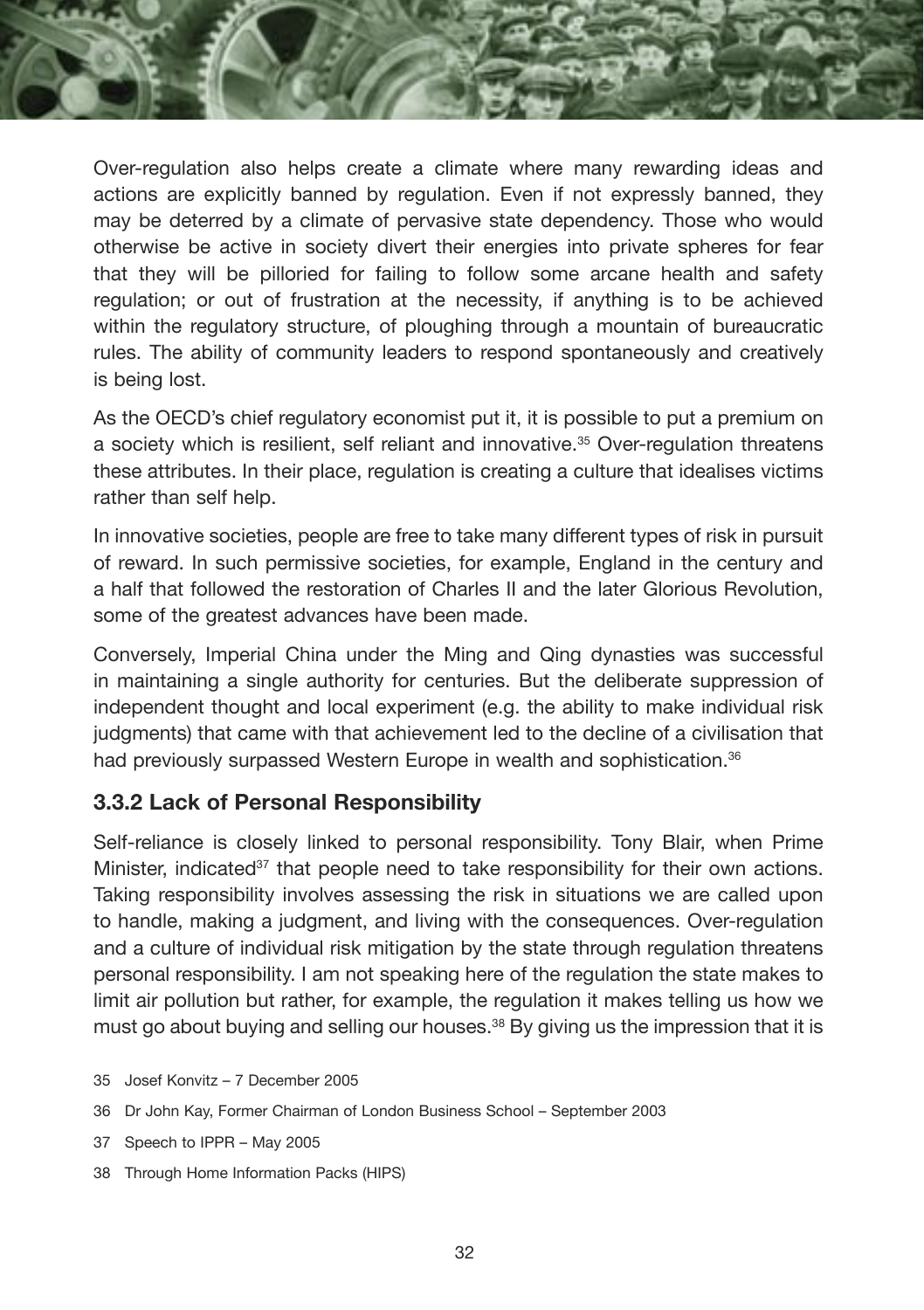always on the lookout for us, the state gives a false sense of security that supplants the natural instinct of *caveat emptor.* Thus we find ourselves drifting towards a situation where a large proportion of the population believe that something must be safe because no regulation says they cannot do it.

Pensions regulation encourages people to do the wrong thing and not to take individual responsibility. As the Turner Commission on pensions stated, overlycomplex means-tested regulation designed to look after the poorest pensioners in society has the undesirable effect of discouraging personal responsibility by penalising individual saving to provide for old age.39 Regulations governing the risks we are exposed to in our lives, passed with good intentions, have the effect of damaging personal responsibility.

Regulation surrounding how the children of single mothers are to be treated and cared for is problematic in that it has, in seeking to solve problems of deprivation, created multiple incentives for individuals to behave in ways which are likely to be costly for society. While these regulations are intended to protect the child from harm, they have negative effects, as Dame Butler-Sloss pointed out<sup>40</sup> in her speech to the Bar Council, "There is now no incentive to marry or remain married and a financial incentive to co-habit and not to marry." Thus single parenting, with all the disadvantages and dependency empirical evidence suggests it brings is encouraged and the ability of individuals to form bonds with one another to take responsibility for their own children reduced.

#### **3.3.3 Damage to Communities**

An obvious response to the charge that regulation produces declining personal responsibility is, "So what? Why does it matter?" It matters because without personal responsibility it is difficult, even unproductive, to have a community. If members of society have no shared standards of personal responsibility, how is it possible to enter transactions on any basis but distrust – that everyone outside the family – and possibly even within the family – is out to get you?

A walk around almost any town centre on an evening illustrates the lack of responsibility prevalent amongst some sections of society. This lack of responsibility, caused to a large extent by the regulatory state's near-fatal wounding of civil society is, to a great degree, self-reinforcing. The lack of shared norms of

<sup>39</sup> *A New Pension Settlement for the Twenty-First Century - The Second Report of the Pensions Commission,* p. ix

<sup>40</sup> Speech to the Bar Council 6th December 2005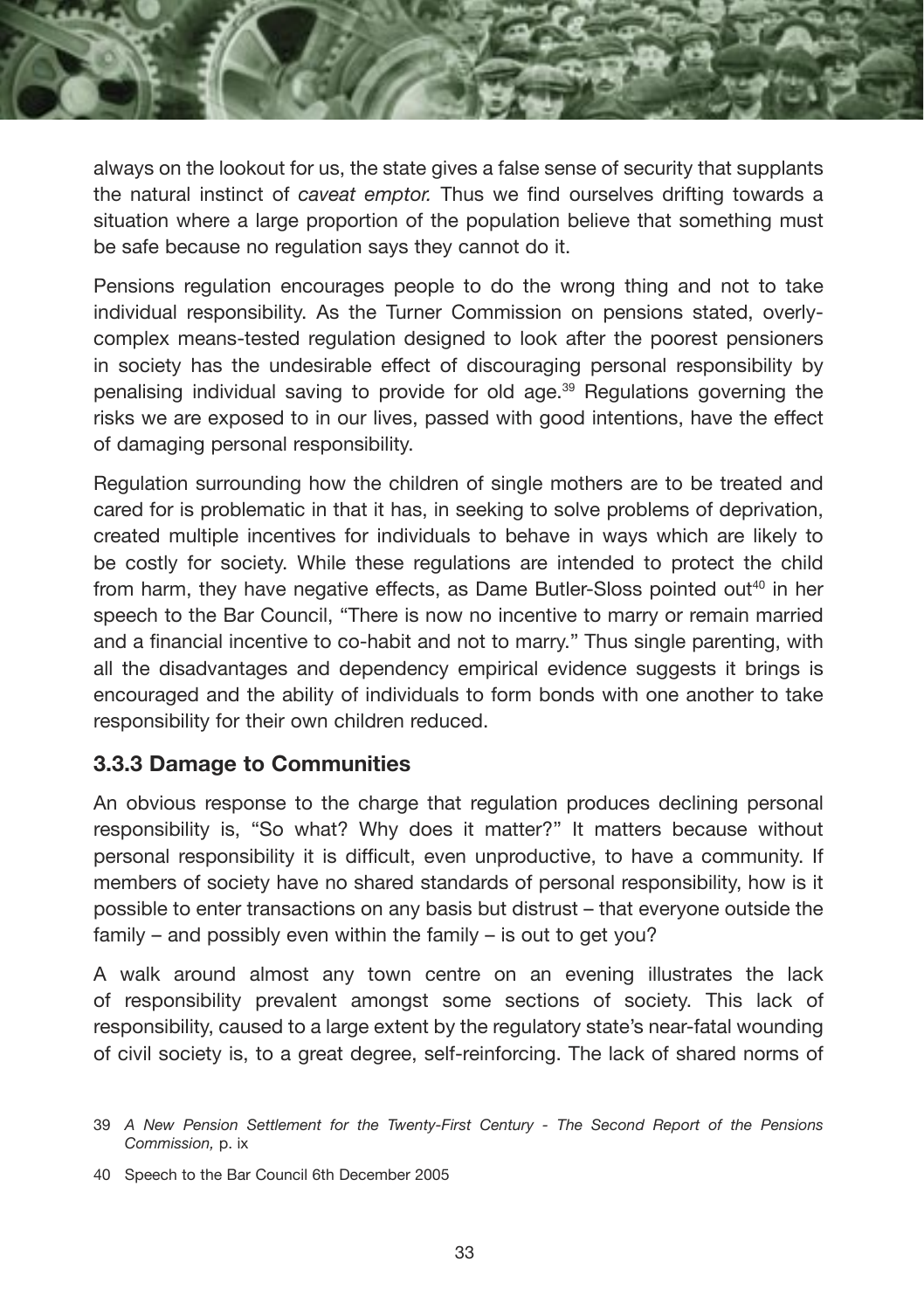

Regulations deter individuals from participating in vibrant local communities which have historically managed many lower level risks while fear of a lack of shared social norms (e.g. the probability that an individual's efforts to resolve local issues may be met with abuse or even violence) act as a further disincentive to try to make local communities function. Instead individuals form a client relationship with the state and try to work directly with it to deal with the issues that concern them. Because the central state's *modus operandi* has been one-size-fits-all regulation to deal with the problems of its petitioners, yet more regulation flows, debilitating civil society. 41

It may of course be that this is part of an evolution in society that should be accepted rather than attacked. Maybe the 21st Century world does not require anything in-between the citizen and the state because advances in governance and technology have made them superfluous. Maybe we simply don't need to know or work with our neighbour any more because EU regulation can solve the issues that naturally arise more effectively than local communities. The evidence I see, though, is that reducing risk through central regulation causes many problems. Furthermore, to the extent that it damages self-reliance and local communities, it is dangerous. It destroys the resilience of our society.

If there is little sense of shared values, which are often nurtured and reinforced in local communities, a much greater proportion of the population will engage in gaming the regulatory system, milking it for what it is worth. Any regulatory system would find this difficult to cope with. Its automatic response is ever more prescriptive regulation to combat gaming and this prescription strengthens the downward spiral of societal decline.

Without healthy communities to check and challenge the excesses of the regulatory state, the client relationship between the citizen and the state is strengthened. It takes a brave or foolish person to question the wisdom of his or her patron. If the educated mass of the population is ill equipped by the experience of regulation to organise and coalesce to oppose specific policies, high quality governance cannot be assured. To be specific, the danger of corruption or tyranny increases.

<sup>41</sup> For example the parishes of Rogate and Milland which I represent both now want government appointed community wardens to deal with anti social behaviour by local youths. The regulatory state has, in part, made public spirited locals fearful of the consequences of taking local action without reference to government to tackle the problem themselves as would have happened in a previous generation.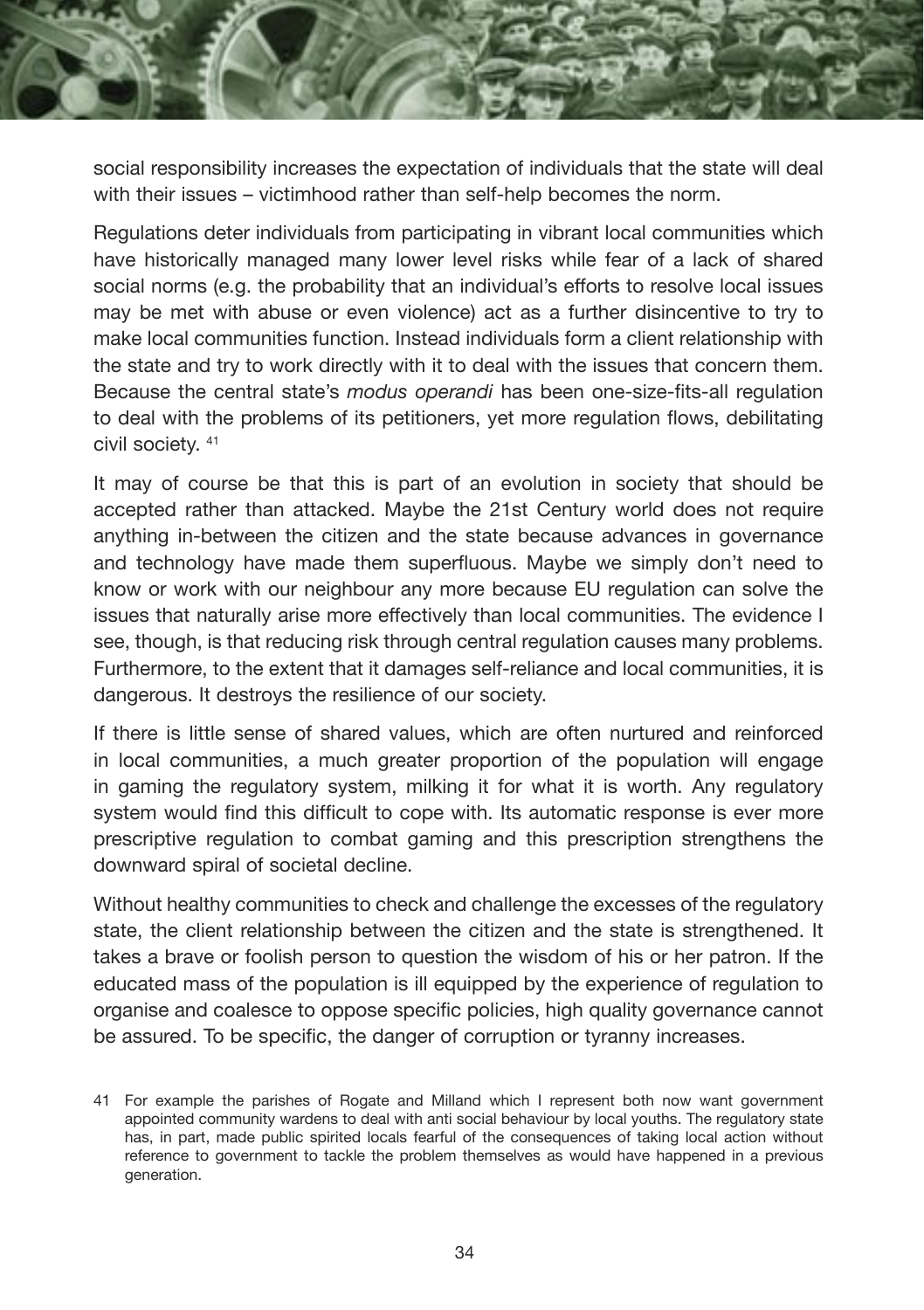

As recent historical research has shown, $42$  fascism in Italy was far less insidious than it might have been because a complex web of loyalties to extended family, church, region and local patron conspired to frustrate the best efforts of the fascist state to corrupt Italian society. Without such strong communities between the individual and the state, the risk of societal failure is much greater.

## **Chapter 4 THE EUROPEAN DIMENSION**

In the previous chapter, I focused on "the state" without generally seeking to discriminate between the British state and the European Union. We are now in a situation where regulatory powers that were once exercised by the British State have been or are being transferred to the European Union. The Lisbon Treaty lists the following areas in which powers have been transferred:-

#### Article 2 B

1. The Union shall have exclusive competence in the following areas:

- (a) customs union;
- (b) the establishing of the competition rules necessary for the functioning of the internal market;
- (c) monetary policy for the Member States whose currency is the euro;
- (d) the conservation of marine biological resources under the common fisheries policy;
- (e) common commercial policy.

2. The Union shall also have exclusive competence for the conclusion of an international agreement when its conclusion is provided for in a legislative act of the Union or is necessary to enable the Union to exercise its internal competence, or insofar as its conclusion may affect common rules or alter their scope.

#### Article 2 C

2. Shared competence between the Union and the Member States applies in the following principal areas:

42 A.J.B. Bosworth: *Mussolini's Italy* (2005)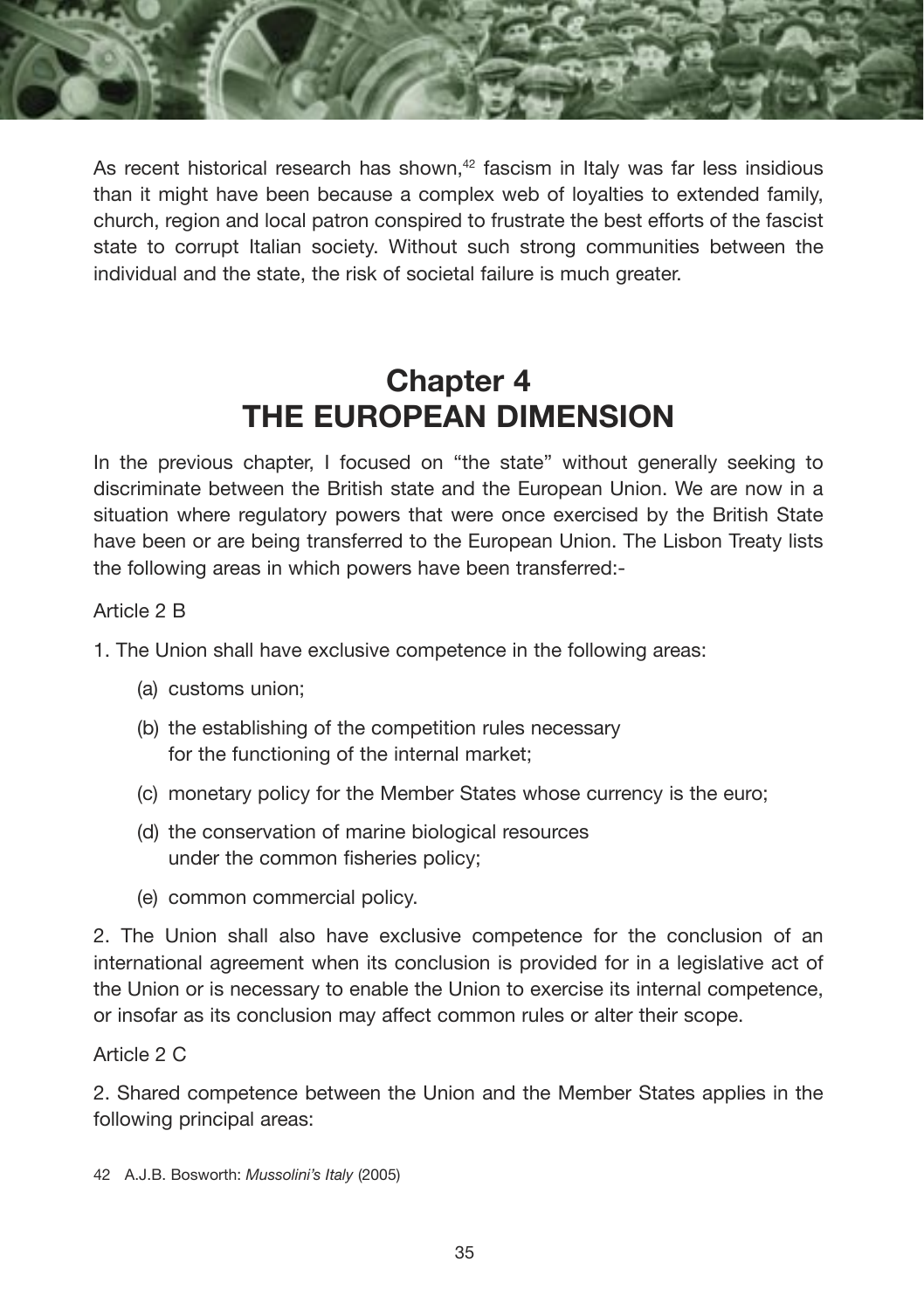

- (a) internal market;
- (b) social policy, for the aspects defined in this Treaty;
- (c) economic, social and territorial cohesion;
- (d) agriculture and fisheries, excluding the conservation of marine biological resources;
- (e) environment;
- (f) consumer protection;
- (g) transport;
- (h) trans-European networks;
- (i) energy;
- (j) area of freedom, security and justice;
- (k) common safety concerns in public health matters"43

Further to this Article 2 D (2) states that, "The Union shall take measures to ensure coordination of the employment policies of the Member States, in particular by defining guidelines for these policies." Article 2 E states that "The Union shall have competence to carry out actions to support, coordinate or supplement the actions of the Member States. The areas of such action shall, at European level, be:

- (a) protection and improvement of human health;
- (b) industry;
- (c) culture;
- (d) tourism;
- (e) education, vocational training, youth and sport;
- (f) civil protection;
- (g) administrative cooperation."44

#### **4.1 ARTICLE 308**

If this array of competencies proves insufficient, the EU can always turn to Article 308 of the EC Treaty (Nice consolidated version) which states that, "If action by

```
43 The Lisbon Treaty, p. 53 – 54
44 Ibid, p. 54 – 55
```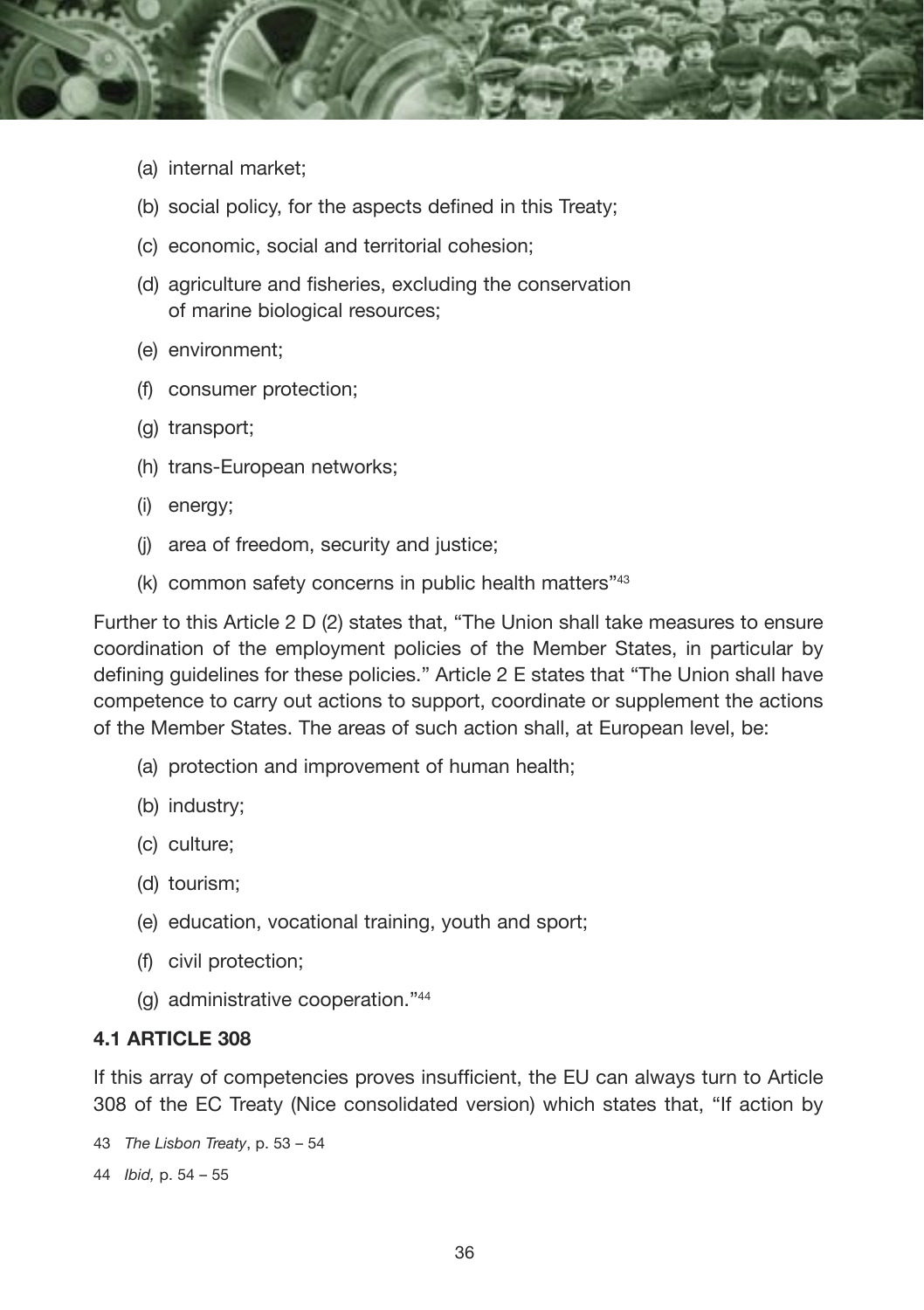the Community should prove necessary to attain, in the course of the operation of the common market, one of the objectives of the Community, and this Treaty has not provided the necessary powers, the Council shall, acting unanimously on a proposal from the Commission and after consulting the European Parliament, take appropriate measures." This article to quote the Commission's own legal service,

"has been widely interpreted by the Institutions, in order to cover all purposes and objects coming within the general framework of the Treaty, and not only those listed in Article 3 [list of the objectives of the European Union]. A recent example of this practice is the adoption of the Regulation establishing the Agency on Fundamental Rights."45

This clause will remain in the Lisbon Treaty that Mr Brown has accepted on our behalf. Article 308 does, of course, have the safeguard that unanimity at the European Council gives British ministers a veto but, the House of Lords Select Committee on the European Union makes it clear in its report,<sup>46</sup> "there is a danger that any 'flexibility' clause could be used as a way of bypassing the need to amend the Constitution and the parliamentary democratic control and national constitutional requirements that would imply."47

The select committee goes on to cast doubt on the value of drawing up a list of competencies such as those set out above when such a catch all/fall back clause is included. Thus we appear to have a situation where the European Union can make laws and regulations on almost any subject. The EU has previously used this flexibility clause to create a Community Trademark; the European Company; a Community action programme in the field of civil protection; and a rapid reaction mechanism for humanitarian aid. Some of these measures may not have been unworthy in themselves. They do, however, suggest a European Commission that is not reticent in the exercise of any powers that are granted to it.

#### **4.2 WHY THE EU OVER-REGULATES**

The vast transfer of rights to make laws and regulations furthers several EU-related factors favouring excessive regulation. They include:

<sup>45</sup> *Opinion of the Legal Service*, European Council, Brussels, 22nd June 2007

<sup>46</sup> *The Future of Europe: Constitutional Treaty - Draft Articles 1-16*, HL61, House of Lords, 27th February 2003, para. 82.

<sup>47</sup> *Ibid*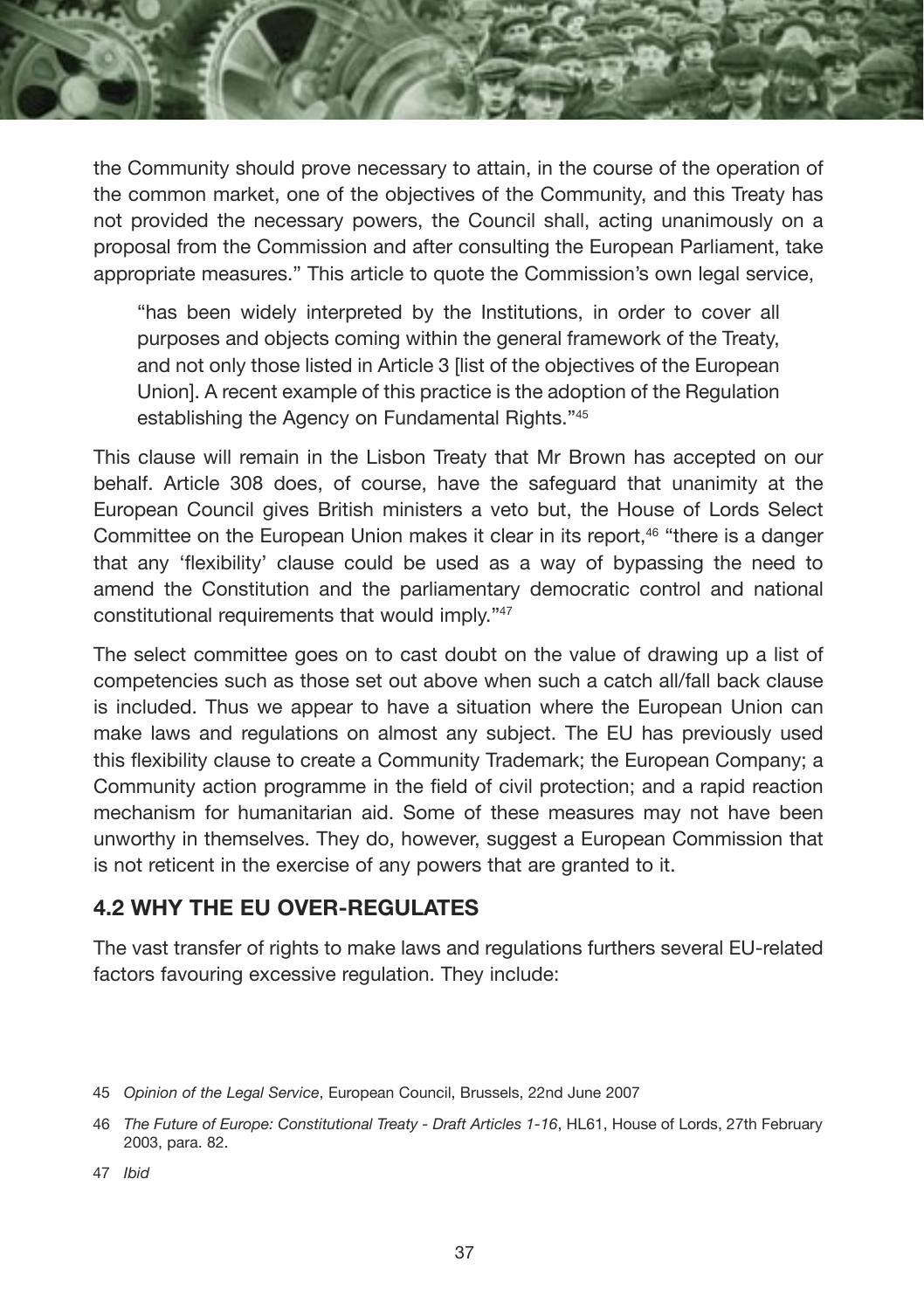

- 1. the drive for harmonisation;
- 2. the precautionary principle;
- 3. the lack of a proper cost/benefit analysis;
- 4. the expansion of the EU;
- 5. implementation of EU law in the UK;
- 6. the difficulty of reform and repeal;
- 7. the division of powers; and
- 8. the Charter of Fundamental Rights.

Each of these is explored below.

#### **4.2.1 Drive for Harmonisation**

The EU prizes common positions for their own sake. For European idealists the common position has become the definition of victory as it signals that the unitary European state they aspire to create has become a bit more real. Given the diverse backgrounds and traditions in the EU, a common position is unlikely to exist without some impetus from the European Commission. More often than not, further regulation is the only means open to the European Commission bureaucrats to move the EU's nations toward a common position. Thus regulation, such as European Directives, otherwise not rationally justified by any cost/benefit analysis is pursued because of the integrationist ideal. As Josef Konvitz, Chief Regulatory Economist of the OECD diplomatically put it, "Consensus based decisions may – mean a relative disregard for the practical evidence of what might work best."48 Or to quote our former Europhile prime minister, Mr Blair, "It often seems to want to regulate too heavily without sufficient cause".49

#### **4.2.2 The Precautionary Principle**

In trying to understand the role the precautionary principle has on reducing our exposure to risk through increased regulation, it is helpful to start by understanding the principle and its different interpretations. The precautionary principle was first recognised in the World Charter for Nature, adopted by the UN General Assembly in 1982. There are areas in which references to the precautionary principle may well be warranted – perhaps to protect the environment as set out in the 1992 Rio

49 Speech to the IPPR – May 2005

<sup>48</sup> Speech entitled *The Institutional Context for Better Regulation* (Amsterdam) 7-8th Oct 2004, p. 16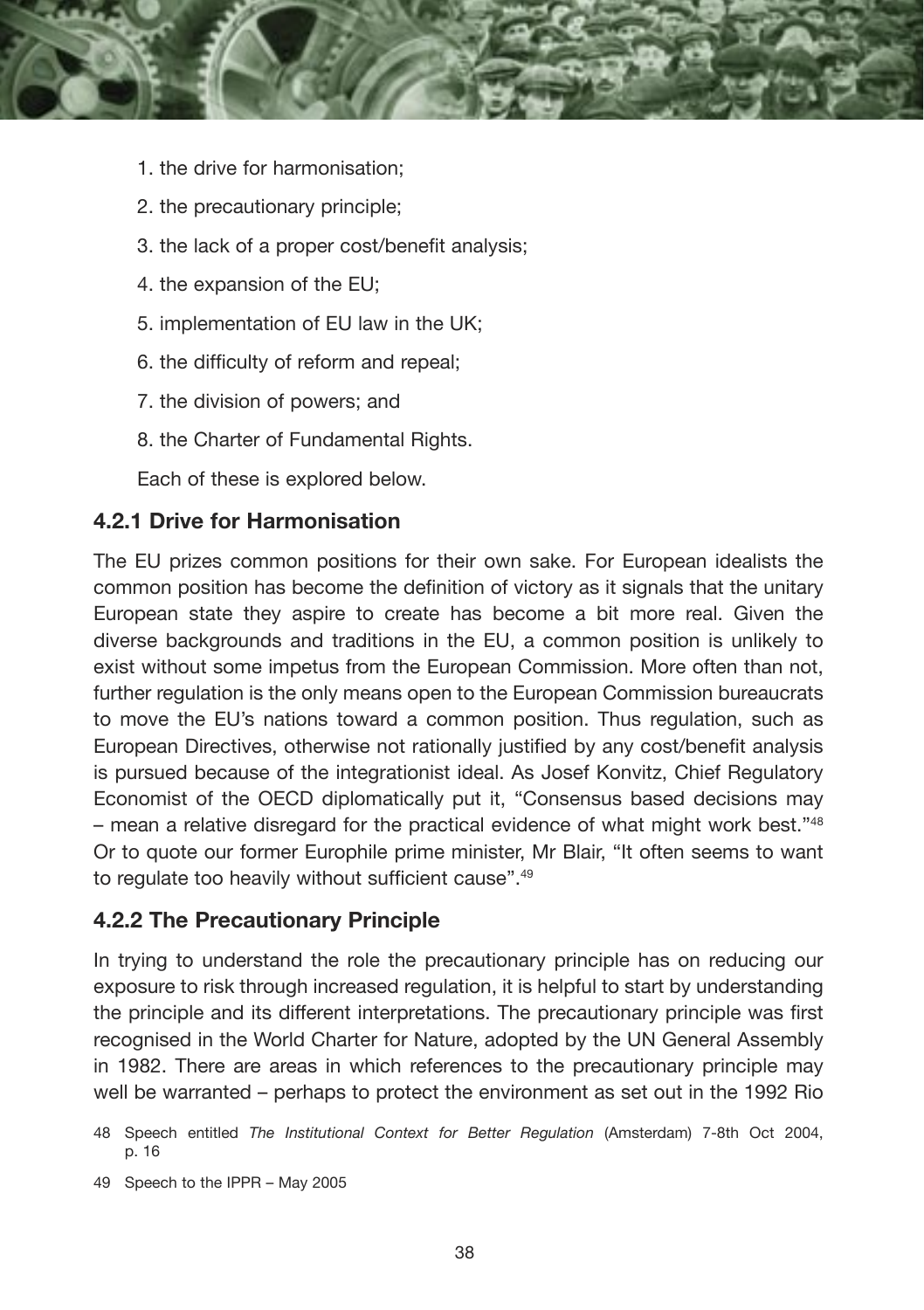

Declaration, whose principle 15 states that, "in order to protect the environment, the precautionary approach shall be widely applied by States according to their capability. Where there are threats of serious or irreversible damage, lack of full scientific certainty shall not be used as a reason for postponing cost effective measures to prevent environmental degradation."

Professor Ragnar Lofstedt<sup>50</sup> puts forward three versions of the precautionary principle:

- Version 1: Uncertainty does not justify inaction. In its most basic form, the precautionary principle is a principle that permits regulation in the absence of complete evidence about the particular risk scenario. [Lack of full scientific certainty shall not be used as a reason for postponing measures to prevent environmental degradation – Bergen Declaration.]
- Version 2: Uncertainty justifies action. This version of the precautionary approach is more aggressive.
- Version 3: Uncertainty requires shifting the burden and standard of proof. This version of the precautionary principle is the most aggressive. It holds that uncertain risk requires forbidding the potentially risky activity until the proponent of the activity demonstrates that it poses no (or an acceptable) risk.

Lofstedt argues that the EU's connection with the precautionary principle started with Version 1 (for example with respect to protecting the North Sea from the damaging effects of the most dangerous substances) something few would quarrel with, but that it has, with some variation between different European Commission directorates, progressed towards adopting Version 3. For example, the EU Chemical White Paper of 13th February 2001 sets out to place responsibility on industry to ensure that only chemicals that are safe for the intended purposes are produced and completely reverses the burden of proof for innovators so that the innovator is forced to prove beyond reasonable doubt that a chemical innovation is not harmful. Regulation on such a basis is clearly damaging for a creative society as innovators will be unwilling to take risks developing a product which may be rejected by a regulator on the basis of Lofstedt describes as "excessive emotionalism".51

<sup>50</sup> In section 1 of a paper presented at Merton College, Oxford 5th-11th April 2002. He gives Wiener and Rogers credit for the analysis

<sup>51</sup> *Ibid* – Section 4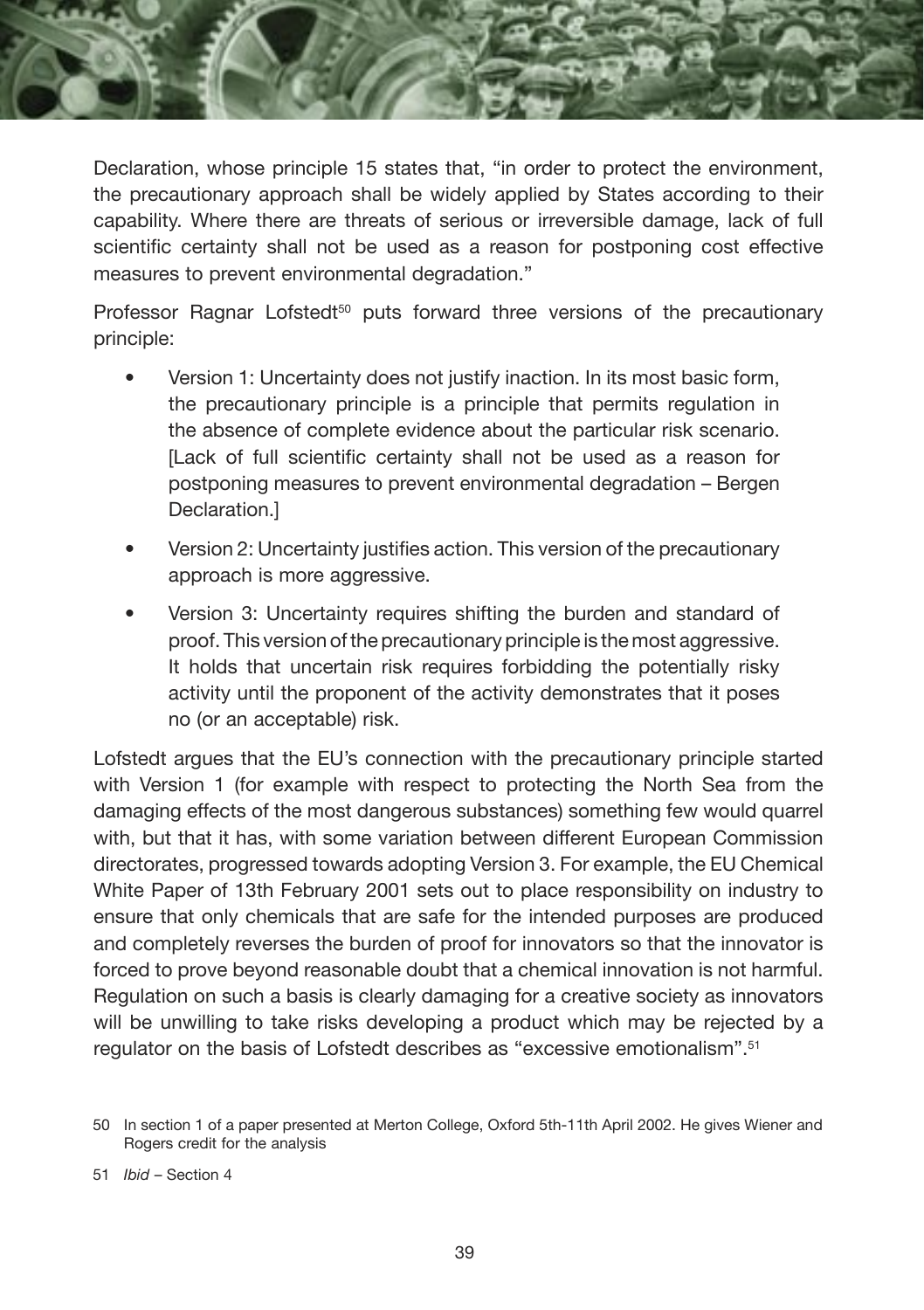Given that, as discussed above, action under the precautionary principle can be triggered by a very low risk, it provides grounds for widespread regulation of almost every aspect of an area to which is may be held to legitimately apply. Thankfully it only applies to some areas of EU policy. In its, *Communication from the Commission on the Precautionary Principle*52 the European Commission states that, "The precautionary principle is not defined in the Treaty, which prescribes it only once – to protect the environment. But, in practice, its scope is much wider [covering areas where] effects on the environment, human, animal or plant health may be inconsistent with the high level of protection chosen for the Community."<sup>53</sup> In legal terms, the Commission is justified in taking this approach as to where it can apply the precautionary principle as the European Court of Justice confirmed that it could be used in the May 1998 judgement it issued against the British Government.<sup>54</sup> In that judgment it upheld the European Commission's right to ban British beef, stating that the measure would only be illegal if it had been manifestly inappropriate.

The precautionary principle gives the European Commission stunningly wide powers to take regulatory action in the areas of health and safety, the environment and consumer protection. As Ursula Schiessner points out, Commission action under the precautionary principle is, "subject to limited judicial review only, namely in relation to:-

- (i) misuse of powers (e.g. an arbitrary measure);
- (ii) manifest error (e.g. wrong facts); or
- (iii) exceeding bounds of discretion."55

This is not a merely theoretical concern. For example, with regard to the passing of very strict standards for aflatoxins in ground nuts in the name of the precautionary principle by the EU in the late 1990s, World Bank economists took the view that this would lead to a 64% reduction in the export of African crops to the EU, with a monetary worth of \$700 million a year, in order to reduce deaths from liver cancer by possibly 1.4 deaths per billion a year.<sup>56</sup>

- 52 Brussels 02.02.2006 COM (2000) 1
- 53 *Communication from the Commission on the precautionary principle* (Brussels) 02.02.2006 COM (2000) 1, p. 3
- 54 Ref: C-180/96
- 55 Ursula Schliessner of Oppenheimer Wolff and Donnelly LLP of the *International Environmental Law Committee Newsletter*, November 2000, p. 7
- 56 Cited by Ragnar Lofstedt in section 4 of a paper presented at Merton College, Oxford 5th 11th April 2002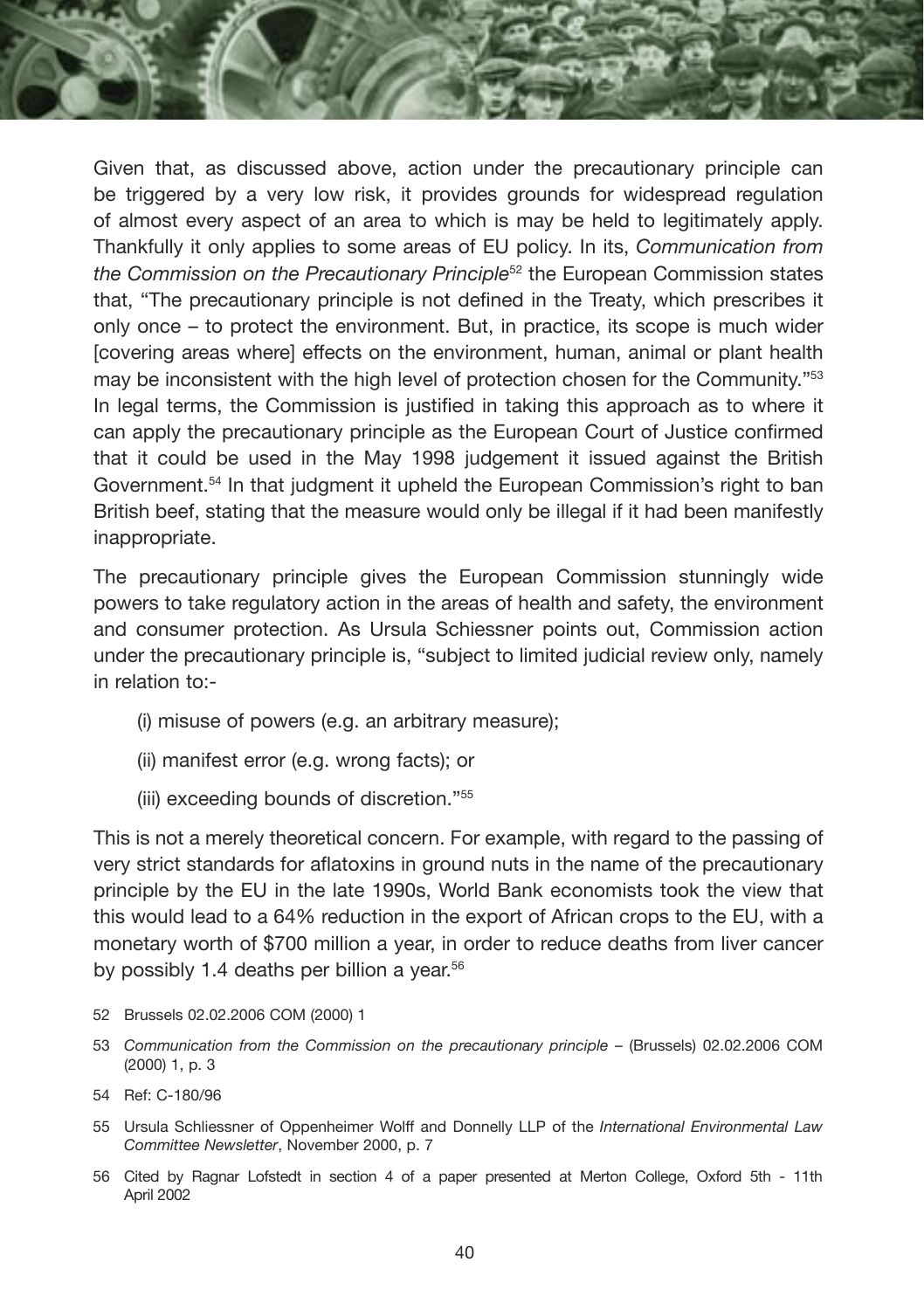

The Commission acknowledges, in its discussion of the precautionary principle, that, "the decision to do nothing may be a response in its own right."57 It also states that, "Maintenance of the measures depends on the development of scientific knowledge, in the light of which they should be re-evaluated."58 This purports to provide some clarity about the extent to which the European Commission will seek to use the precautionary principle to justify regulation. It also sets out that, "recourse to the precautionary principle presupposes:-

- identification of potentially negative effects resulting from a phenomenon, practice or process;
- a scientific evaluation of the risk which because of the insufficiency of the data, their inconclusive or imprecise nature, makes it impossible to determine with sufficient certainty the risk in question."59

Given the above, we might be reassured that the European Commission will seek to apply the precautionary principle in a rational and evidence-based manner. Unfortunately we cannot derive much solace from this because:-

- the breadth of the policy areas in which the European Court of Justice has granted the European Commission permission to use the precautionary principle;
- the low intrinsic burden of evidence which it requires to justify regulatory action under the precautionary principle; and the fact that, as the European Commission itself notes, it will seek to apply the precautionary principle on the basis of, "potentially dangerous effects … inconsistent with the high level of protection chosen for the Community."60 That is to say that the default level of protection which the European Commission will seek to provide with respect to the precautionary principle is a high rather than a pragmatically moderate or low (in extremis only) level with obvious negative implications for allowing organisations and individuals freedom to act.

<sup>57</sup> *Communication from the Commission on the precautionary principle* – (Brussels) 02.02.2006 COM (2000) 1, p. 15

<sup>58</sup> *Ibid,* p. 21

<sup>59</sup> *Ibid,* p. 15

<sup>60</sup> *Communication from the Commission on the precautionary principle* – (Brussels) 02.02.2006 COM (2000) 1, p. 3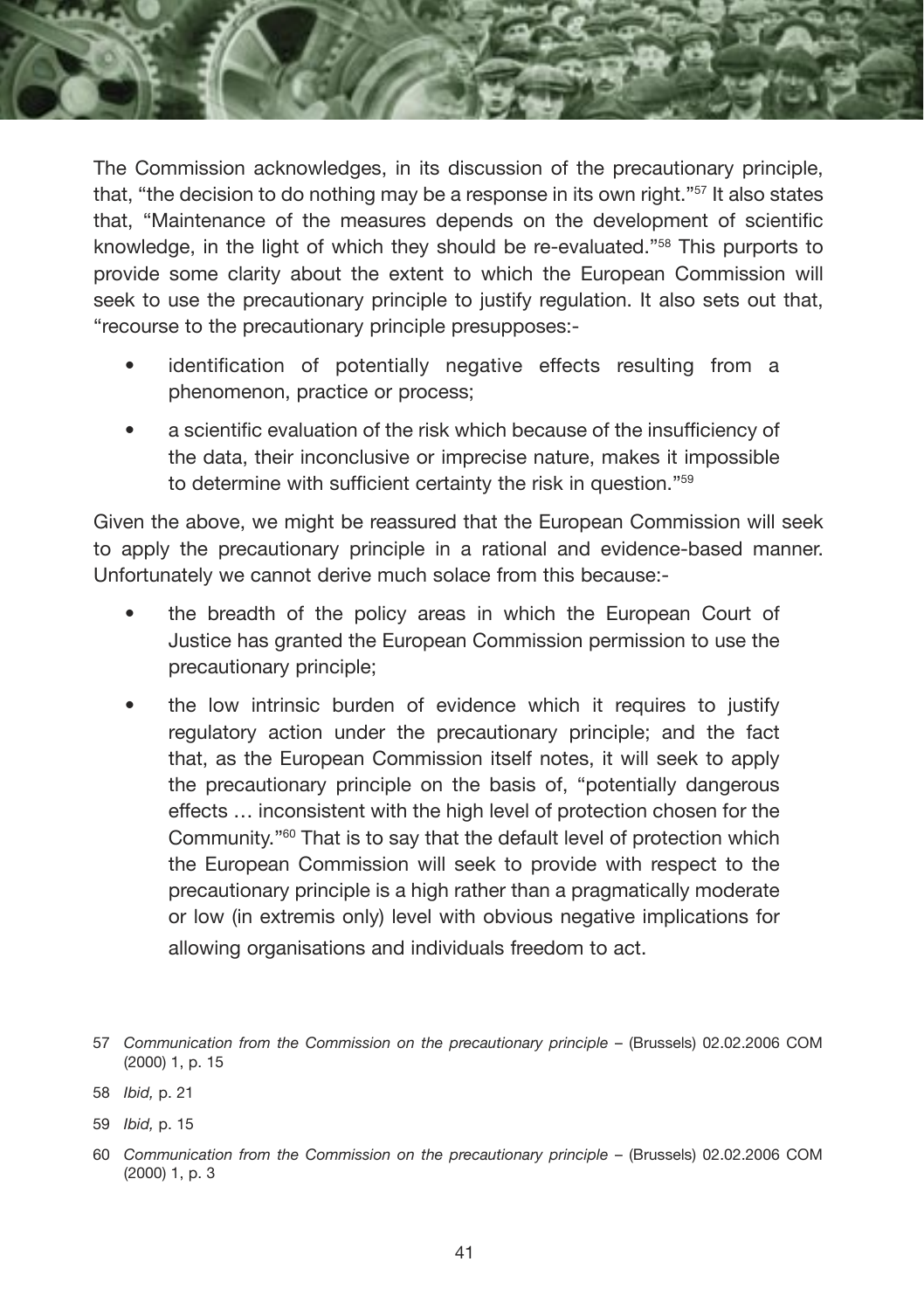

In combination, the above factors ensure that the precautionary principle, which in several policy areas such as health and safety, may be very broadly drawn, is a major driver of freedom-reducing regulation.

These tendencies are exacerbated by the rather odd way in which the European Courts have interpreted the precautionary principle. In a fascinating study G. Marchant and K. Mossman set out, $61$  through detailed analysis of three legal cases, how the European Courts have not interpreted the precautionary principle in a consistent fashion. They highlight two examples applying Version 3 (the most extreme form) of the precautionary principle.

The first example is provided by the *Fornasar* case, in which the European Court of Justice eliminated – on the basis of the precautionary principle – the requirement that the Italian government give fair notice to a company it wished to prosecute for hazardous waste violations. This is not in itself extraordinary. What is extraordinary is that the "hazardous waste" in question did not meet the definition of hazardous waste in either Italian national law or the relevant EU directive. In other words, a prosecution without due notice was permitted by the European Court, on the basis of a very precautionary interpretation of the law by the Italian government which the company in question could not have foreseen.<sup>62</sup>

The second example is the *Virginiamycin* case (Virginiamycin is a form of animal anti-biotic). The European Commission sought a scientific opinion on the risks its use posed to human health from an advisory committee, the Scientific Committee for Animal Nutrition (SCAN). SCAN concluded that there was no immediate risk from Virginiamycin and that there would be no risk from continued use of the antibiotic while further data on its safety was gathered and evaluated. Nevertheless, the Commission and European Council delisted (banned) Virginiamycin and an animal growth promoter (bacitracin) before SCAN completed further work. When this decision was contested at the Court of First Instance, the Court upheld the ban arguing the Commission and Council were entitled to make use of SCAN evidence but, under the precautionary principle, could use that to support a ban – even though that was contrary to what SCAN concluded. The Court agreed with those defending the EU institutions that if the existence of risk could not be excluded (a very low, almost nonexistent standard of proof), there was no need to undertake a quantitative assessment of that risk before taking protective action.<sup>63</sup>

61 *Arbitrary and Capricious – The Precautionary Principle in the European Union Courts* (2005) International Policy Press, Chapter 5

- 62 Case C-318/98, *Fornasar et al. v. Italy*, 2000 E.C.R. I-4785 (2000) (Celex No. 6980C318), Ruling 1
- 63 *Pfizer Animal Health SA v. Council* 1999 E.C.R. II-1961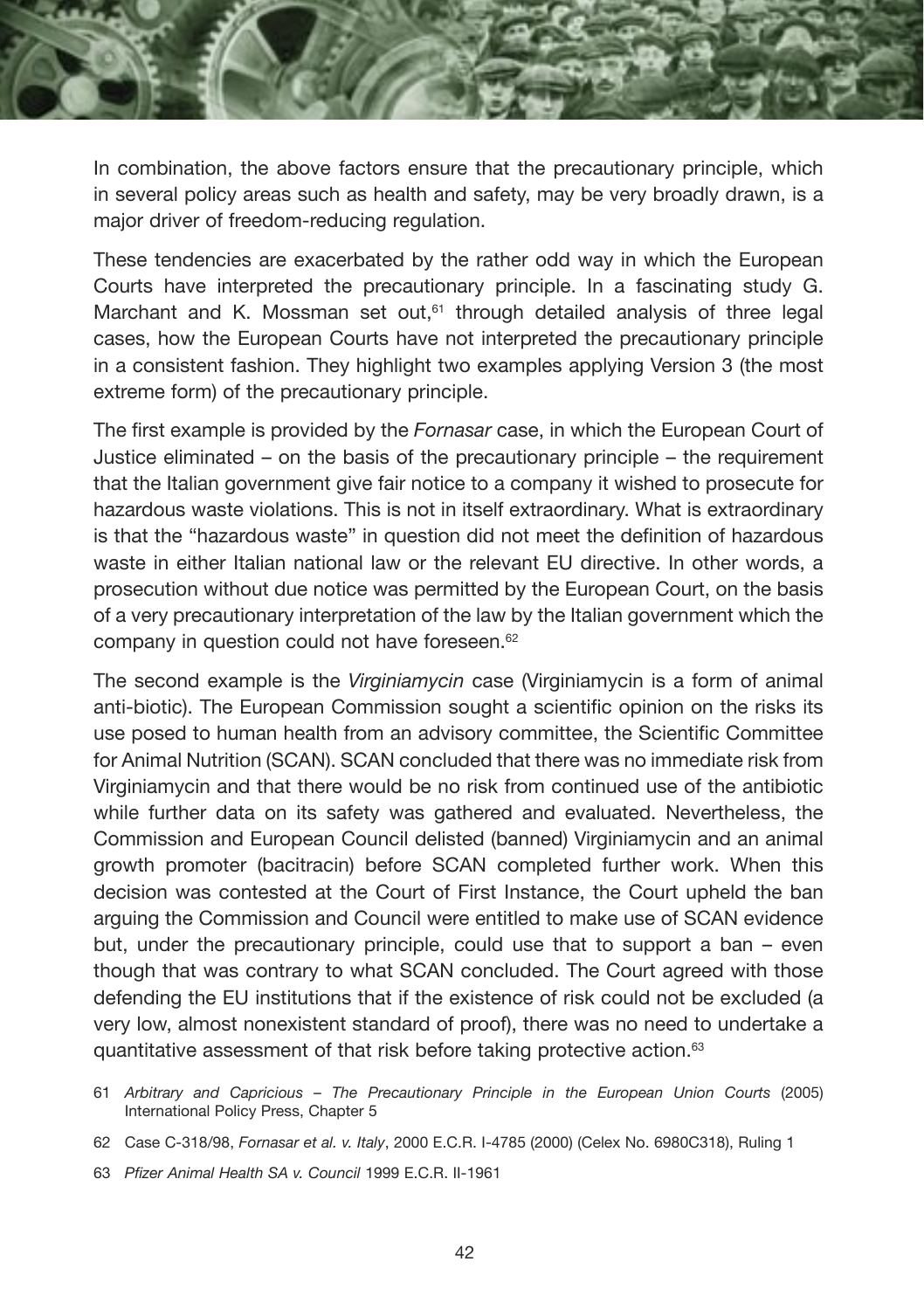Conversely, France found that the European Courts would not apply the precautionary principle without regard for the requirement for evidence when it claimed that the Commission had violated the precautionary principle by authorising UK beef exports without regard to some possible health risks connected to BSE.<sup>64</sup> Further to this, when the European Commission prosecuted France in the European Court of Justice for refusing to lift the ban on British beef, the Court sided with the Commission and stated that the scientific opinion of its own food safety agency that some risks might remain was insufficient and that the precautionary principle did not oblige the Commission to follow every scientific opinion without the power to carry out its own assessment.<sup>65</sup>

It is noteworthy that the court appears to allow the other European institutions (the Commission and Council) a relatively free rein in using the precautionary principle to justify their decisions, even if it is more demanding of national governments when they oppose the ends the European institutions are seeking.

While we may regard the above series of cases as better than the European Court perpetually interpreting the precautionary principle in its most aggressive form (Version 3) the lack of clarity as to how the law will be interpreted inclines policy implementers and all those organisations and individuals which wish to conduct their activities within the confines of the law to exercise the maximum risk aversion possible with negative consequences for any society that aspires to have the majority within it being relatively free citizens leading fulfilled lives.

#### **4.2.3 Lack of a Proper Cost/Benefit Analysis**

British Regulatory Impact Assessments are often flawed documents designed to provide a post hoc justification to policies ministers have already decided on.66 Thus in the UK the case against a regulation is often not strongly put by those with responsibility for advising ministers.

In the EU the position is often worse. Those who question the need for an EU regulation are often regarded as Europhobes, trying to spoil the EU's agenda of centralisation rather than as valued interlocutors — with a case to make as strong as those who campaign for more regulation.

- 64 Case C-514/99, *French Republic v. Commission* 2000 E.C.R. I-4705
- 65 Case C-1/00, *Commission v. French Republic* 2001 E.C.R. I-9989
- 66 National Audit Office *Evaluation of Regulatory Impact Assessments Compendium Report* 2004-05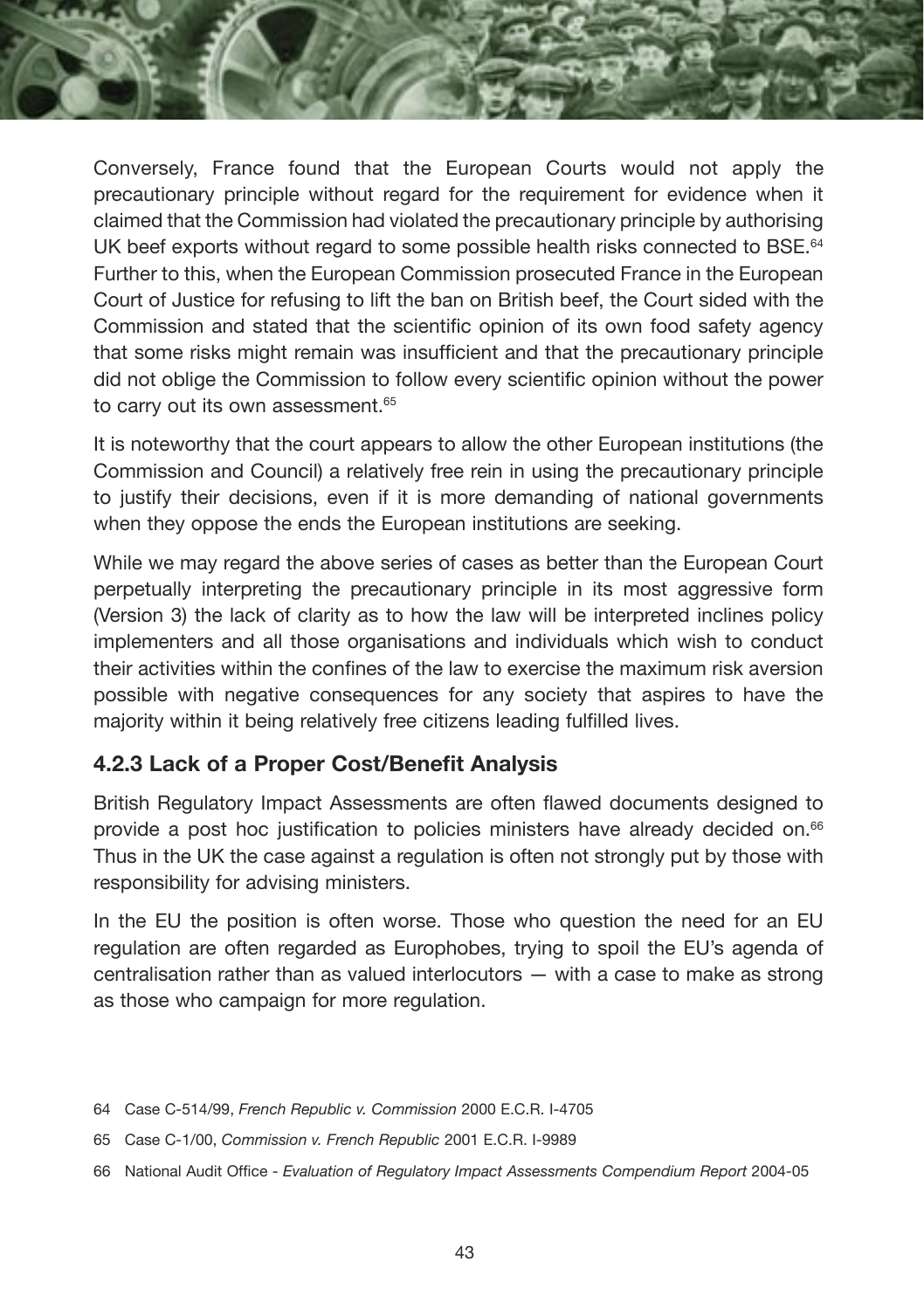

The expansion of the EU has created many advantages for the UK, in that it has brought in members who, conscious of the failings of the socialist system in which they were enmeshed for forty years, are less than anxious to see it recreated by the European Union's institutions. That said, the admittance of former Warsaw Pact countries has strengthened the hand of the European Commission because many of the states taken on had inadequate legal systems and structures – something that could not be said, to any great extent, of the fifteen member states that formed the EU prior to 1st May 2004. The European Union has worked hard to ensure that the new member states could endeavour to apply the *acquis communautaire*. To be fair, the process of asking a new state to implement it has also caused the EU to appreciate the incoherence of some of its legislation and to seek to simplify it. That has been a positive development for all states in the European Union although, as discussed further below, meaningful simplification has, to date, been thin on the ground.

The inadequacy, in many cases, of the system of domestic law in accession states has given the European Commission sound intellectual reasons to propose further measures to harmonise laws – namely that doing so should help drive up the standards in the recent accession countries. The problem for the UK with this is twofold:-

- the Anglo-Saxon legal model does not harmonise easily with the system of Roman Law common in continental Europe; and
- whereas many states which were once on the other side of the Iron Curtain may benefit from EU legislation and standards where none existed in the past, we already have our own which are complicated by the over-layering of European legislation.

Thus, on balance, while the accession of new member states may have changed the political dynamic of the EU, it has probably encouraged the European institutions to be more bold in proposing harmonising measures, sure in the knowledge that many countries within the EU could not credibly defend their existing national systems as efficient or effective.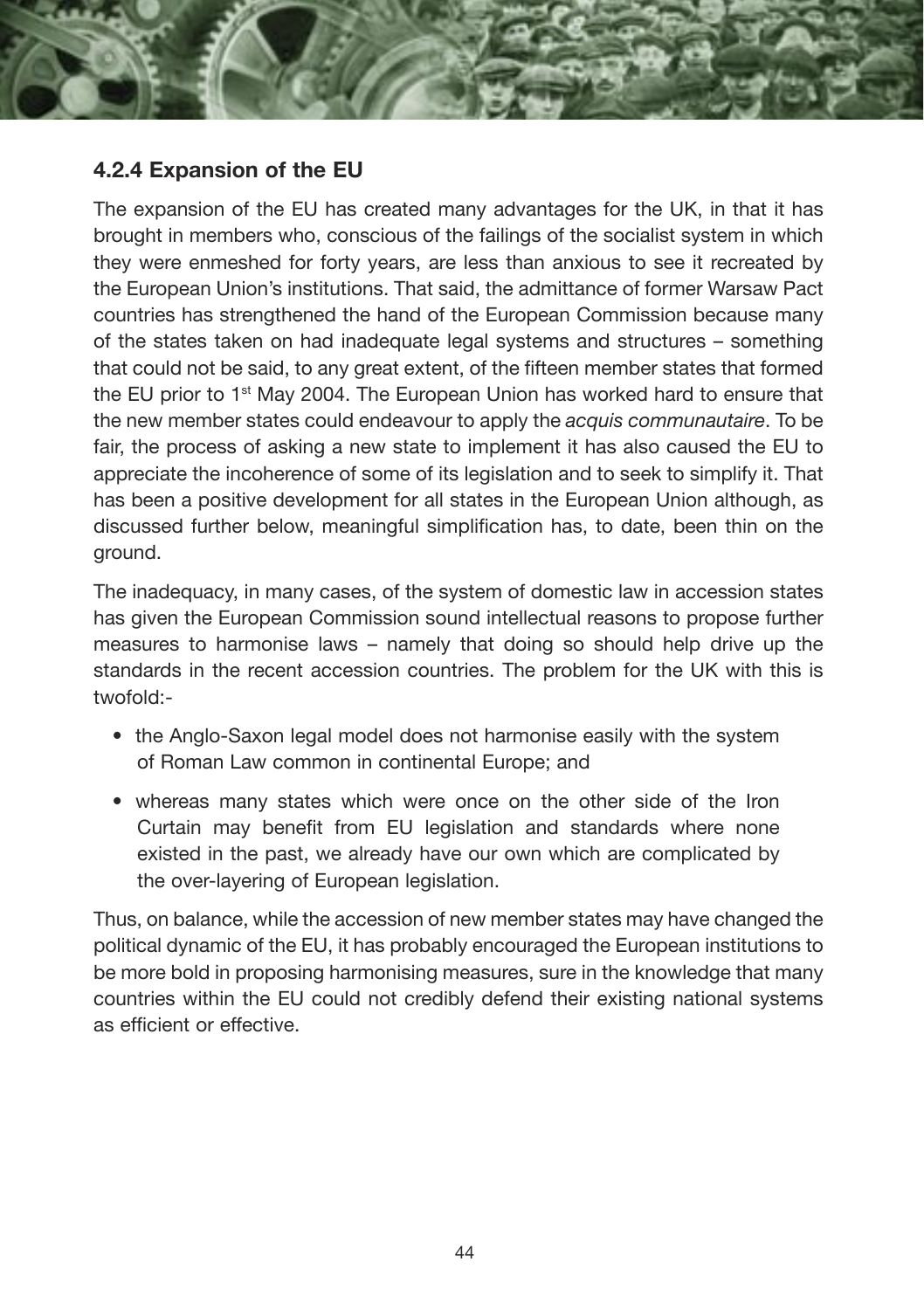

#### **4.2.5 Implementation of EU law in the UK**

Having touched upon the issue of implementing European law in new member states it is worth reflecting on the way in which EU law is implemented in the UK and the drivers that this creates for over-regulation. The process with respect to European legislation is that once it has been adopted by the Parliament and Council jointly, each member state must decide how to transpose EU law into national legislation. It must then put in place administrative arrangements to implement and enforce the new law before starting to police the application of the new law and apply suitable sanctions as required.

Further to this there are two principal types of EU law:<sup>67</sup>

- Regulations are directly applicable in English or Scottish law and their requirements do not therefore need to be transposed into domestic legislation. Nevertheless, in the UK some form of so called "top up" legislation is usually necessary, in particular to ensure that effective sanctions are in place.
- Directives are binding on all EU countries to which they are addressed. They set out the result to be achieved but leave to the national authorities the choice of form and methods. They have no effect in the UK until they are transposed into English or Scottish law.<sup>68</sup>

I have set out the details above to make clear the process whereby national authorities become enmeshed in the business of EU law making away from the negotiating tables in Brussels and Strasbourg. The first issue we encounter is one of ambiguity. As the National Audit Office points out in its excellent analysis of the issues connected with implementation, "The UK is now one of 25 [now 27] member states. Alongside the ambiguity which results from the negotiation of a legal text between this number of parties, legislation may embody compromises and, together with differences in language, this may result in uncertainties and gaps in the Regulation or Directive."69 As William Robinson notes:

"most harmonising legislation is adopted on the basis of political compromise using the complex and time-consuming co-decision

<sup>67</sup> *Lost in Translation ? – Responding to the Challenges of EU Law* (NAO) May 2004, p. 11

<sup>68</sup> Though the courts can sometimes give a Directive "direct effect" if a Member State fails to transpose it

<sup>69</sup> *Lost in Translation ? – Responding to the Challenges of EU Law* (NAO) May 2004, p. 12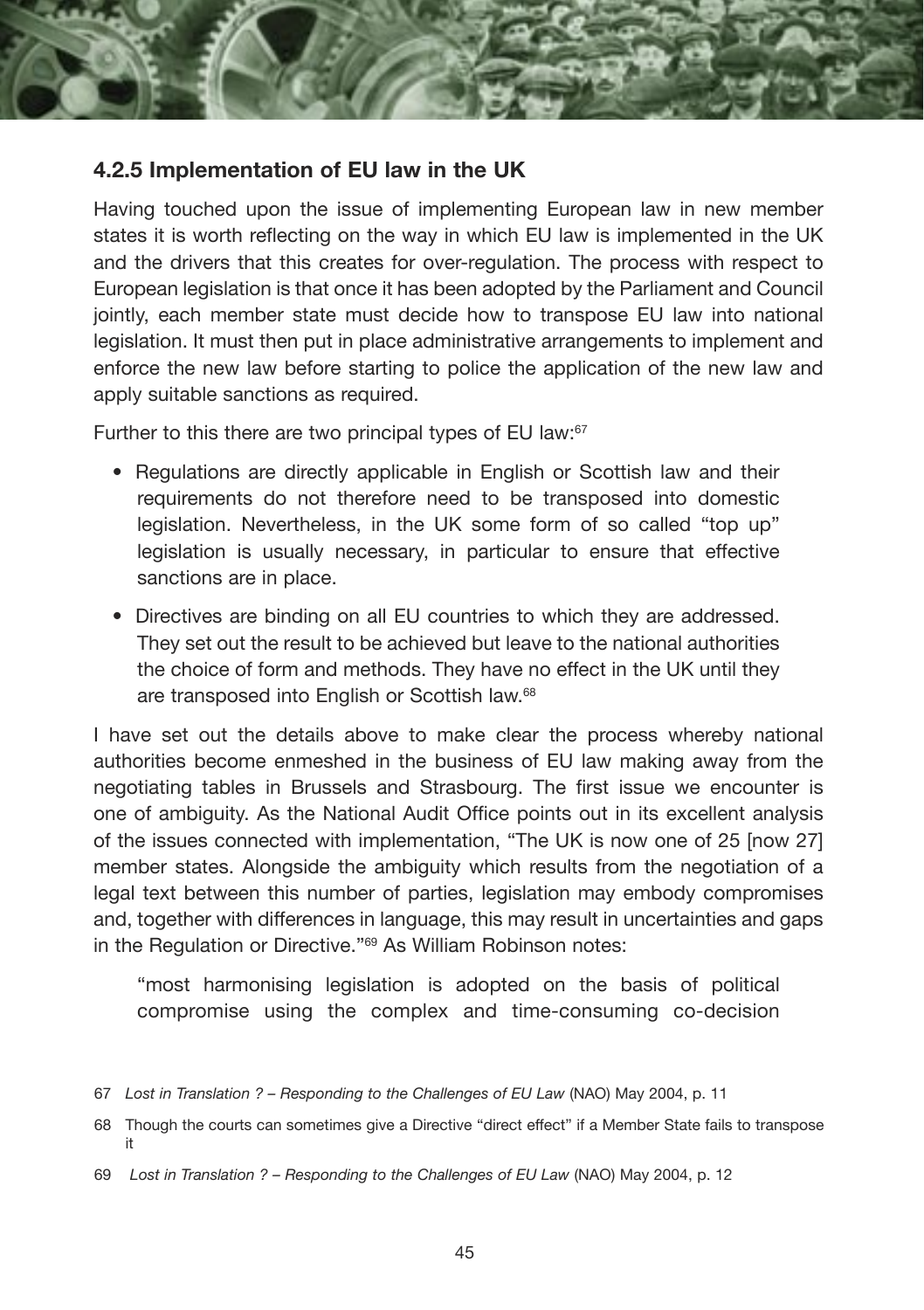

procedure, in which none of the institutions or the member states have a determinative role." 70

Lest the message not be clear about the problematic nature of the EU law that the UK is asked to implement, it is worth quoting a member of the European Commission Legal Service:

"The European Parliament, under the co-decision procedure, is allowed to propose uniformed, irrational, impractical amendments, safe in the knowledge that they have no responsibility for implementation."71

This ambiguity is not helped by the fact that the European Commission has no legal power to clarify legislation once it has been adopted. It can, of course, refer cases to the European Court of Justice if it feels that the requirements of a Directive have been breached but the onus is on the member states to arrive at a "correct" interpretation of a European law.

In addition to the ambiguity, there is pressure for national governments to implement measures at speed. The European Commission monitors whether EU countries are meeting deadlines for the transposition of EU law through an Internal Market Scoreboard published annually. A major reason for infringement proceedings is late implementation of a Directive. Because, whilst they rarely result in a fine, $72$ infringement proceedings are resource intensive and administratively expensive to deal with, departments seek to avoid them by implementing on time. This is done either by copying out the text of the directive or by elaborating on the directive to give greater clarity and certainty to those affected by it.

This system inclines towards over implementation and hence over regulation of risk (even in terms of the level of protection which the bureaucrats in the Commission originally intended). Organisations, anxious not to break the law, take the most cautious approach possible and over implement a directive because the department concerned has taken a copy-out approach which may make the meaning of the EU law ambiguous. For example with respect to the Large Combustion Plants Directive the copy out approach was used in November 2002 and this led to an increase in questions from industry about what the transposing legislations means.73

- 71 Quoted on p. 8 of *PLC Global Counsel Dispute Resolution 2004/05* written by William Robinson of Freshfields Bruckhaus Deringer who in turn takes the quote from "Implementation of EU legislation. An independent study for the Foreign & Commonwealth Office" by Robin Bellis published in November 2003
- 72 This may change under the Treaty of Lisbon which may make provision to speed up infringements for non-transposition

<sup>70</sup> *"Bad" EU regulation: prevention and cure, PLC Global Counsel Dispute Resolution 2004/05* written by William Robinson of Freshfields Bruckhaus Deringer, p. 8

<sup>73</sup> *Lost in Translation ? – Responding to the Challenges of EU Law* (NAO) May 2004, p. 25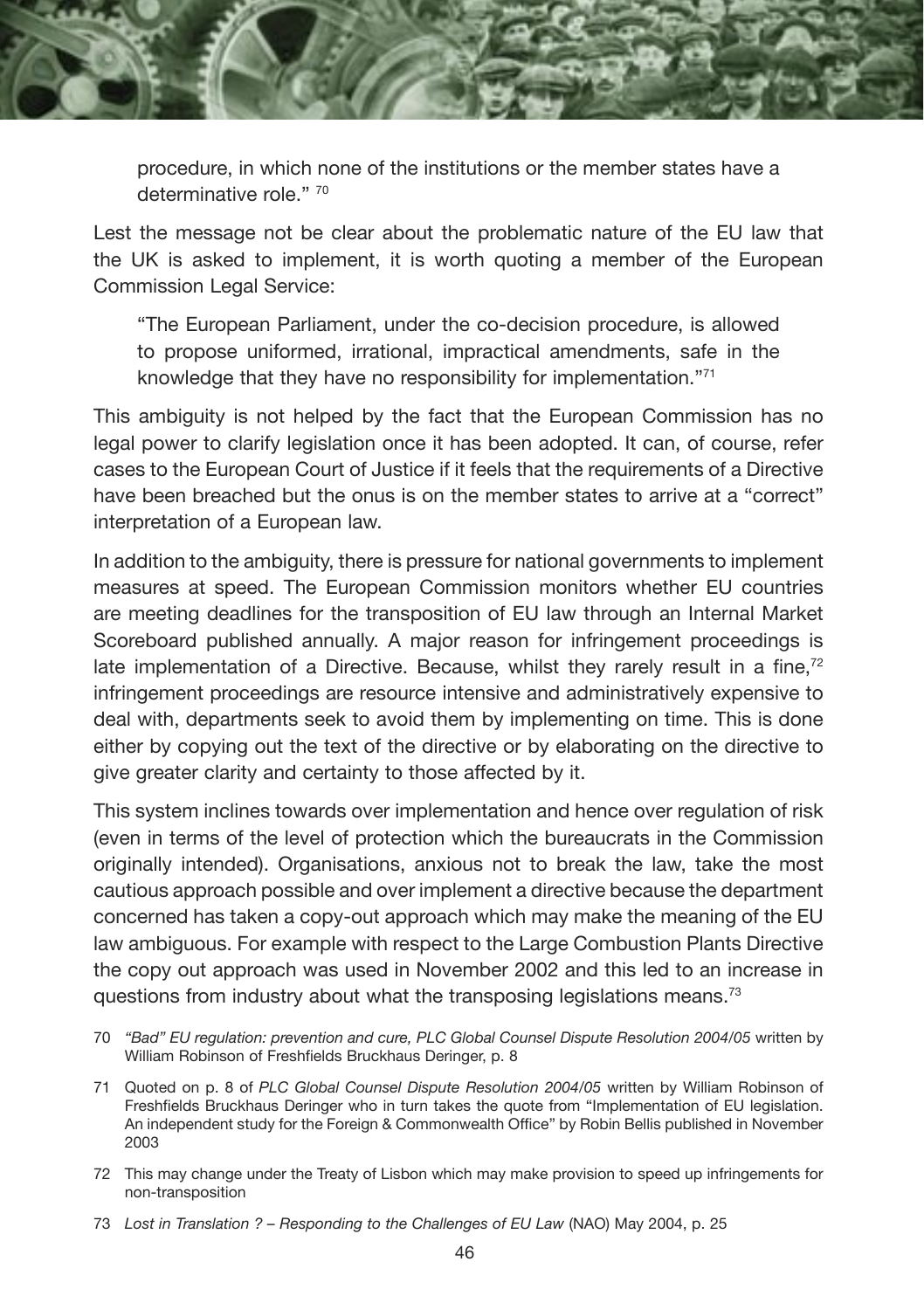Alternatively departments are too slow to produce guidance — industry has to make up its own mind and hence takes a cautious approach on the rational grounds that it is commercially cheaper to over-implement once than to under-implement and then face the prospect of having to implement again, possibly after a fine. On the Animal By-Products Regulation, for example, guidance notes were only issued to key industry sectors a year after legislation had come into force.<sup>74</sup>

In seeking to clarify the legislation, a department can itself slip into gold plating by extending the scope of the European law in national law or adding requirements to those in the European legislation. For example, some stakeholders thought that Defra went further than required in its implementation of the Pig Welfare Directives with its "Code of Recommendations for the Welfare of Livestock: Pigs" which is a national initiative and is not a requirement of the Directives. The code contains recommendations that are based on good practice and highlights the latest developments in husbandry techniques. 75

In comparison with national legislation – where those responsible for creating the legislation also have a hand in clarifying and implementing it – the way in which EU law is implemented is likely to ensure that it is more constrictive than it should be and that it is frequently interpreted in an overly risk adverse way for reasons which make sense to those engaged in transposition but which do society as a whole no favours.

#### **4.2.6 Difficulty of Reform and Repeal**

Repealing an Act of Parliament is not exactly easy but substantial amendments can be made relatively easily through the use of another bill or Regulatory Reform Order by a government that enjoys a majority in the House of Commons. It is possible to agree to reform regulations which prove not to work well and to effect rapid change – if need be.

But when a European Directive (such as the Sixth VAT Directive) proves to be deeply flawed, then it is an order of magnitude more difficult to reform because everyone who wishes to reform it is all too aware of the painful international compromises which its original drafting entailed and are even fearful of trying for improvement on the basis that, once a rewriting or repeal process is entered into, the net outcome may be an even worse regulation. For example, what will be a purely pragmatic simplification to someone in a Directorate General at the Commission will be a point of principle for a set of nations at the European Council or a powerful bloc within

74 *Ibid,* p. 6

75 *Ibid,* p. 26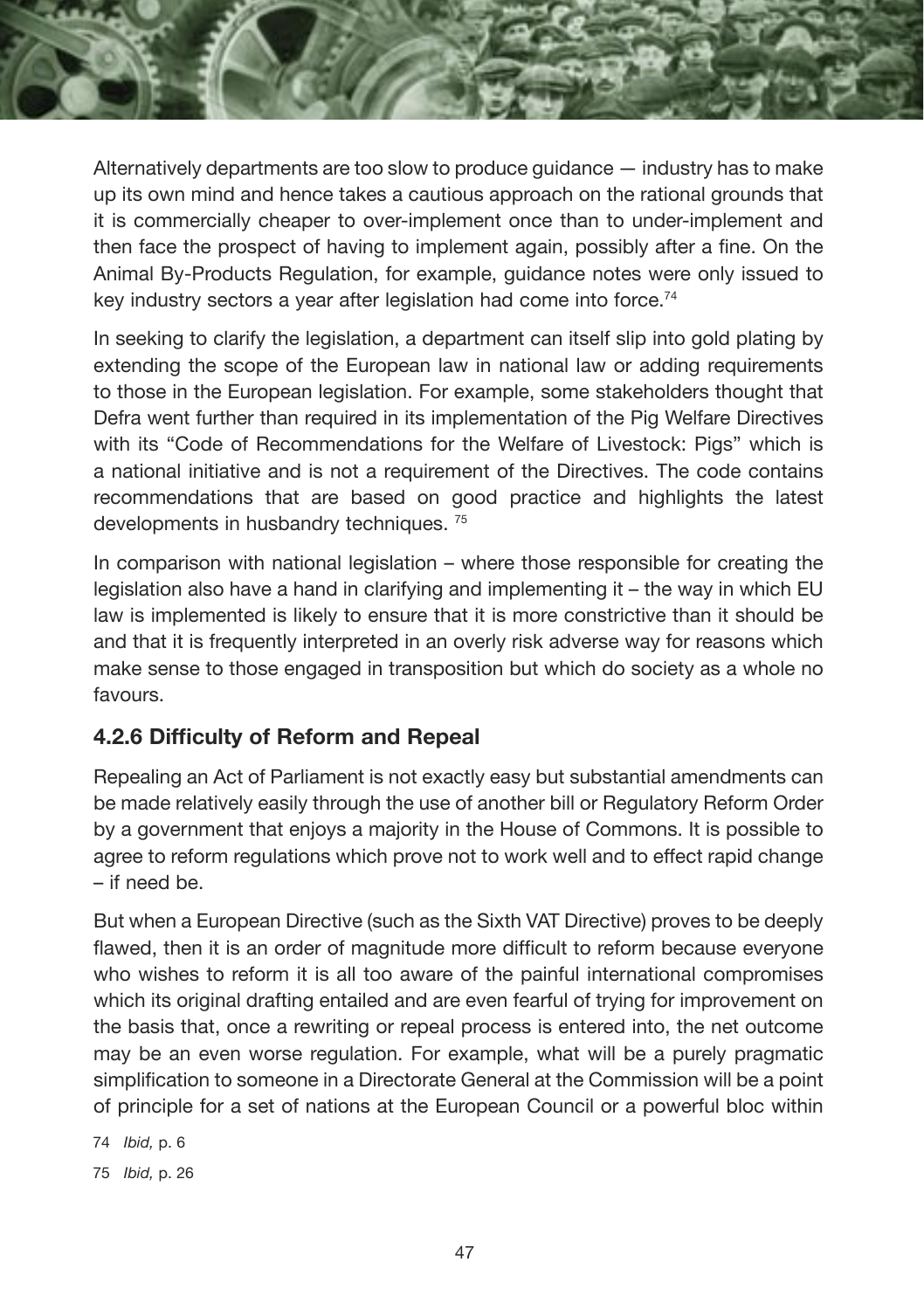the European Parliament. To be fair, Charlie McCreevy,76 the EU Commissioner for Internal Markets, has made some effort to roll back the tide of EU regulation but he has been scarcely more successful that King Canute. The dynamics of the European project are such that undoing measures is difficult and this is likely to remain so for so long as the European Commission is regarded by many, including its own staffers, as the principle motor for creating a unitary European state. In such circumstances, repeal or reform smacks of European failure.

In summary, whatever damage the excessive regulatory state has done to our country since 1940, institutional features and the ideology of Europeanism mean that the EU is more predisposed to ill thought out and damaging regulation than the UK and that, when the damage becomes apparent, it is much more difficult to effect change.

#### **4.2.7 Division of Powers**

Article 2 A (2) of the Lisbon Treaty states, "Where the Treaties confer on the Union a competence shared with the Member States in a specific area, the Union and the Member States may legislate and adopt legally binding acts in that area. The Member States shall exercise their competence to the extent that the Union has not exercised its competence. The Member States shall again exercise their competence to the extent that the Union has decided to cease exercising its competence."77 As shown on pages 36-37 a large number of areas are covered by this shared authority. In purely legal terms the sharing may make logical sense but the net effect is to create a significant driver for further legislation:-

- the European Commission and Parliament have vast areas where they can seek to harmonise in pursuit of their consensual European state, despite any national laws which may remain in place. The net result of this is often duplicative sets of regulation which gold plate anything either the EU or the national government sought to create; and
- the national ministries covering these areas of policy are left with some power of initiative in the narrow sub sectors where the EU has not yet seen fit to legislate. Only there may they look for national legislative proposals that will make their ministers appear active. This leads them to consider legislation, for the sake of appearing active and justifying their existence, in areas in which, without the sharing of powers with the EU, they would not seek to legislate. Sharing also provides incentives (as the
- 76 Cf. His speech to the Legal Affairs Committee of the European Parliament, 2nd February 2005
- 77 *The Lisbon Treaty*, p. 52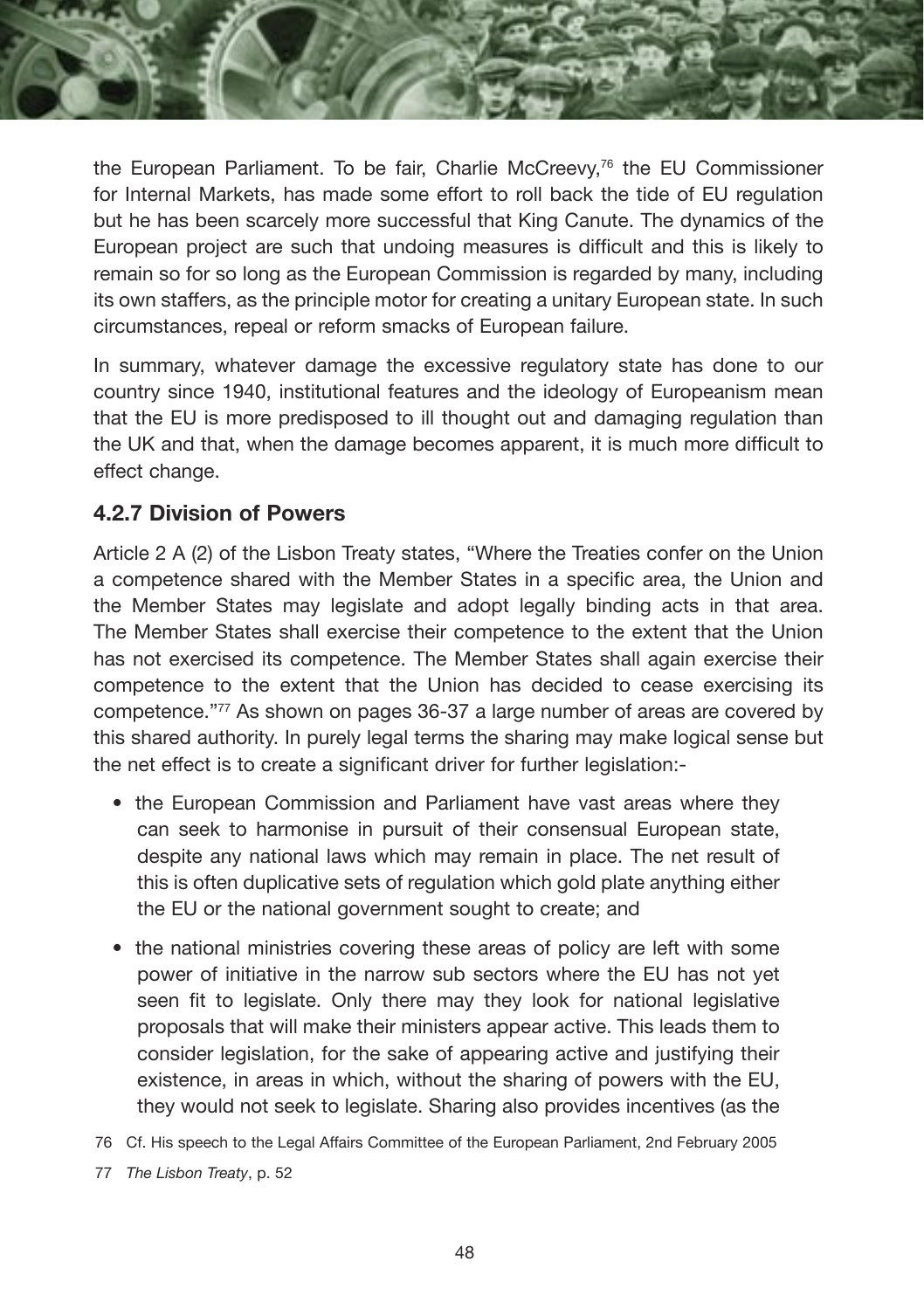

European Commission starts to consider an area currently under national control) for an image conscious minister to regulate – he or she can seek authority through creating new legislation ahead of what he or she thinks the EU may do next in the hope of improving a nation's chances of influencing future European Commission policy.

• In turn, the above dynamics limit the scope for any national government to delegate real power to the region, county, borough or individual – you can't gift what you don't own.

In short, Article 2 creates a competitive environment for legislation that is likely to lead to political and international gamesmanship in favour of creating more regulation. In these circumstances the chances of an objective cost/benefit analysis of the merits of new regulation are much reduced.

#### **4.2.8 Charter of Fundamental Rights**

The extent to which the Charter of Fundamental Rights of the EU will be binding on the UK in the event of the Treaty of Lisbon being ratified is hotly debated. It's difficult to give a definitive opinion on whether it will or won't be binding upon the UK. I merely want to point out how it will add to an unhealthy suppression of risk through excessive regulation if the assurances the Foreign and Commonwealth Office claims to have obtained prove imperfect when tested by the European Court of Justice.

The Charter of Fundamental Rights provides not just negative rights (those enunciated by Locke<sup>78</sup> and others such as free speech which guarantee freedoms in many liberal democracies such as the United States) but positive rights which put obligations on others in society to provide goods and services for others. All other things being equal, a culture of positive rights is far more likely to give rise to freedom being abridged by intrusive regulations than negative rights which require the state and others to refrain from doing things.

The sad reality of the EU's Charter of Fundamental Rights is that many of the negative rights (which guarantee freedom) bear so many caveats that they don't offer much guarantee of freedom. For example, Article II 70 proclaims, "Everyone has the right to freedom of thought, conscience and religion."<sup>79</sup> So far, so good. Then comes to the explanatory paragraph the Intergovernmental Conference feels necessary to attach to this right. This states that it may be subject to limitation, "as

78 Section 22, Chapter 4 - *Second Treatise of Government* – John Locke (1690)

<sup>79</sup> *Conference of the Representative Governments of the Member States – Draft Declarations CIG 3/07*  (Brussels) 23rd July 2007, p. 11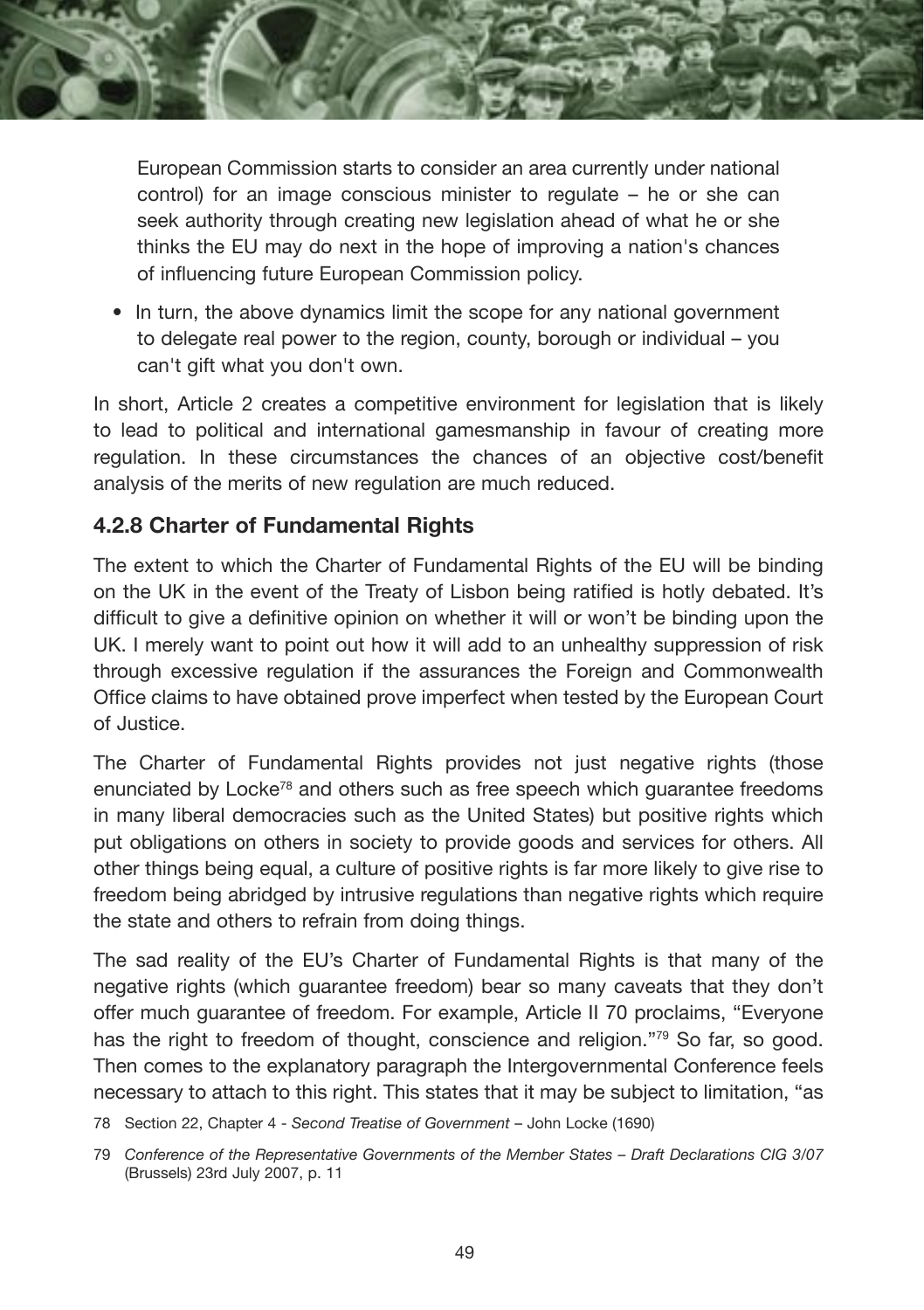

are prescribed by law and are necessary in a democratic society in the interests of public safety, for the protection of public order, health or morals, or for the protection of the rights and freedoms of others."80 Poor calibre indeed would be the bureaucrat, even if he were not to gravitate to the extremes of Robespierre's Committee of Public Safety, if he could not use these limitations so as to make any attempt to uphold such freedom-enhancing rights meaningless when they stood in the way of a risk reducing regulation.

By contrast the Charter of Fundamental Rights enjoins, for example:

- Article II-75: "Everyone has the right to engage in work and to pursue a freely chosen or accepted occupation."81
- Article II-89: "Everyone has the right of access to a free placement service."<sup>82</sup>
- Article II-93: "The family shall enjoy economic and social protection."83
- Article II-95: "A high level of human health protection shall be ensured in definition and implementation of all the Union's policies and activities."84
- Article II- 98: "Union policies shall ensure a high level of consumer protection."<sup>85</sup>

While many of these positive rights are also qualified, to a degree, by the explanatory paragraphs attached to the Intergovernmental Conference declarations this does not undermine the reality that many of them can, and undoubtedly will, provide legal justification for further widespread EU regulation in many fields. For example, the injunction of Article II-83 that, "Equality between women and men must be ensured in all areas, including employment, work and pay"86 provides legal rationale for the most intrusive regulations in many aspects of men and women's lives as it goes beyond equality of opportunity and makes a theoretical aspiration to precise equality of outcome a right which the state must work to ensure through laws and regulation.

- 80 *Ibid,* p. 28
- 81 *Ibid,* p. 12
- 82 *Ibid,* p. 15
- 83 *Ibid,* p. 16
- 84 *Ibid,* p. 17
- 85 *Ibid,* p. 17
- 86 *Ibid,* p. 14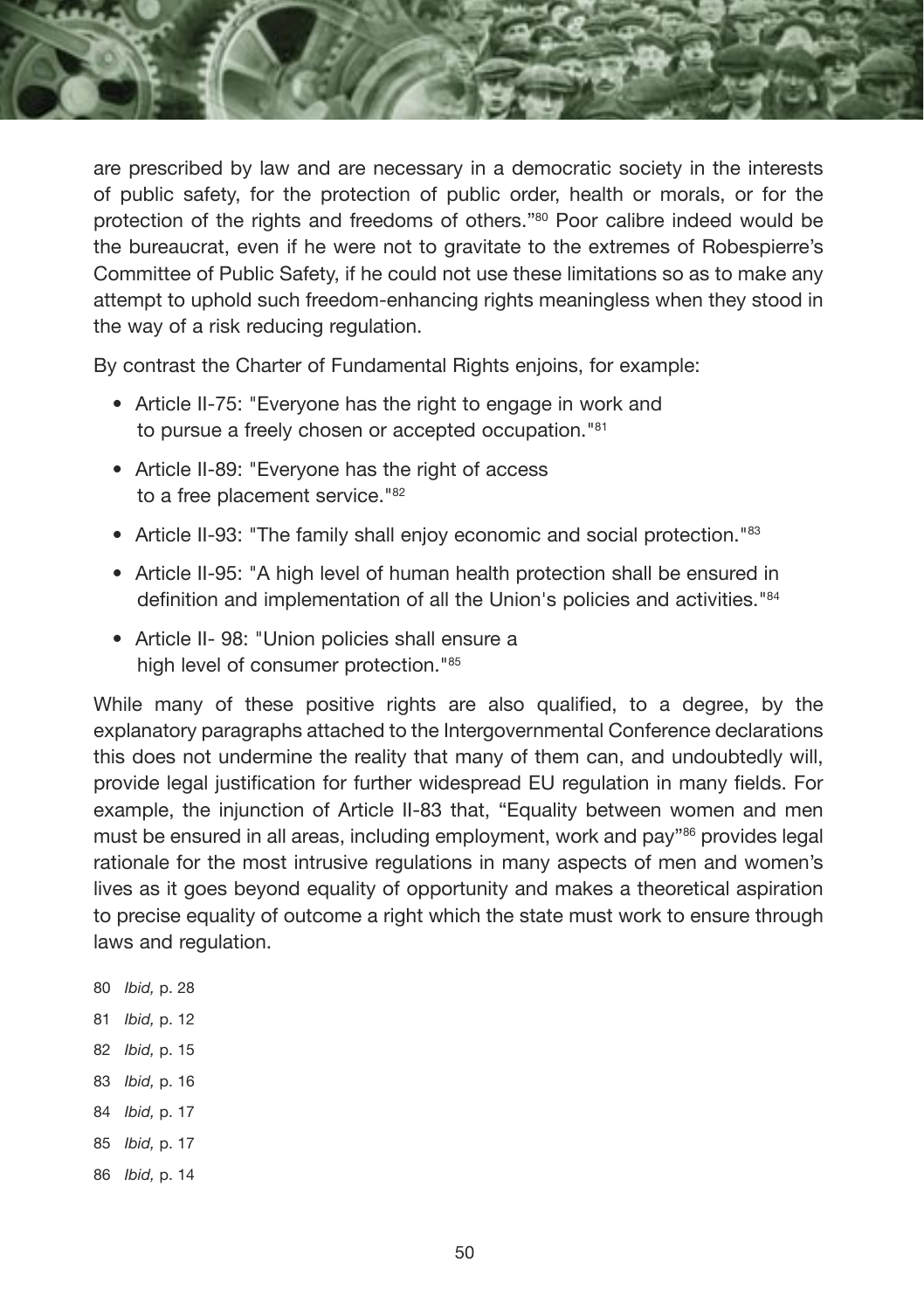

To summarise, the Charter of Fundamental Rights, if it is binding on the UK, or even just slightly more influential on European Commission initiatives following the adoption of the new treaty must, due to the numerous positive rights which it enshrines, provide a major impetus for significant quantities of freedom inhibiting regulation.

#### **4.3 COSTS OF EU REGULATION**

Having noted some of the threats regulation presents above, it is perhaps worth touching on the cost of regulation. Many of the social costs of regulation – the damage to society that it causes – are intrinsically difficult to measure so the costs mentioned below relate to the estimates which others have made of the costs which regulation imposes on business.

The Better Regulation Task Force estimated<sup>87</sup> that the overall cost of regulation was circa 10% of GDP in 2005 which it equated to a cost of c. £100 billion.

Most authoritative commentators such as the Dutch Government would agree that at least 50% of significant new regulations come from the  $EU^{88}$  – the percentage is a lot higher in the environmental field and lower in other areas such as criminal justice. This would clearly put the 2005 burden of EU regulation at £50 billion a year.

Alternatively, Open Europe tried to cost regulations from the EU using parliamentary answers and burdens information from the British Chambers of Commerce.<sup>89</sup> It calculated that the cost of EU regulation between 1998 and 2005 alone was £30 billion or 77% of the total UK regulatory burden over that period. Given that it was only looking at a finite period, it appears reasonable to assume that the overall cost of EU regulation, in so much that it can be measured is not likely to be that different from the £50 billion which can be calculated from BRTF and Dutch data.

It should be remembered that most methodologies have difficulty properly accounting for the societal costs this paper focuses attention on, so the real total, in as much as it is possible to put a cost in  $E$  on societal damage, is likely to be much higher.

- 87 BRTF Press Release issued 16th March 2005
- 88 *Regulation Less is More* Better Regulation Task Force, p. 25
- 89 *Less Regulation 4 ways to cut the burden of EU red tape –* Open Europe November 2005, pages 20-27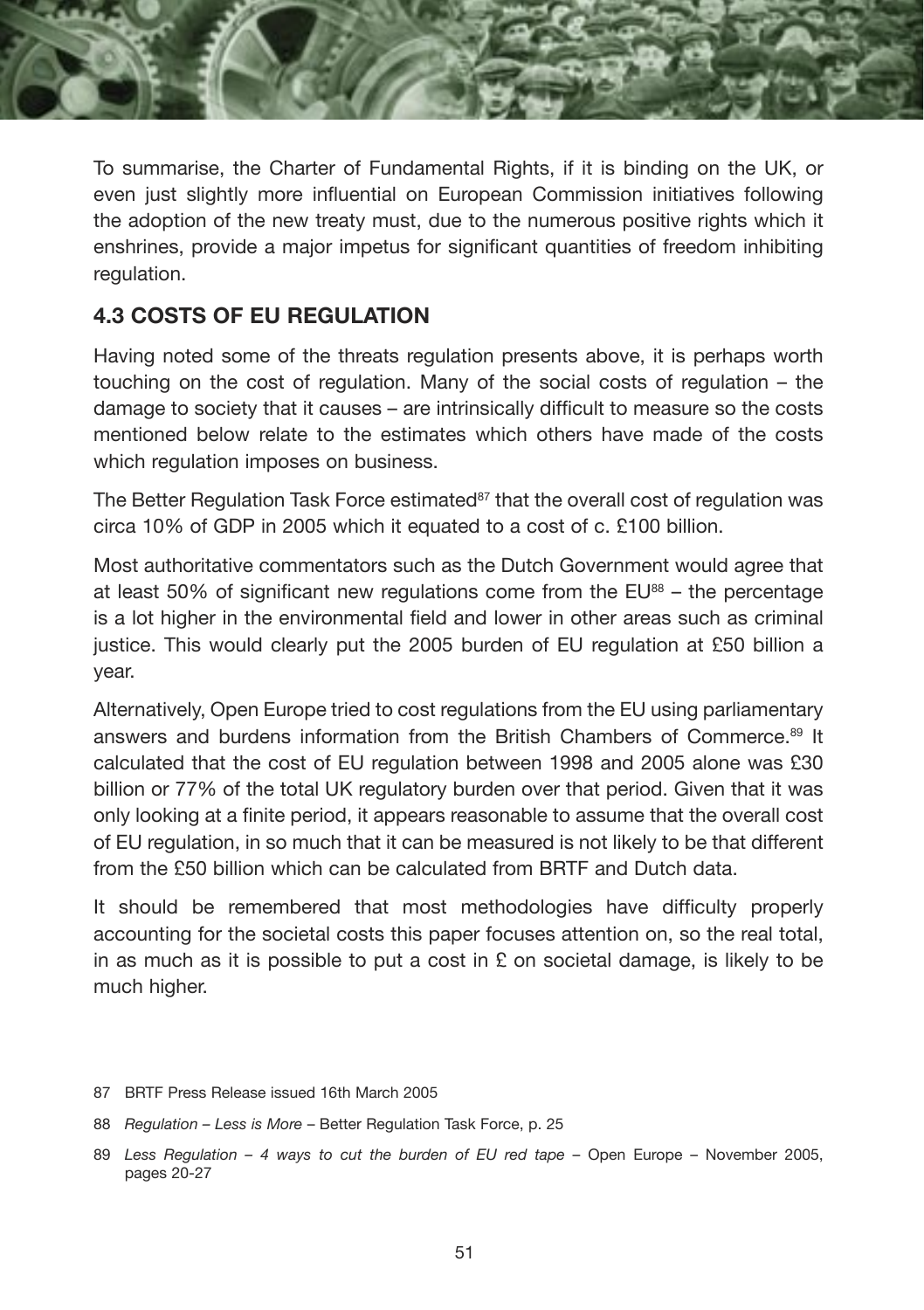

#### **4.4 SUMMARY**

A regulatory response to every risk in our society is not a free good. That regulatory response carries great risks for the whole of society. As highlighted by the quotation from Hobbes at the beginning of this paper, the future is at least as bleak without regulation. There is a need to find a balance that recognises the insidious costs to the community of greater regulatory risk management as well as the supposed gains from any individual piece of regulation. This will be the subject of the next chapter.

## **Chapter 5 TAKING RISKS FOR A GREATER SOCIETY**

If the highly regulated situation outlined in the opening chapters of this paper is not optimal then it is necessary to provide innovative solutions to ensure a general and sustainable move away from supranational and national regulatory solutions. We need to consider what is an appropriate approach to regulation by both the British state and EU and to place hurdles in the way of regulation which may be excessive and change the dynamic of the system.

#### **5.1 HURDLES**

In the first instance, policy makers need to understand better the adverse consequences of regulation. Processes such as the Regulatory Impact Assessments  $(RIA)$  conducted in the UK can be improved in status  $-$  so that they are central to policy making rather than an afterthought – a position criticised in the National Audit Office (NAO) report *Evaluation of Regulatory Impact Assessments Compendium Report 2004-05*); and in quality so they can take proper account of unintended consequences.

Several reforms could usefully be made to ensure that risks are not inappropriately managed through regulation:

- better, more robust, cost/benefit analysis; this should demonstrate that all costs and benefits were considered and that the analysis was quantitatively rigorous;
- a systematic approach to considering unintended consequences of the regulation;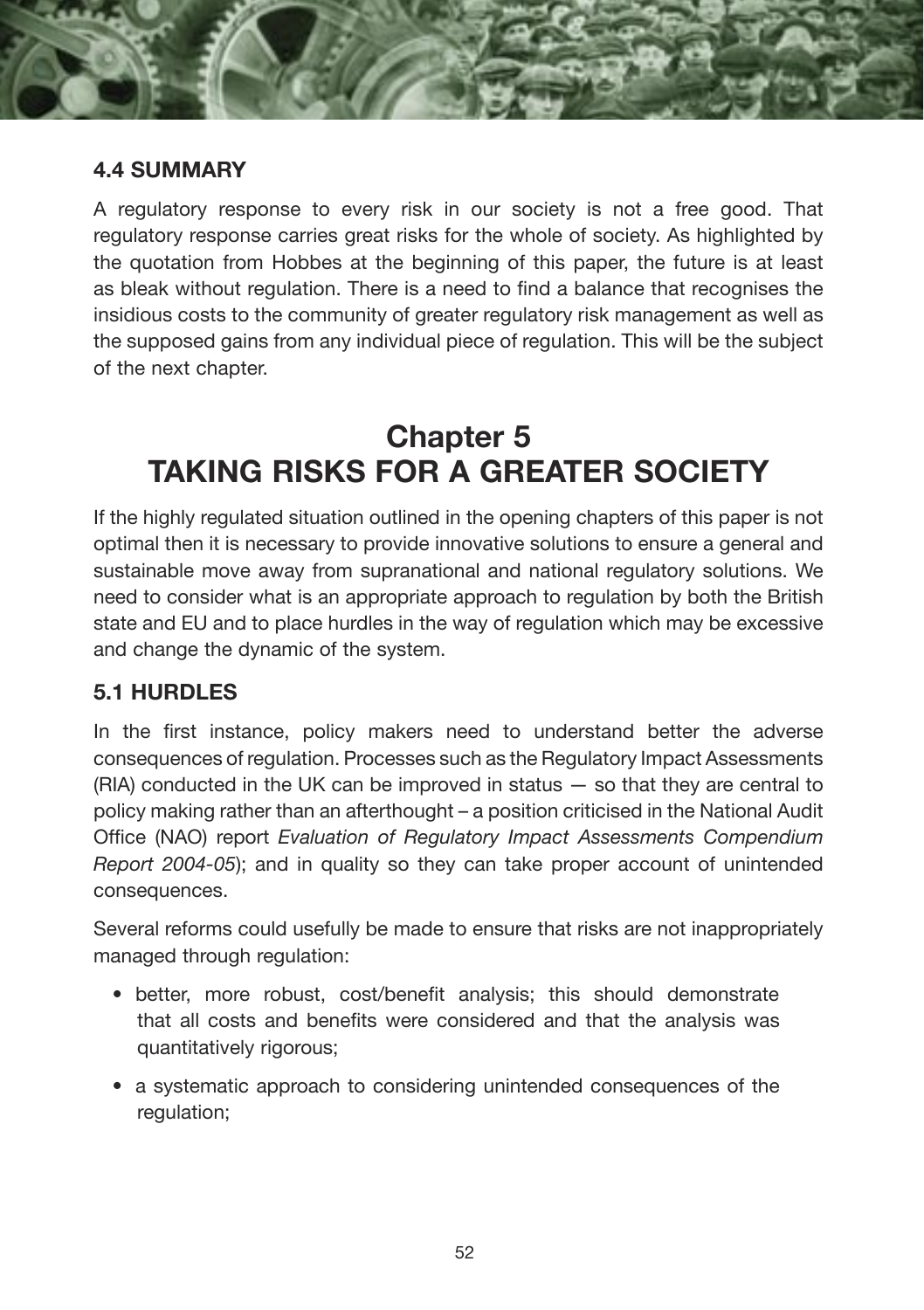- - a focus on implementation costs, regulations don't suddenly work by magic and there should be consideration of the capacity of the regulator(s) to introduce the necessary measures to implement and enforce the legislation;
	- offsetting measures, separately setting out how they offset both the policy and administrative costs associated with the new legislation;
	- details of which alternatives to classic regulation have been considered and how these might / might not work; and
	- details of when the post implementation review was going to take place and whether sun-setting is possible.

Further to this, the state might usefully regulate its own response to tragic accidents and other events by subscribing to a compulsory cooling off period before regulation is enacted in response to a disaster. For example, in the wake of a train crash, ministers would be able to propose legislation but Parliament might introduce a convention of waiting for a year before granting any bill a second reading in either House. This would give time for passions to cool, the need for further regulation to be questioned and its adverse consequences properly understood. This would obviously be challenging and, in the light of the perceived terrorist threat, might not be an absolute rule.

That said, the Government should adopt it as a default as far too much poor quality and ultimately unnecessary or futile risk-reducing legislation is now on the statue book as a knee jerk reaction to tragedies highlighted by the media. The Dangerous Dogs Act and the blanket ban on legal handguns following the Dunblane killings are perhaps two classic examples showing that such action is not the preserve of Labour politicians. A more recent example of this was the suggestion by Tony Cox, of the advisory committee on dangerous substances, that "The land use planning norms around terminals of this sort [Oil terminals such as Buncefield] have got to be tightened up very considerably."90 Almost automatic support for such views from politicians such as Dr Phyllis Starkey MP (Chairman of the Select Committee shadowing the Office of the Deputy Prime Minister) $91$  illustrate the danger that yet more regulation (whose unintended consequences are unconsidered at the time) is all too often threatened as a knee jerk reaction to a low probability event which did not cause any fatalities. The nature of conversations held in the wake of such events should change.

- 90 Quoted on BBC Website 22nd December 2005
- 91 Quoted in Property Week.com 13th January 2006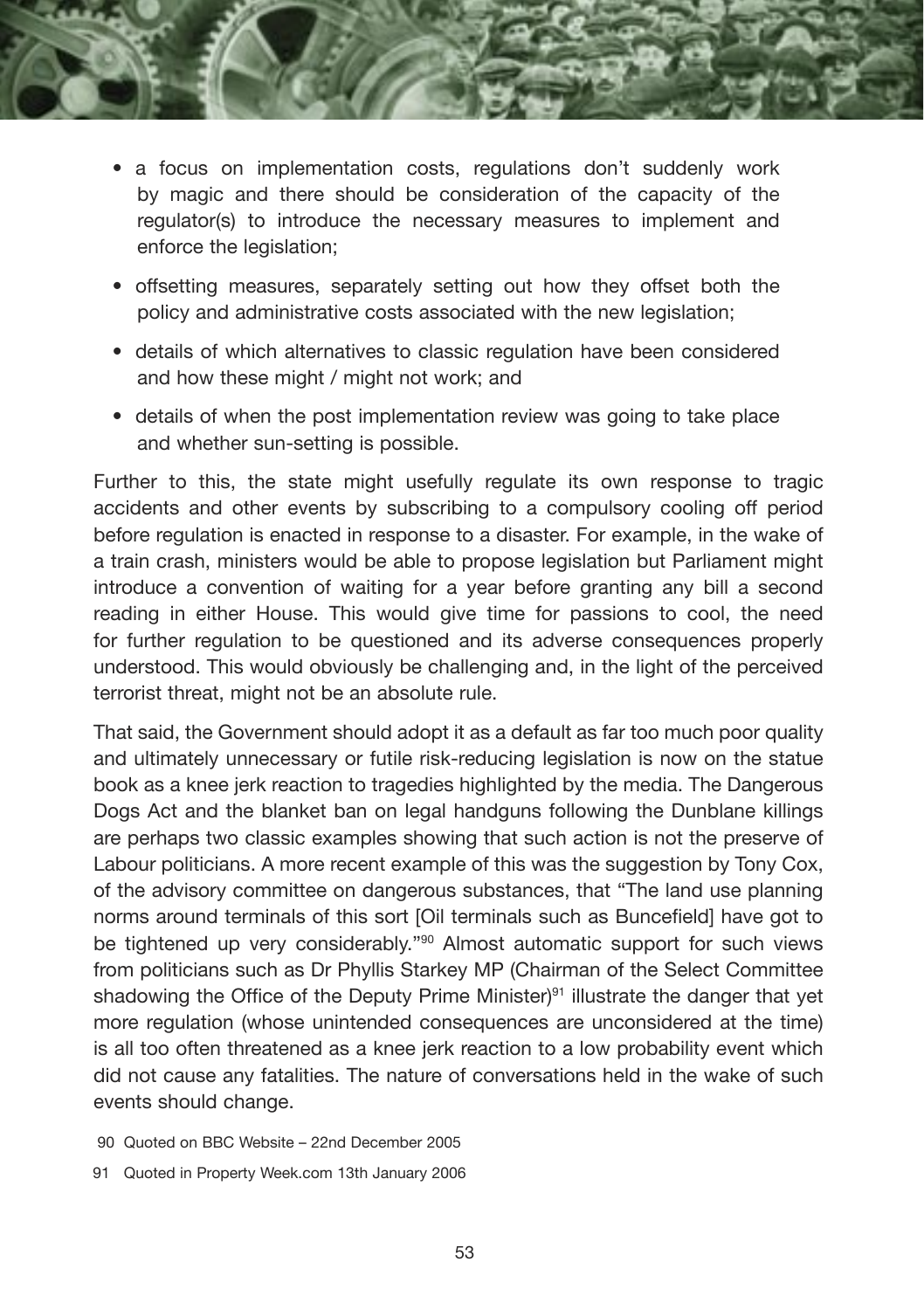

In order for processes such as regulatory impact assessments to be useful, policy makers need some guidance as to what sorts of risk they should be responding to at an individual level. Ultimately much of the guidance must be political as ministers provide strategic input into policy. That said, one guiding principle might usefully be that central government should regulate to reduce risk over which the individual has little influence such as climate change or pollution (assuming regulation would be a proportionate response). Conversely, *individuals should exercise choice over risks that they are intrinsically capable of managing* (such as what they eat, what sort of DIY they do in their own homes, whether their children go on school trips which may be risky etc).

One example is the regulation that forces all those riding motorcycles on public roads to wear helmets. One rationale for this has been that as the state provides healthcare, it has a role in improving road safety to limit demand on health services. I suggest that those who wish to ride motorcycles without helmets should be free to buy health insurance as a *quid pro quo* for not wearing the helmet, so that, in the event of an accident, they are not a burden on the taxpayer. Not wearing a motorcycle helmet does not have any obvious ill effect on anyone else and many motorcyclists would rather kill themselves than end up paralysed from the neck down following a serious accident.92

Of course, deciding which category a risk falls into is not always straightforward and the underlying excuse for many regulations is that they determine the risk an individual is allowed to take for himself or herself on the grounds that what he or she does will have a knock-on effect on the state and other citizens. There are always going to be grey areas where the risk an individual takes may have secondary effects and judgement will always be needed – I'm not in the business of drawing a schematic that policy makers can use in lieu of intelligent thought. That said, at a minimum, policy makers' default option should be no regulation when the risk in question is one which a man or woman with an average level of education is capable of managing for him or herself. This needs to be embraced if the drive towards ever more regulation to eliminate risk is to be reversed.

#### **5.2.1 Changing the Dynamic of the Regulatory System**

The above principle – a default position against regulation where individuals are capable of managing the risk – and the hurdles such as the RIA which policy

<sup>92</sup> Health insurance might well be affordable because the costs to the system of coping with a dead rider are small compared with the costs of treating and caring for one paralysed from the neck down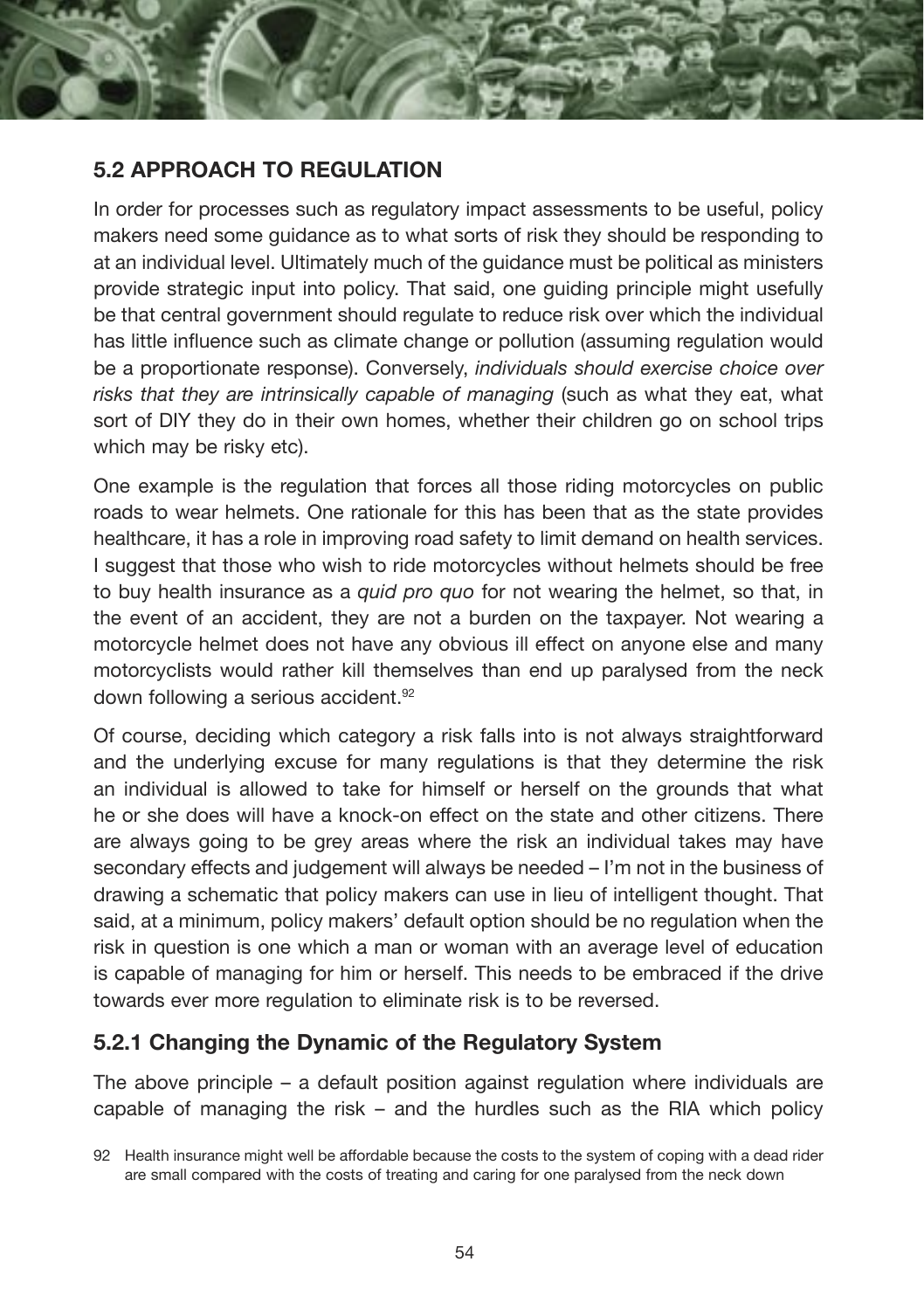

makers could use to formulate better risk based responses are, of course, not enough. The underlying causes of regulation need to be addressed. In order to make it more likely that policy makers will allow individuals to manage more of their own risks much needs to change.

#### **5.2.2 Educational Improvement**

The standard of education needs to improve and the general public needs to be given incentives to achieve higher standards. If the average member of the population is semi-literate and incapable of much analytical thought, there is a case for more regulation than if the average member of the population is relatively erudite and capable of a high degree of quasi-rationale thought. A beneficial spiral may exist. If the average person believes that he or she does not need to pay attention in class because the state will manage all risk in his or her life then a valuable practical incentive to learn is lacking. Conversely, if it is more widely understood that education will help you make good risk calls that you must make for yourself, then there will be a greater incentive to learn. This will feed into a higher general level of education that should make policy makers more comfortable about delegating some risk decisions to the individual.

#### **5.2.3 Healthcare Reform**

The current system of state funded, state provided healthcare gives the state a significant incentive to minimise health risks for the population. While this has some positive aspects, it undoubtedly leads to a culture in which bureaucrats strive to minimise popular participation (however worthwhile) in activities that might lead to harm. A different sort of system is required to reduce any incentives the state may have to limit risks that individuals naturally control for themselves (e.g. not air pollution or similar). If healthcare were, to a great degree, funded in a different way, then market-based mechanisms rather than central regulation would influence the amount of risk an individual took with far more benign consequences for society. I appreciate that, for reasons of social equity, state funding of healthcare cannot be entirely abolished but this does not mean that a lot more could not be done by creative minds in government and elsewhere to reduce the role of the state (via healthcare provision) as the individual's risk underwriter of first resort.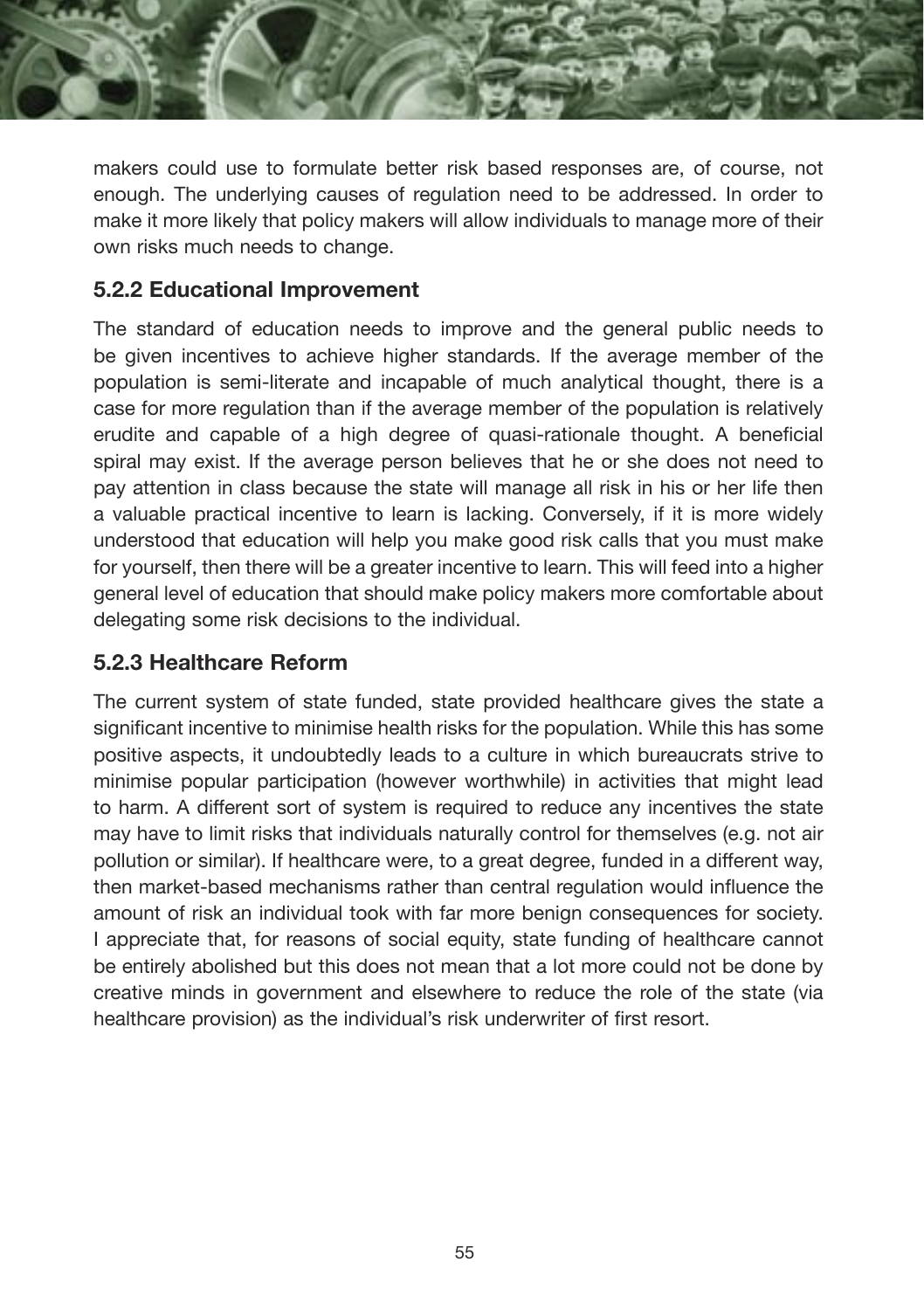

#### **5.2.4 Making Alternatives the Norm**

As set out in The Better Regulation Task Force report *Imaginative Thinking for Better Regulation*, a lot more could be done by the state to improve the quality of life of the population though consumer education which is likely to have far fewer unintended consequences than classic regulation. For example, many people shopping in a supermarket find it difficult to tell what is healthy. Some form of easily understood system on all food to indicate - at a glance - how nutritionally valuable it was likely to be would put consumers in a better position to manage their own health than going down the rather Orwellian road of the state dictating that which we are allowed to eat and drink

#### **5.2.5 Using Democracy to Tame the Media**

Managing pressure from the media on politicians and civil servants is not something to be undertaken lightly. If a free and well-governed society is to exist, the media plays a valuable role in exposing scandal and keeping government accountable. Nevertheless, as highlighted in Chapter 3, the commercial dynamic of the press ensures that it demands regulatory action to eliminate risk in the wake of tragedies when this is not called for. Given the realities of what sells papers this is unlikely to change and it is not realistic to expect media companies to shy away from activities that will increase their profits. That said, some counterbalance to media pressure is clearly needed. Research into public opinion on any given issue may provide the best possible counter to media spin.

Politicians respond to political pressure because they believe the media influences voters and that they will suffer at the ballot box if the press is not appeased. This may be true to some degree though the evidence on this subject is ambiguous – if anything the press panders to voter intentions rather than leading them. $93$  If politicians had the ability, in the wake of any given tragedy, to commission voter research to find out what key voters in key parliamentary seats actually thought about an issue and what action (if any) they thought appropriate, politicians would be much better able to resist hyped up demands from the press for ever more regulation – the hypothesis being that most British voters are far more phlegmatic than most members of the fourth estate.

While politicians currently commission research on voter intentions, at present it has to be paid for by political parties rather than the government so it is used

<sup>93</sup> The Press and its Influence on British Political Attitudes Under New Labour by N.T. Gavin (University of Liverpool) and D. Saunders (Essex University) presented at the Political Studies Association Annual Conference at Aberdeen University 5th-7th April 2002, p. 1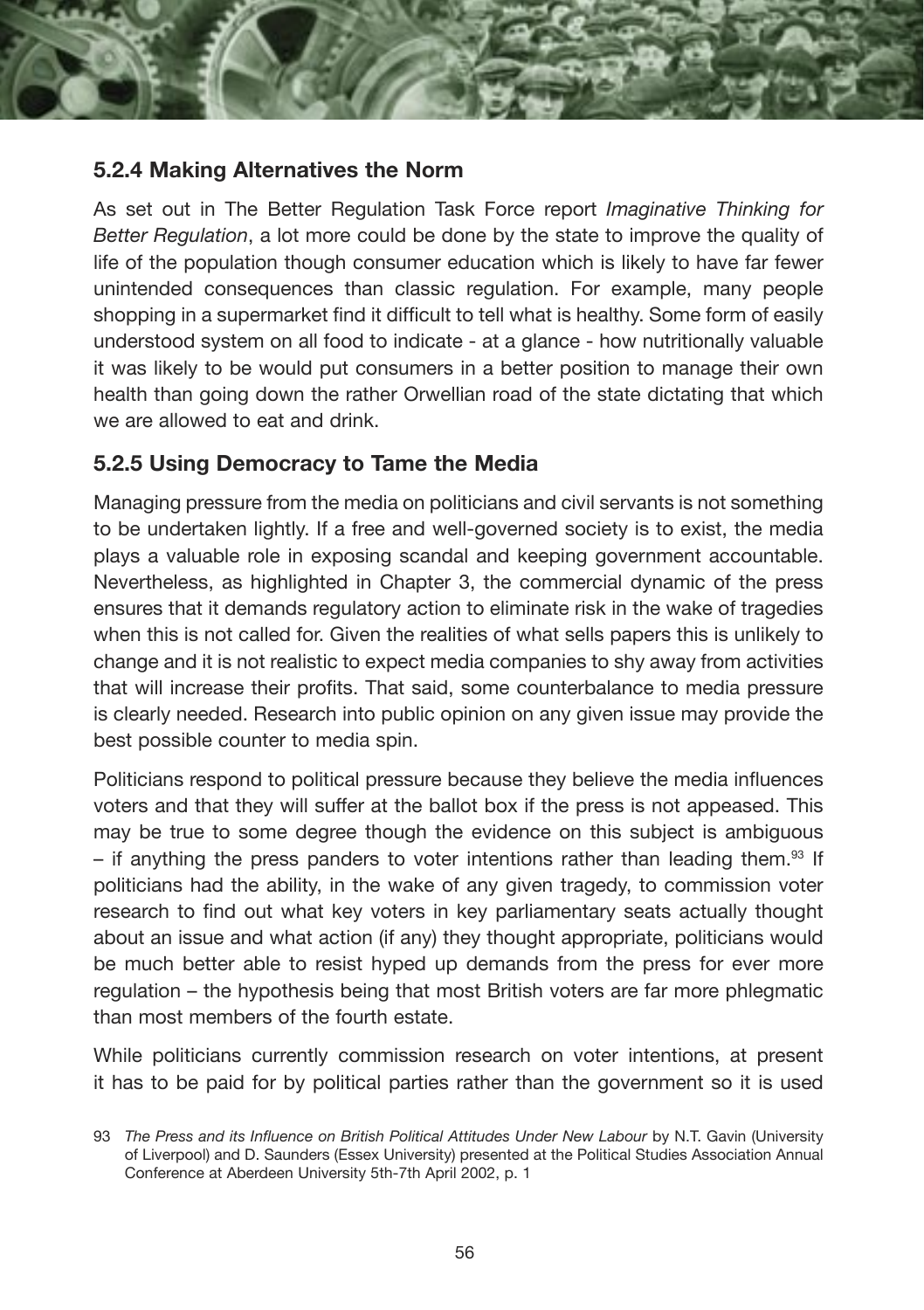sparingly and, on a relatively non-partisan issue, such as rail regulation, it might not be used at all. Much excessive risk management through regulation could be prevented if the government were to commission high quality taxpayer funded research into what key voters thought in the wake of any given tragedy. In order to avoid handling unfair electoral advantage to the incumbent party, the full results of such research would have to be made public so that all political parties could draw on it during the debate on how to react to the tragedy and for policy planning purposes. This measure, more than anything else acceptable in a democratic polity, would help reduce the influence of the press on regulatory policy because it would provide accurate factual information on the issue which often has most influence on ministers' policy choices. A lack of resources currently leads them to guess or look to ill correlated proxies such as the media for guidance on whether to introduce new laws.

#### **5.2.6 Litigation Reform**

Many people are deterred from undertaking community activity because of the risk of litigation. As highlighted in the Better Regulation Task Force report *Better Routes to Redress*, the UK may well have a claims culture, even if it lacks a compensation culture. More needs to be done to challenge the notion that you are likely to be wrapped up in litigation as soon as you do anything in the community that may involve risk. There is a case for researching how the law could be reformed to raise the standard of proof required to prove negligence and similar offences so that those in the community feel empowered to act spontaneously in good faith without the deterrence of being easily sued. The law needs to make it easier for the courts to find that an accident took place (e.g. no one was to blame) while reasonable people were acting in good faith. The cult of endlessly searching for a scapegoat in the mistaken belief that accidents don't just happen must end. There may well be a case for having to prove intent to harm or unreasonable neglect before damages are awarded. This would do a great deal to encourage both community activity and individual responsibility for managing risks.

#### **5.2.7 More Equal Funding for Pressure Groups**

The membership of and commitment to pressure groups is unlikely to decrease in absolute terms but measures can be taken to reduce their relative power by providing financial incentives or disincentives which facilitate better representation for those with a more holistic outlook. I see two ways in which this could be achieved – either by severely limiting the proportion of a charity's income that could be devoted to lobbying activity or by giving political parties the same tax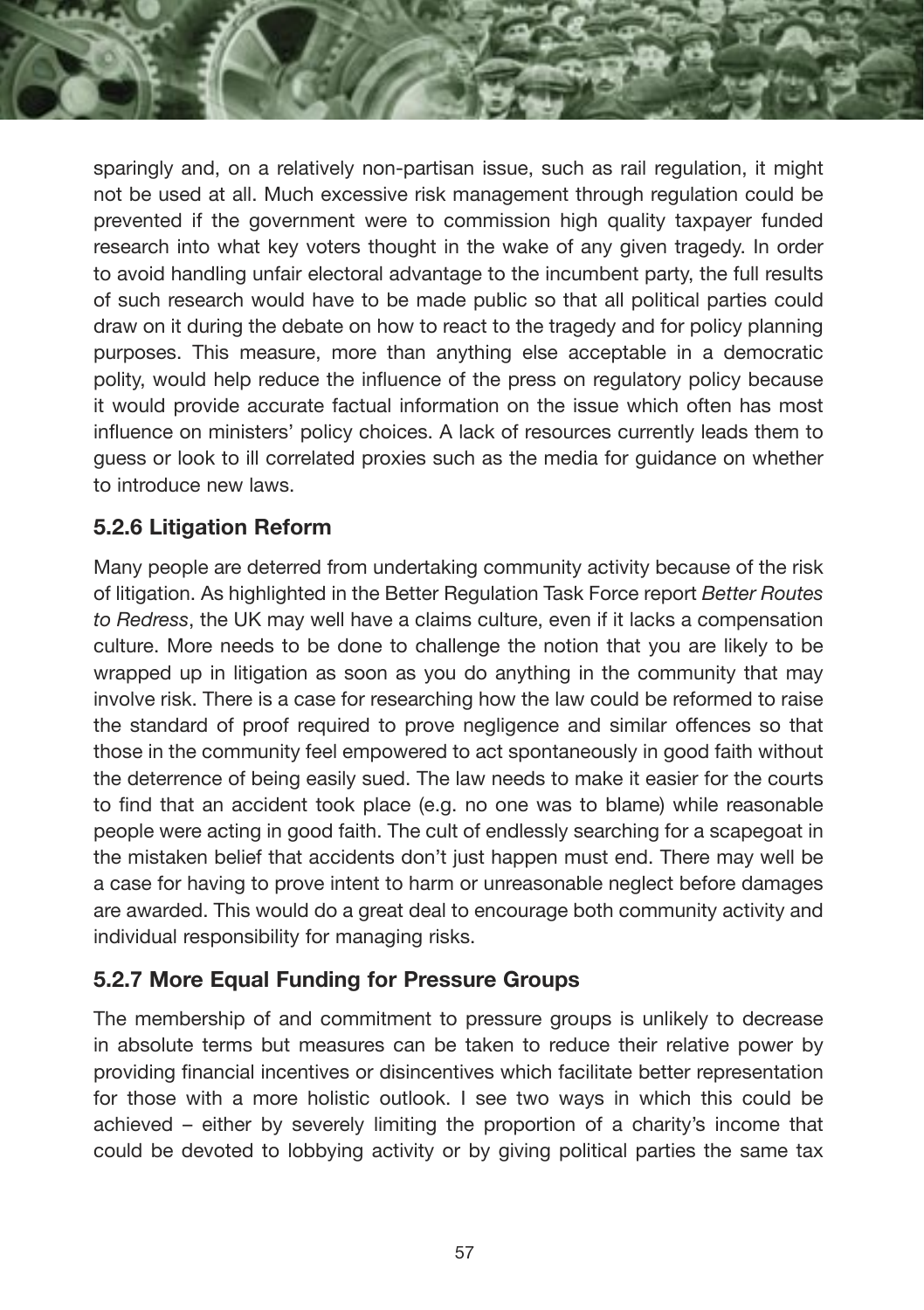privileges as charities currently enjoy. For example, charities such as the National Society for the Prevention of Cruelty to Children spend a very large proportion of their income94 on lobbying rather than meeting need. This income is raised tax-free so 28% extra (or up to 40% in the case of higher rate tax payers) is added to the value of donations and bequests. By contrast political parties, which take a more holistic view of the society they wish to create, are the poor relations. All individual political donations (save bequests) are subject to income tax.

Whether the system is reformed permissively to permit political parties tax deductibility or through stopping charities spending more than say c.10% of total income on campaigning is largely a matter for HM Treasury and depends on affordability. This is, of course, a far from complete solution to the problems of persistent regulatory campaigning outlined in Chapter 3 but it would be a distinct improvement on the status quo where tax exempt lobbyists representing activists are far better resourced than those parties which attempt to reach out to find solutions for the whole of society.

#### **5.2.8 Central Government Should Do Less**

Perhaps most controversially. I suggest that central government should do less. By this, I do not necessarily mean that there should necessarily be less public spending to help the disadvantaged in society but rather that there should be fewer ministers and policy makers at a national and supranational level. More risks should be managed at a local or individual level.

In the 2005/6 session of Parliament more than 40 bills were sponsored by more than 100 ministers, supported by c. 200,00095 policy-making civil servants. This is a far higher level of regulatory activity than can be readily scrutinised by parliament, public, press or other interested parties. Merely as a function of volume, poor regulations that address risks in an inappropriate way are likely to be passed as a result of this regulatory overload. If three or four bills were being passed it would be simple enough for the relevant parliamentary draftsmen to compare notes with one another and ensure that the drafting of the bills fitted with one another and previous legislation. MPs and Peers would also have time to do this. That task becomes markedly harder with 40 bills with silo working by both policy makers and

<sup>94 38%</sup> of NSPCC income (£34 million) was spent on campaigning in 2004. By contrast, political parties fighting every parliamentary seat in the 2005 General Election were banned by law from spending more than £19.4 million

<sup>95 2003</sup> Civil Service Statistics (uses approximation by department to determine number of policy making civil servants – actual figure may be a little lower as some departments such as Defra have operational inspectorates while many Department of Work and Pensions staff are operational)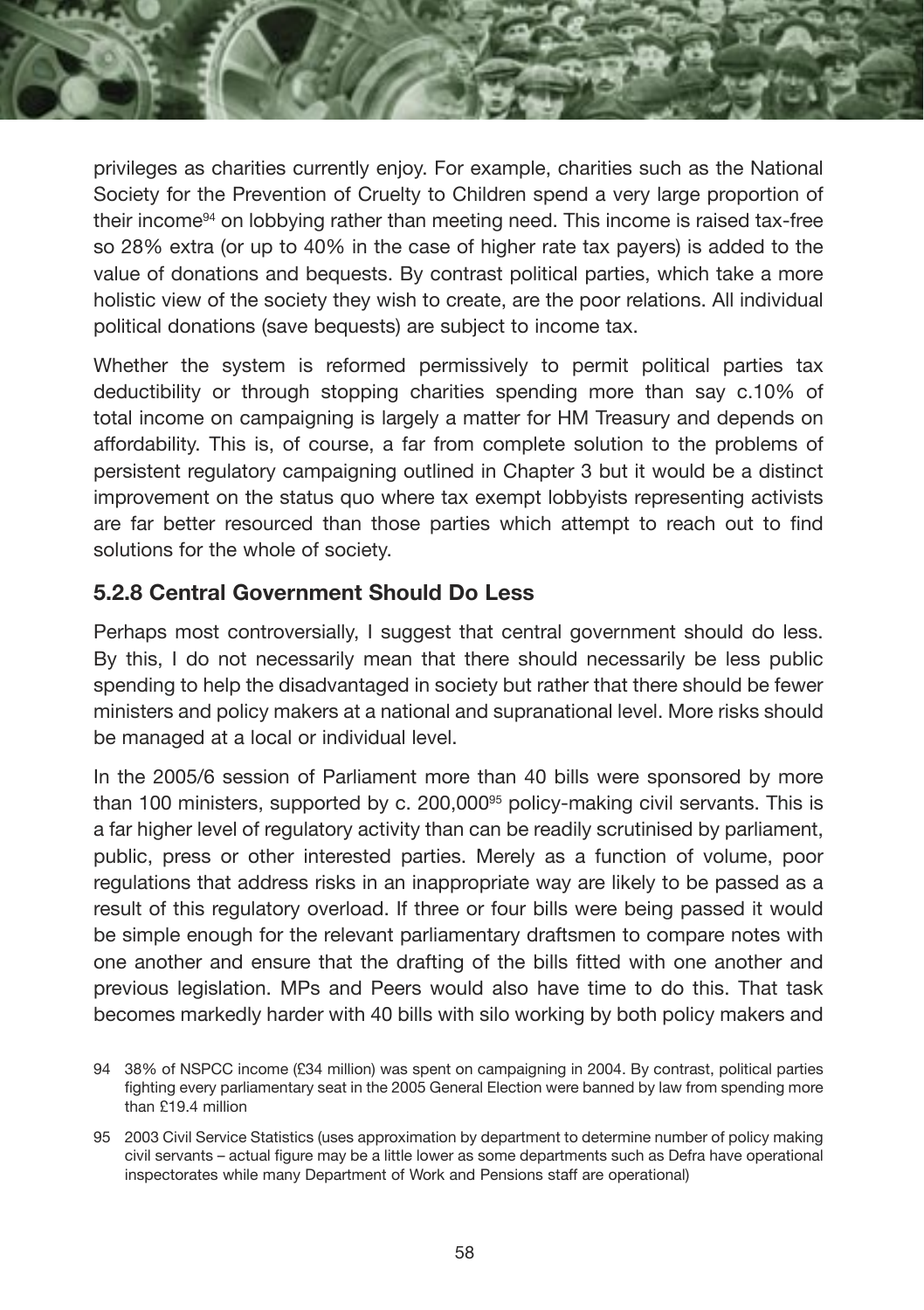draftsmen almost inevitable. Central government should delegate far more of its regulation to local communities and this delegation should not simply be confined to enforcement, but rather deciding what rules are appropriate to deal with what risks in the first place. In order to make this a reality, there needs to be fewer ministers and civil servants in Whitehall. Ministers and policy making civil servants, for the reasons outlined in Chapter 3, have a tendency to regulate. If there were half as many ministers and half as many civil servants it is likely that there would be less than half as much management of risks affecting the individual through regulation at a central level. Leading politicians obviously need jobs to reward more junior MPs and working Peers. This need could be addressed in one of two ways.

First, it might be addressed by reducing the number of MPs. If the numbers were cut in half their constituencies would be larger but many high calibre politicians would be forced into local government that would be constructive, if local communities are to be given authority to manage more risks.

Alternatively, it could be addressed by increasing the number of executive jobs offered to MPs. At the moment running many large government agencies is the preserve of civil servants but if more MP's could be given meaningful management roles as an alternative route to the Cabinet, it might assuage the desire to be made a minister. This would be unpopular with some officials but it might well be a price worth paying as an alternative to ministerial jobs which are only justified through the creation of regulation.

The reduction in the number of MP's could be accompanied by a root and branch review of policy-making directorates with a view to reducing massively the number of policy making areas government covers – removing the regulatory expertise from Whitehall in areas where the government decides to delegate risk management to the individual.

In the 1960s and 1970s much of British industry was run by the state and the public was told that it had to be that way otherwise the capitalist system would return to the iniquities witnessed in the Great Depression of the 1930s. Experience of removing industry from the control of the centralised state has proved hugely beneficial to the country. This is partly because of the creation of markets and partly because the individuals running the industries have been freed from state regulations on what risks they could take.

Not every aspect of regulation of risk affecting the individual can be governed by a market but, by genuinely giving local control to counties, boroughs and districts there can be innovation — with different levels of risk regulation in different areas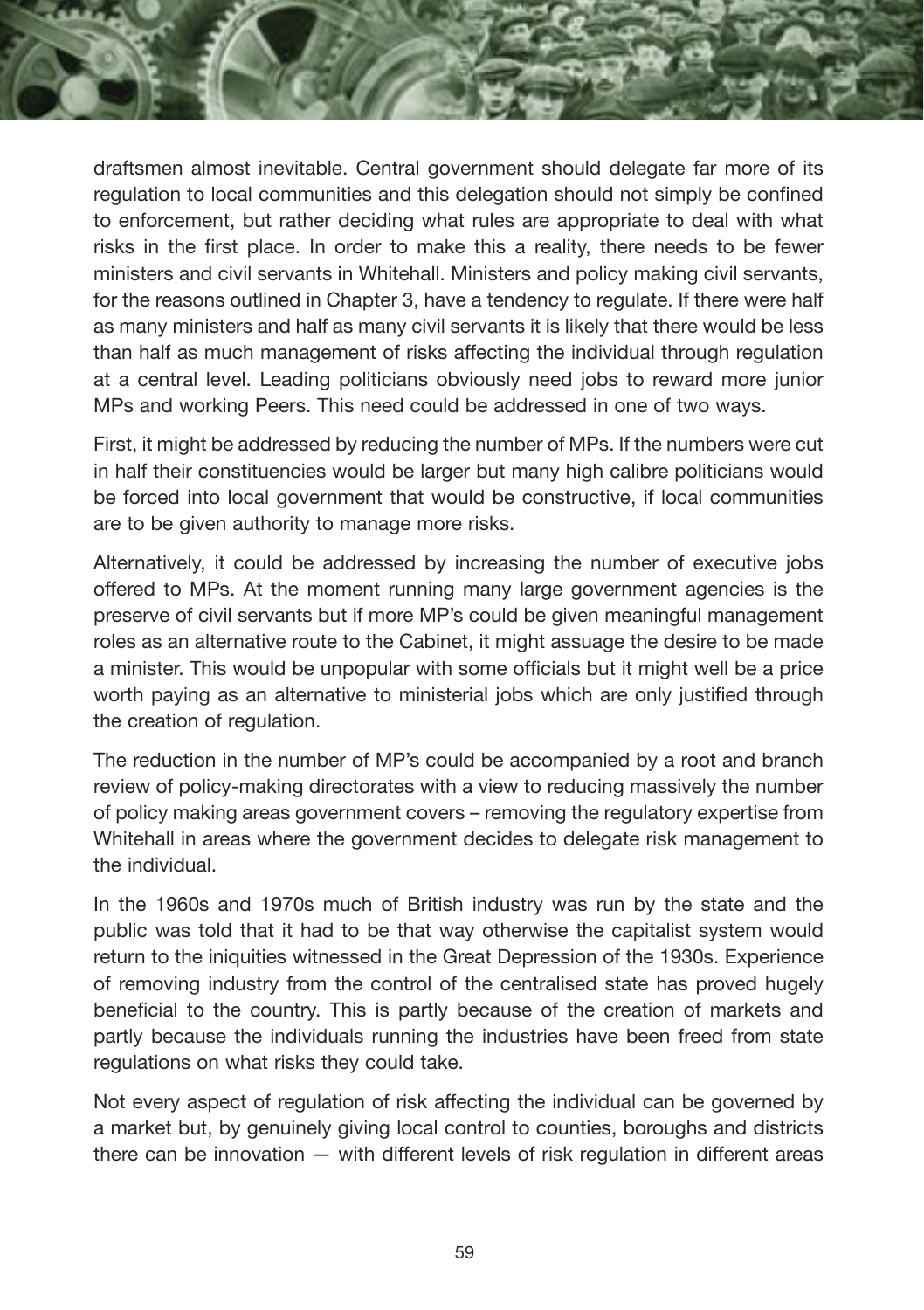

creating constructive competition in the same way as the federal system in the US allows for far more regulatory differences than are permitted in the UK.

In some geographic areas, communities may try to do too little or too much but the success of other geographic areas will act as an example, allowing local communities to adapt levels of risk regulation as evidence (rather than theory) emerges as to which is the right level to foster a sense of community. Given different cultures and traditions, different parts of the UK may find different levels of risk management by the local community rather than the individual are appropriate to their circumstances.

Local communities may seem an abstract concept to some but they are only more of an abstract concept than they should be because they are entrusted with so little. They have no authority to manage the risks many of those who live in them face – most decisions being taken centrally in Whitehall.

But there are numerous advantages to decisions about risk being taken at a local level. The more people are involved in making decisions about risk, the more likely they are to understand both the supposed upside and unintended consequences of regulating the risks an individual is exposed to. The decisions they make will have a far more direct effect on them than on the civil servants in Whitehall or the European Commission bureaucrats in Brussels so they are more likely to come to balanced judgements between the risk individuals may be exposed to if there is no regulation and the rewards which may flow from allowing that degree of additional freedom for the individual to manage his or her own risk.

Moreover:

- Delegated risk based regulation will spread the resources of single issue pressure groups more thinly (unless they genuinely represent local people) while increasing popular participation.
- Citizens are more likely to understand decisions made by those they know, or at a minimum, those they can easily talk to - trust in the decisions taken should therefore increase.
- If the wrong decision is taken, it is far easier to reverse it locally than nationally or at an EU level.
- By giving power to local areas more people will feel a stake in society because they will have more ability to influence decisions on the management of individual risk which are important to them, encouraging them to play an active part in both civic and civil society.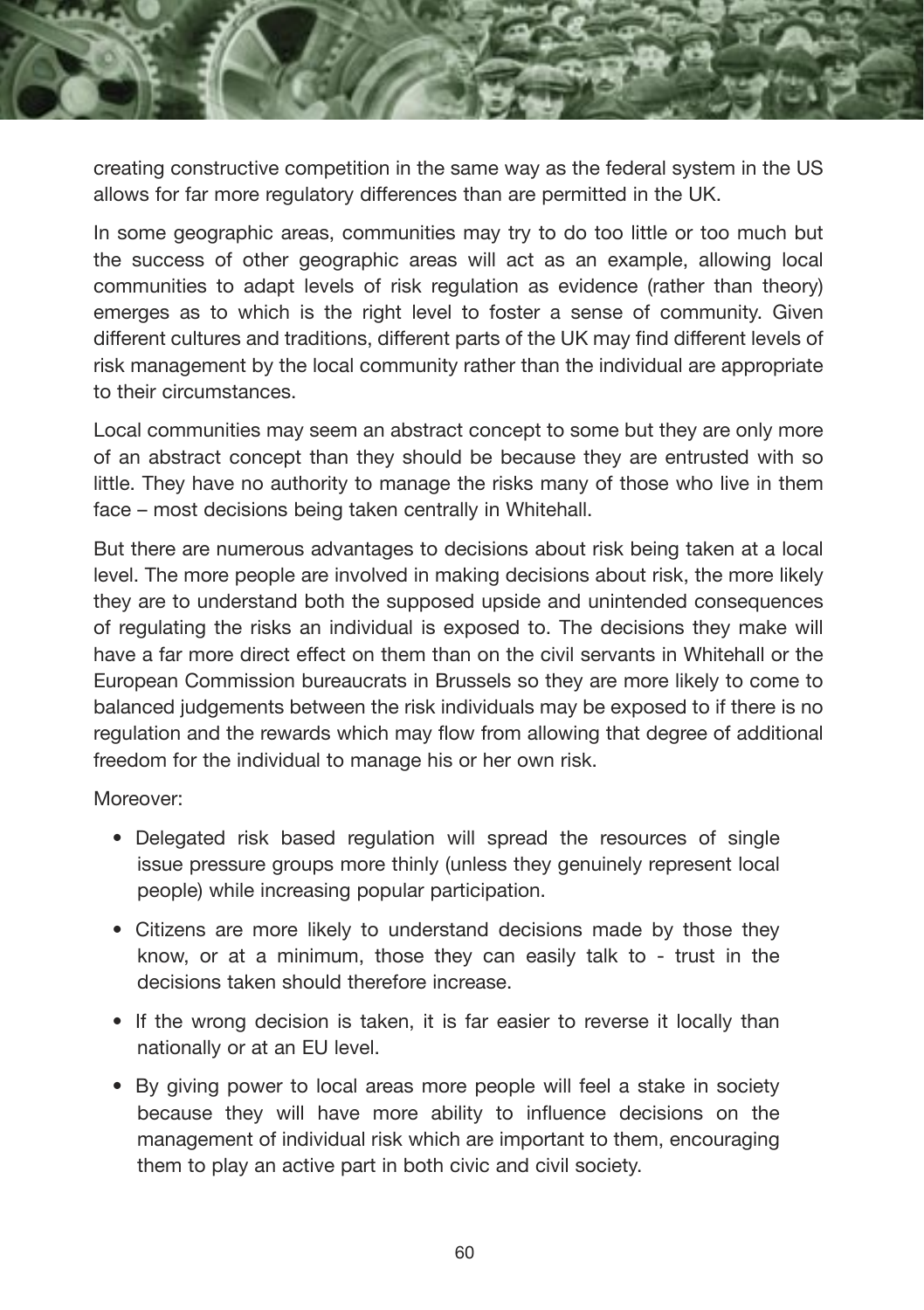Society will be strengthened to the degree people are empowered rather than made clients of a centralised risk manager. Delegating powers to local communities is not a panacea. It will have a powerful effect – reinvigorating them – but there are wider risks (such as global warming) that are better handled at a national or supranational level while there are others (such as motorcycle helmets) which are best left to the individual. It is probably in relation to education, health care and the areas currently administered but not controlled by local authorities such as planning, roads and social care, that there is the greatest potential for delegation of authority to manage risk. Though it may be more difficult to achieve, there is also a case for delegating health and safety legislation to local areas to discourage the belief that people can't do anything in the community because of ill understood but threatening health and safety laws/inspectors/concerns.

The above analysis would not of course be complete without reference to the increasing role that the EU plays in regulating our daily lives. As discussed in Chapter 4, the political dynamic that leads those in Brussels, Luxembourg and Strasbourg to harmonise all the peoples of Europe into some sort of common framework is undoubtedly one of the most, if not the most powerful force for regulation today. It is so damaging because the regulations in question are so often founded on the ideal of the unitary European state rather than based on evidence that there is any real need for them, let alone that the benefits outweigh the costs.

It is not my purpose in this paper to set out precisely how the current relationship between the EU and the UK should be reformed. Learned men and women have, through the Bruges Group and other fora, offered good ideas on how this might best be achieved. Suffice it to say that there must be change  $-$  change which restores the primacy of the British Parliament, which restores to it the power to reject initiatives and regulations from the EU at will rather than have the current *de facto* supremacy of unquestionable EU law. Whether a Norwegian solution (within the European Economic Area) or a Swiss solution (outside the EEA with close links) or even a solution which left us in a radically pared down EU would best further our interests as a sovereign nation is perhaps best left to those tasked with such negotiations. Without such a refocusing of our relations with the EU we may as well give up any aspiration we still harbour to be a nation of free, resilient people, lightly governed and free to seek fulfilment, to live rather than to merely exist in some Orwellian super-state.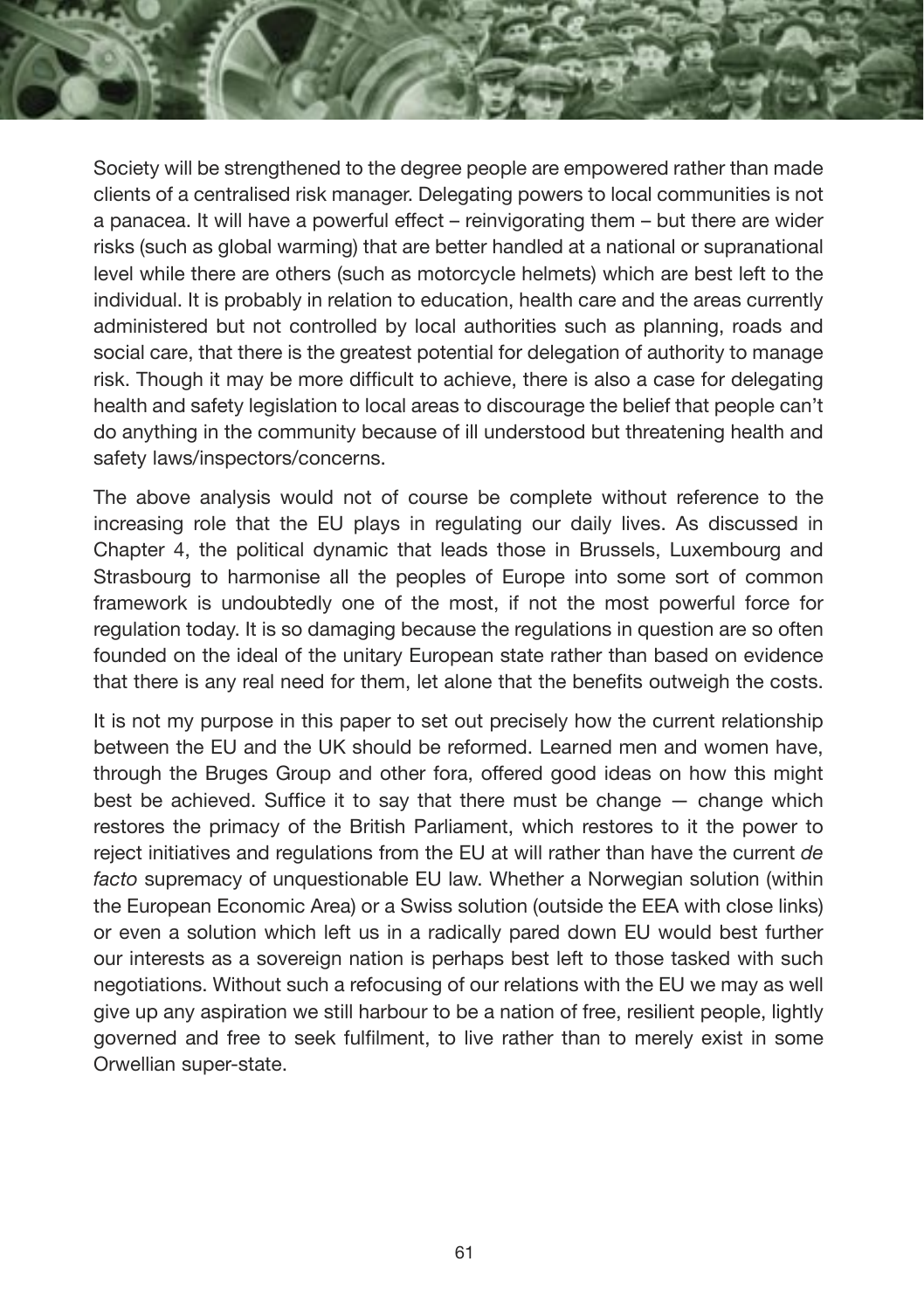## **Chapter 6 CONCLUDING REMARKS**

Good and appropriate regulation will remain a challenge in modern post-industrial societies. There are no easy and simple solutions. It is naïve to think that regulation can simply be abolished if the structures that led to the regulation in the first instance are not reformed. Different societies will decide that different levels of regulation to manage risks to the individual are appropriate to them but, if we do not take action to eliminate the drivers of over-regulation, there will be no society left to decide on what level of regulation is appropriate – merely individuals and the state. On the assumption that this is an undesirable state of affairs, we need to act to correct the tendencies of our current system towards over-regulation to remove risks. This doesn't mean a leap towards a culture where life is nasty, brutish and short for most but rather one where all are more closely involved in decision-making (because, at a minimum, all would have more control to manage the risk in their own lives). The centralised state, while retaining a vital role would not dominate in a risk adverse fashion while the often malign regulatory influence of the EU would be markedly reduced.

The solutions proposed here are not the whole answer but, if fully implemented, they would start to reduce the regulatory overhang and give people a sense of control over their own lives, allowing them and the communities they inhabit, to develop and grow. The reform would create hurdles to inhibit improperly considered regulation of risk and change the dynamic of the regulatory system.

Giving up control is never easy for those enmeshed in the business of government but it is surely better to exercise benign influence over many healthy and vibrant communities than iron control over all risks in a monolithic state in which a culture of risk avoidance is destroying much of what makes life worth living.

**William Mason** May 2008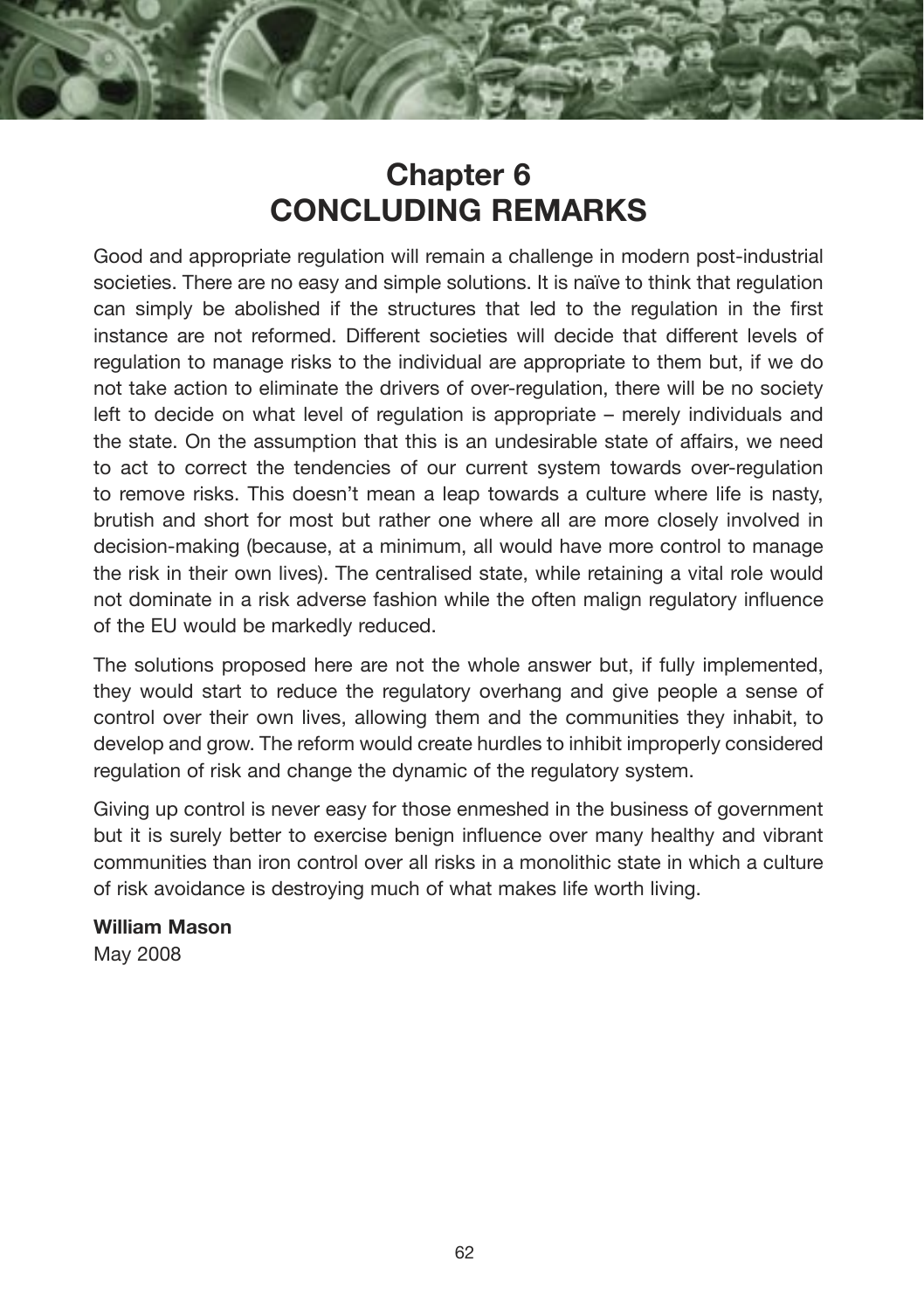

#### **Naked streets – handing back responsibility96**

#### **The issue**

The Department for Transport (DfT) and local authorities design and implement safety measures to prevent road accidents from occurring. The basic road markings, lighting, signs and crossings help responsible motorists drive safely. They are often supplemented with traffic calming features such as speed-bumps and chicanes. Accidents still occur regularly. In 2005, there were 271,017 reported accidents on roads in the UK in 2005. 3,201 people were killed. Even though numbers are decreasing, with ever increasing numbers of people and vehicles travelling in the UK, the risk of transport accidents inevitably remains.

#### **The response**

In recent years, several local councils in the UK have been testing an innovative Dutch technique to reduce traffic incidents called 'de-cluttering'. In Wiltshire, white centre-lines were removed from the roads in Seend Village – accidents decreased by a third and the average speed reduced by 5%. In Kensington, the High Street has been de-cluttered of devices originally installed to protect pedestrians. Barriers between pedestrian areas and the road have been removed, kerbs have been stripped away from junctions and the number of street signs has been reduced, resulting in a drop in accidents.

The idea originated in the Netherlands, where the concept (called 'naked streets') has been taken even further. Dangerous junctions have been stripped of traffic lights, road signs, directional markers and pedestrian crossings. To the approaching driver such intersections are totally ambiguous, and with nothing to tell drivers what to do they have to figure it out for themselves. As a result, drivers seem to approach it cautiously and with an eye on what everybody else in the vicinity is up to. Supporters of the 'naked streets' concept argue that drivers, pedestrians and cyclists are forced to interact, make eye contact and adapt to the traffic, instead of relying on signs and signals. They are given more responsibility for their actions on the road. Without the conventional rules of the road in place, drivers tend to slow down and develop an understanding of their environment. It may be that road users

<sup>96</sup> *Risk, Responsibility and Regulation – Whose Risk is it Anyway ?* (October 2006) Better Regulation Commission, p. 34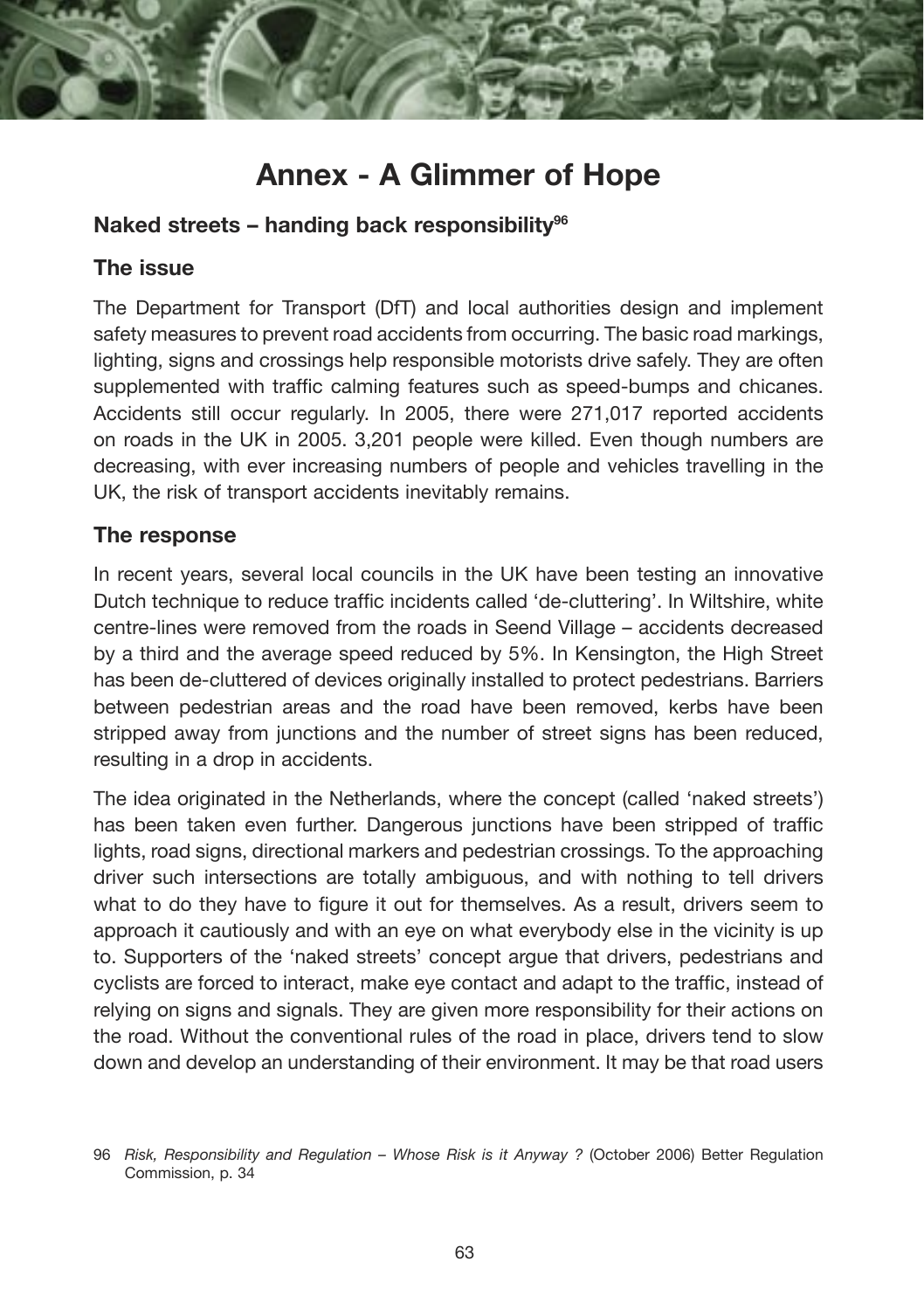

pay less attention to their surroundings if they feel protected by an array of signs telling them what to do.

Where 'naked streets' have been adopted, accidents have gone down as have average speeds, and as traffic moves more efficiently journey times have decreased. DfT has commissioned research to explore de-cluttering, suitable speed restrictions and how to minimise the environmental impact of traffic signs and street furniture.

#### **Questions this raises**

Can we pass any lessons on to other sectors or is this a unique success?

Is the idea of restoring personal responsibility (rather than relying on external authority) one that can be established in other areas?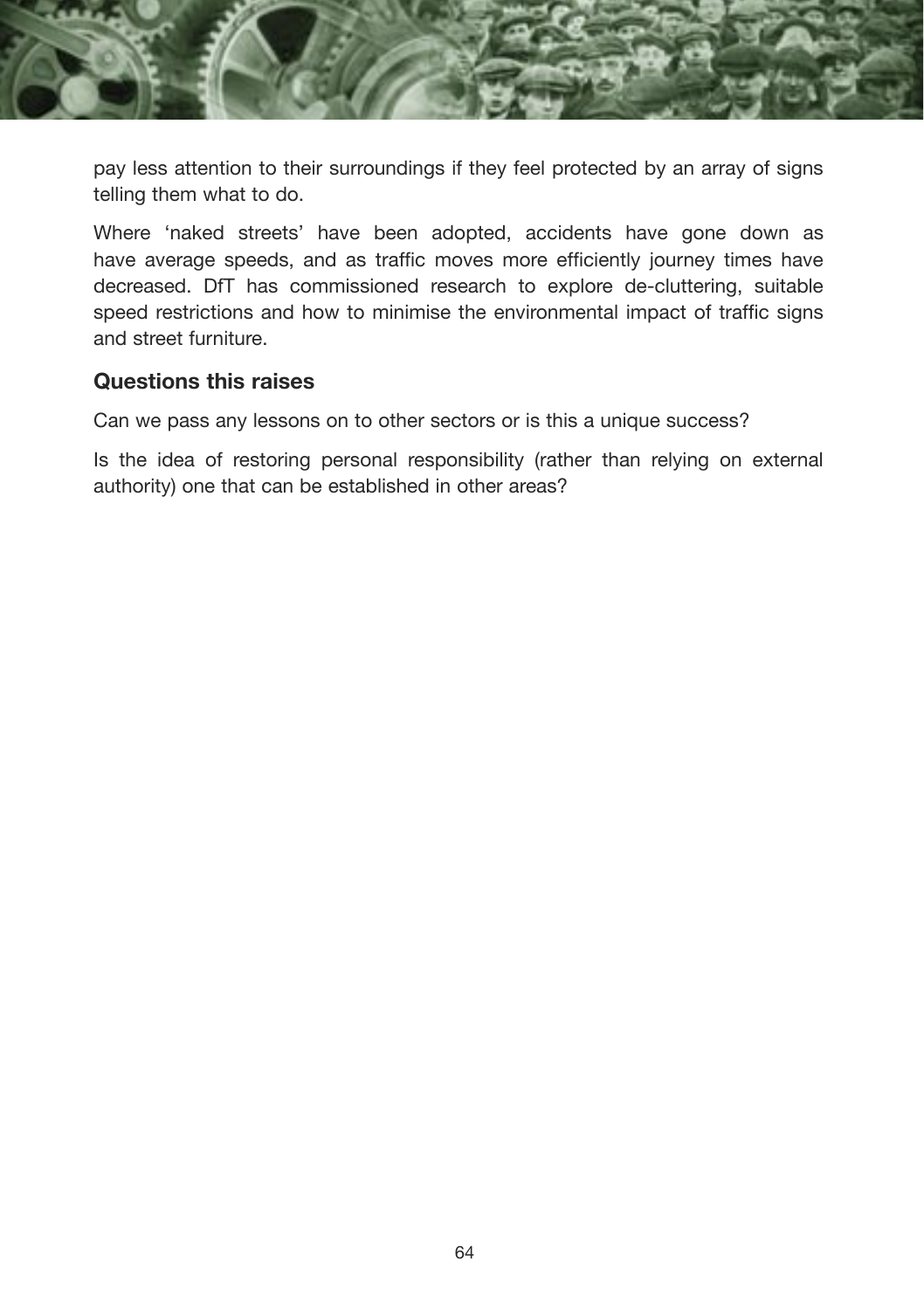

### **Select Bibliography**

*Application of the Precautionary Principle in the European Union – What Will Change* - Ursula Schliessner of Oppenheimer Wolff and Donnelly LLP writing in The International Environmental Law Committee Newsletter, November 2000

*Arbitary and Capricious – The Precautionary Principle in the European Courts* – Gart E. Marchant and Kenneth L. Mossman (2005) International Policy Press

*Bad EU regulation: prevention and cure* – William Robinson, Freshfields Bruckhaus Deringer – printed in The PLC Global Legal Counsel Dispute Resolution Handbook 2004/5

*Better Regulation for Civil Society* – *Making life easier for those who help others*  (November 2005) Better Regulation Task Force

*Family Law Reform – opportunities taken, wasted and yet to be seized* - Dame Butler-Sloss to the Bar Council - December 2005

*Future Challenges – Living with Risk* – Tony Blair to the Institute for Public Policy Research – 26th May 2005

*Get Connected – Effective Engagement in the EU* (Sept 2005) Better Regulation Task Force

*Lost in Translation – Responding to the challenges of European Law* – National Audit Office – May 2005

*Make it Simple, Make it Better* (Dec 2004) Better Regulation Task Force

*Opinion of the Legal Service,* European Council 11198/07, Brussels, 22nd June 2007

*Regulation – Less is More – Reducing Burdens, Improving Outcomes* (March 2005) Better Regulation Task Force

*Risk, Responsibility and Regulation – Whose Risk is it Anyway?* (October 2006) Better Regulation Commission

*Routes to Better Regulation – A Guide to Alternatives to Classic Regulation* (Dec 2005) Better Regulation Task Force

*Select Committee of the European Union – Ninth Report* (House of Lords) 25th February 2003

*The Institutional Context for Better Regulation* – Josef Konvitz, Amsterdam, 7-8 October 2004

*The Precautionary Principle* – Prof Ragnar Lofstedt speaking at Merton College, Oxford – 5th-11th April 2002

*Use and Abuse of the Precautionary Principle* – ISIS submission to the US Advisory Committee on International Economic Policy Biotech. Working Group, 13th July 2000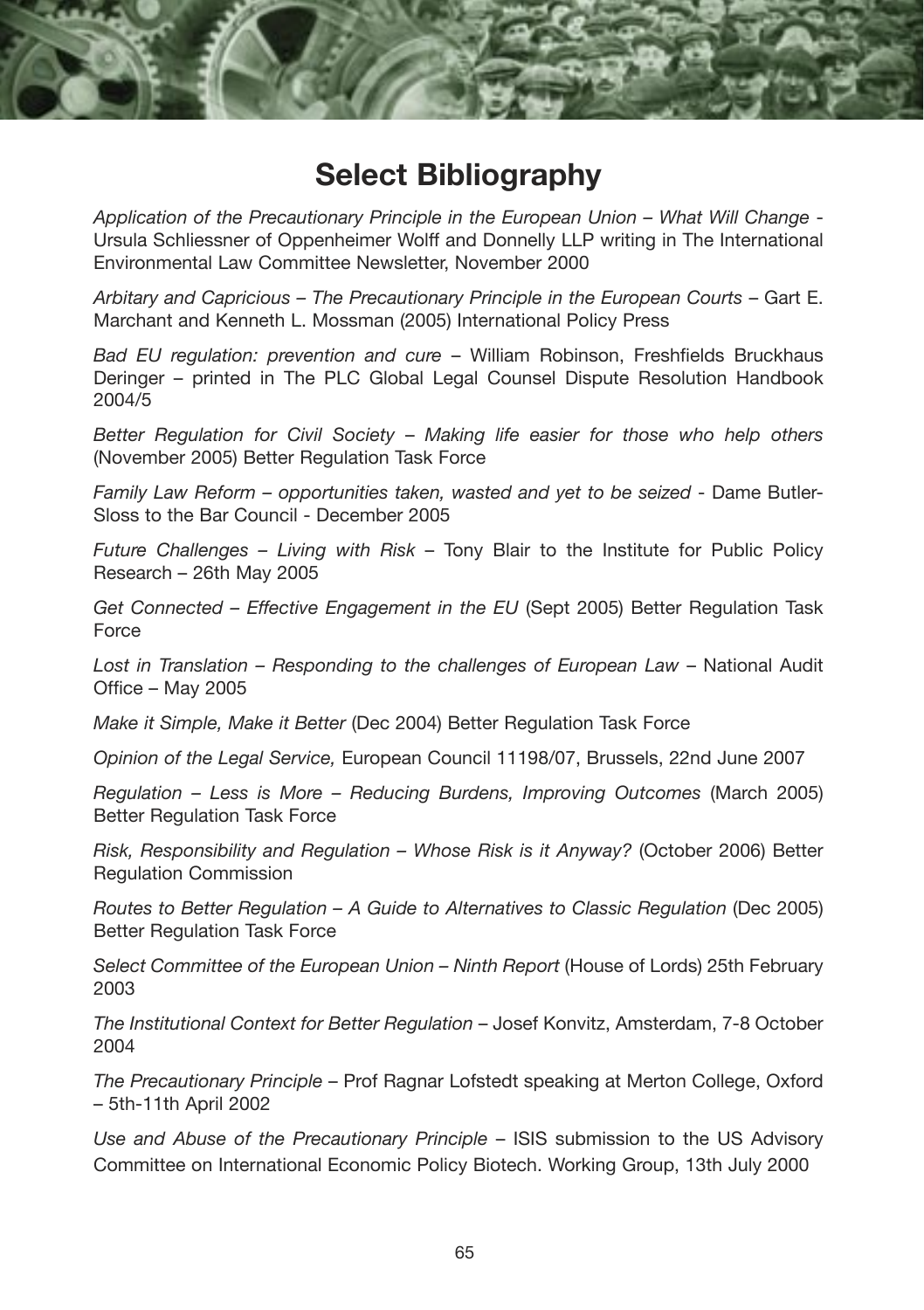#### **THE BRUGES GROUP ASSOCIATE MEMBERSHIP**

#### **TEL: +44 (0)20 7287 4414 | www.brugesgroup.com/join | info@brugesgroup.com**

To join the Bruges Group, complete the following form and send it to the Membership Secretary with your annual subscription fee. This will entitle you to receive our published material for one year. It also helps cover the cost of the numerous Bruges Group meetings to which all Associate Members are invited. **You can also join online, right now, by using your debit or credit card. Please log on to www.brugesgroup.com/join or you can join over the phone by calling 020 7287 4414.**

| Minimum Associate Membership Rates for 1 year UK Member £30 $\Box$ , Europe £45 $\Box$ , Rest of the world £60 $\Box$                                            |            |  |
|------------------------------------------------------------------------------------------------------------------------------------------------------------------|------------|--|
| Optional donation: £10   £20   £50   £100   £250   £500                                                                                                          |            |  |
|                                                                                                                                                                  |            |  |
| If you are able to give more towards our work, we would be very grateful for your support. For the sake of convenience, we urge you to pay by<br>standing order. |            |  |
| YES! I wish to join the Bruges Group                                                                                                                             |            |  |
|                                                                                                                                                                  |            |  |
|                                                                                                                                                                  |            |  |
|                                                                                                                                                                  |            |  |
|                                                                                                                                                                  |            |  |
|                                                                                                                                                                  |            |  |
| <b>BANKERS ORDER</b> Name and full postal address of your Bank or Building Society                                                                               |            |  |
|                                                                                                                                                                  |            |  |
|                                                                                                                                                                  |            |  |
|                                                                                                                                                                  |            |  |
|                                                                                                                                                                  |            |  |
| Please Pay: Barclays Bank Ltd (Sort Code 20-46-73), 6 Clarence St, Kingston-upon-Thames, Surrey KT1 1NY                                                          |            |  |
|                                                                                                                                                                  |            |  |
|                                                                                                                                                                  |            |  |
| to the credit of the Bruges Group A/C No 90211214 forthwith and on the same day in each subsequent year until further notice.                                    |            |  |
|                                                                                                                                                                  | $-$ or $-$ |  |
| <b>CHEQUE PAYMENTS</b> I enclose a cheque made payable to the Bruges Group                                                                                       |            |  |
|                                                                                                                                                                  |            |  |
|                                                                                                                                                                  |            |  |
|                                                                                                                                                                  | $-$ or $-$ |  |
| MEMBERSHIP PAYMENT BY CREDIT/DEBIT CARD                                                                                                                          |            |  |
| Solo $\Box$ Visa Card $\Box$ Visa Delta $\Box$ Visa Electron $\Box$ Mastercard $\Box$ JCB $\Box$ Switch $\Box$                                                   |            |  |
|                                                                                                                                                                  |            |  |
|                                                                                                                                                                  |            |  |
|                                                                                                                                                                  |            |  |
|                                                                                                                                                                  |            |  |
|                                                                                                                                                                  |            |  |
|                                                                                                                                                                  |            |  |
|                                                                                                                                                                  |            |  |
|                                                                                                                                                                  |            |  |



www.brugesgroup.com

**Please complete this form and return to:** 

The Membership Secretary, The Bruges Group, 227 Linen Hall, 162-168 Regent St., London W1B 5TB

Director: Robert Oulds MA Head of Research: Of Helen Szamuely Washington D.C. Representative: John O'Sullivan, CBE **Honorary President:** The Rt. Hon the Baroness Thatcher of Kesteven, LG OM FRS **Vice-President:** The Rt. Hon the Lord Lamont of Lerwick **Co-Chairmen:** Dr Brian Hindley & Barry Legg **Founder Chairman:** Lord Harris of High Cross **Former Chairmen:** Dr Martin Holmes & Professor Kenneth Minogue